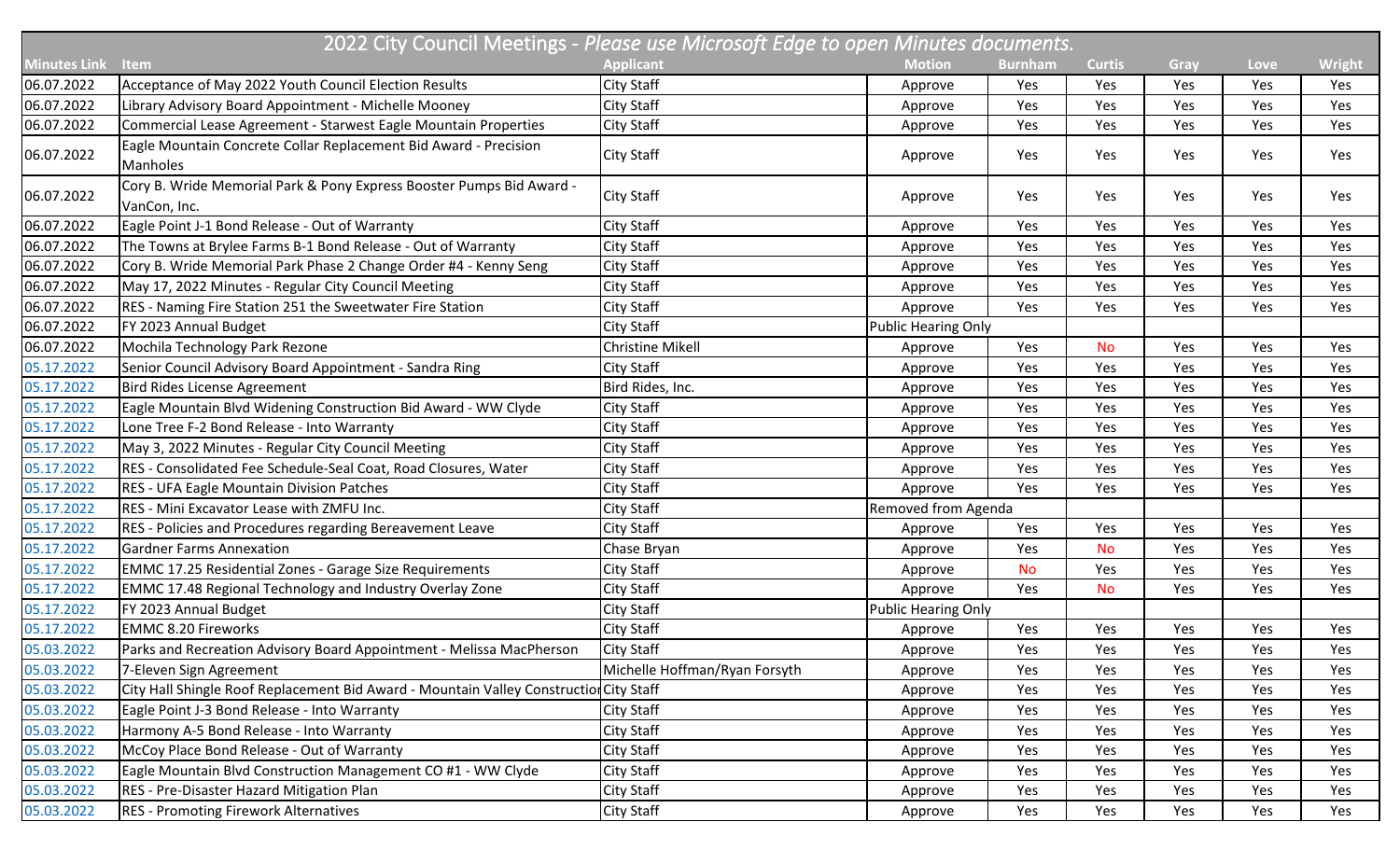| 2022 City Council Meetings - Please use Microsoft Edge to open Minutes documents. |                                                                                                   |                                            |                 |                |               |      |      |               |  |  |
|-----------------------------------------------------------------------------------|---------------------------------------------------------------------------------------------------|--------------------------------------------|-----------------|----------------|---------------|------|------|---------------|--|--|
| <b>Minutes Link</b>                                                               | <b>Item</b>                                                                                       | <b>Applicant</b>                           | <b>Motion</b>   | <b>Burnham</b> | <b>Curtis</b> | Gray | Love | <b>Wright</b> |  |  |
| 05.03.2022                                                                        | April 19, 2022 Minutes - Regular City Council Meeting                                             | <b>City Staff</b>                          | Approve         | Yes            | Yes           | Yes  | Yes  | Yes           |  |  |
| 05.03.2022                                                                        | 7-Eleven Rezone                                                                                   | Ryan Forsyth                               | Tabled          | Yes            | Yes           | Yes  | Yes  | Yes           |  |  |
| 05.03.2022                                                                        | 7-Eleven Site Plan                                                                                | Ryan Forsyth                               | <b>Tabled</b>   | Yes            | Yes           | Yes  | Yes  | Yes           |  |  |
| 05.03.2022                                                                        | <b>Browns Meadow Preliminary Plat</b>                                                             | Brett Lovell, Garrett Schmidt, Lee Brown   | <b>Tabled</b>   | Yes            | Yes           | Yes  | Yes  | Yes           |  |  |
| 05.03.2022                                                                        | RES - FY 2023 Tentative Budget                                                                    | City Staff                                 | Approve         | Yes            | Yes           | Yes  | Yes  | Yes           |  |  |
| 05.03.2022                                                                        | EMMC 17.48 RTI Overlay Zone                                                                       | <b>City Staff</b>                          | Discussion item |                |               |      |      |               |  |  |
| 05.03.2022                                                                        | <b>EMMC 8.20 Fireworks</b>                                                                        | City Staff                                 | Tabled          | Yes            | Yes           | Yes  | Yes  | Yes           |  |  |
| 04.19.2022                                                                        | Insurance Renewal Agreement - MotiveHealth                                                        | City Staff                                 | Approve         | Yes            | Yes           | Yes  | Yes  | Yes           |  |  |
| 04.19.2022                                                                        | Harmony Phase A, Plat 11 Bond Release - Out of Warranty                                           | City Staff                                 | Approve         | Yes            | Yes           | Yes  | Yes  | Yes           |  |  |
| 04.19.2022                                                                        | April 5, 2022 Regular City Council Meeting Minutes                                                | City Staff                                 | Approve         | Yes            | Yes           | Yes  | Yes  | Yes           |  |  |
| 04.19.2022                                                                        | Eagle Quest East Preliminary Plat                                                                 | Kurt Ostler                                | Approve         | Yes            | Yes           | Yes  | Yes  | Yes           |  |  |
| 04.19.2022                                                                        | RES - North Utah Valley Animal Services Board Appointment                                         | City Staff                                 | Approve         | Yes            | Yes           | Yes  | Yes  | Yes           |  |  |
| 04.19.2022                                                                        | <b>RES - TSSD Amended Service Agreement</b>                                                       | <b>TSSD</b>                                | Approve         | Yes            | Yes           | Yes  | Yes  | Yes           |  |  |
| 04.19.2022                                                                        | RES - Sales Revenue Bond, Series 2022 Preliminary & Official Statement                            | <b>City Staff</b>                          | Approve         | Yes            | Yes           | Yes  | Yes  | Yes           |  |  |
| 04.19.2022                                                                        | <b>RES - Fireworks Restrictions 2022</b>                                                          | City Staff                                 | Approve         | Yes            | Yes           | Yes  | Yes  | Yes           |  |  |
| 04.19.2022                                                                        | RES - UFA/UFSA Board Appointment                                                                  | City Staff                                 | Approve         | Yes            | Yes           | Yes  | Yes  | Yes           |  |  |
| 04.19.2022                                                                        | <b>EMMC 17.80 Code Amendment Sign Regulations and Permits</b>                                     | Creative Signs and Graphics, Dustin Allred | Deny            | Yes            | Yes           | Yes  | Yes  | Yes           |  |  |
| 04.05.2022                                                                        | Acceptance of the 2021 Fiscal Year Audit                                                          | City Staff                                 | Approve         | Yes            | Yes           | Yes  | Yes  | Yes           |  |  |
| 04.05.2022                                                                        | Slurry Seal Project Bid Award - M&M Asphalt                                                       | City Staff                                 | Approve         | Yes            | Yes           | Yes  | Yes  | Yes           |  |  |
| 04.05.2022                                                                        | Mid Valley Road Extension Design Bid Award - Civil Science, LLC                                   | City Staff                                 | Approve         | Yes            | Yes           | Yes  | Yes  | Yes           |  |  |
| 04.05.2022                                                                        | Well #7 & Cory Wride Memorial Park Reuse Pumps Bid Award - Nickerson<br>Inc.                      | City Staff                                 | Approve         | Yes            | Yes           | Yes  | Yes  | Yes           |  |  |
| 04.05.2022                                                                        | Well #7 & Cory Wride Memorial Park Reuse Pumps Electrical Bid Award -<br>Royal Wholesale Electric | <b>City Staff</b>                          | Approve         | Yes            | Yes           | Yes  | Yes  | Yes           |  |  |
| 04.05.2022                                                                        | Arrival B-7 Bond Release - Into Warranty                                                          | City Staff                                 | Approve         | Yes            | Yes           | Yes  | Yes  | Yes           |  |  |
| 04.05.2022                                                                        | Arrival B-8 Bond Release - Into Warranty                                                          | <b>City Staff</b>                          | Approve         | Yes            | Yes           | Yes  | Yes  | Yes           |  |  |
| 04.05.2022                                                                        | Eagle Point G-2 Bond Release - Into Warranty                                                      | City Staff                                 | Approve         | Yes            | Yes           | Yes  | Yes  | Yes           |  |  |
| 04.05.2022                                                                        | Ranches Estates A Bond Release - Into Warranty                                                    | <b>City Staff</b>                          | Approve         | Yes            | Yes           | Yes  | Yes  | Yes           |  |  |
| 04.05.2022                                                                        | Ranches Estates C Bond Release - Into Warranty                                                    | City Staff                                 | Approve         | Yes            | Yes           | Yes  | Yes  | Yes           |  |  |
| 04.05.2022                                                                        | SilverLake 30 Bond Release - Into Warranty                                                        | City Staff                                 | Approve         | Yes            | Yes           | Yes  | Yes  | Yes           |  |  |
| 04.05.2022                                                                        | Brylee Farms A-2 Bond Release - Out of Warranty                                                   | City Staff                                 | Approve         | Yes            | Yes           | Yes  | Yes  | Yes           |  |  |
| 04.05.2022                                                                        | Eagle Heights Village 1 Bond Release - Out of Warranty                                            | City Staff                                 | Approve         | Yes            | Yes           | Yes  | Yes  | Yes           |  |  |
| 04.05.2022                                                                        | J & J Ranches Bond Release - Out of Warranty                                                      | City Staff                                 | Approve         | Yes            | Yes           | Yes  | Yes  | Yes           |  |  |
| 04.05.2022                                                                        | Ranches Estates B Bond Release - Out of Warranty                                                  | City Staff                                 | Approve         | Yes            | Yes           | Yes  | Yes  | Yes           |  |  |
| 04.05.2022                                                                        | March 15, 2022 City Council Minutes                                                               | <b>City Staff</b>                          | Approve         | Yes            | Yes           | Yes  | Yes  | Yes           |  |  |
| 04.05.2022                                                                        | Marketplace at Eagle Mountain Town Center Lot 6 Pad C2 Site Plan                                  | <b>Bill Gaskgill</b>                       | Approve         | Yes            | Yes           | Yes  | Yes  | Yes           |  |  |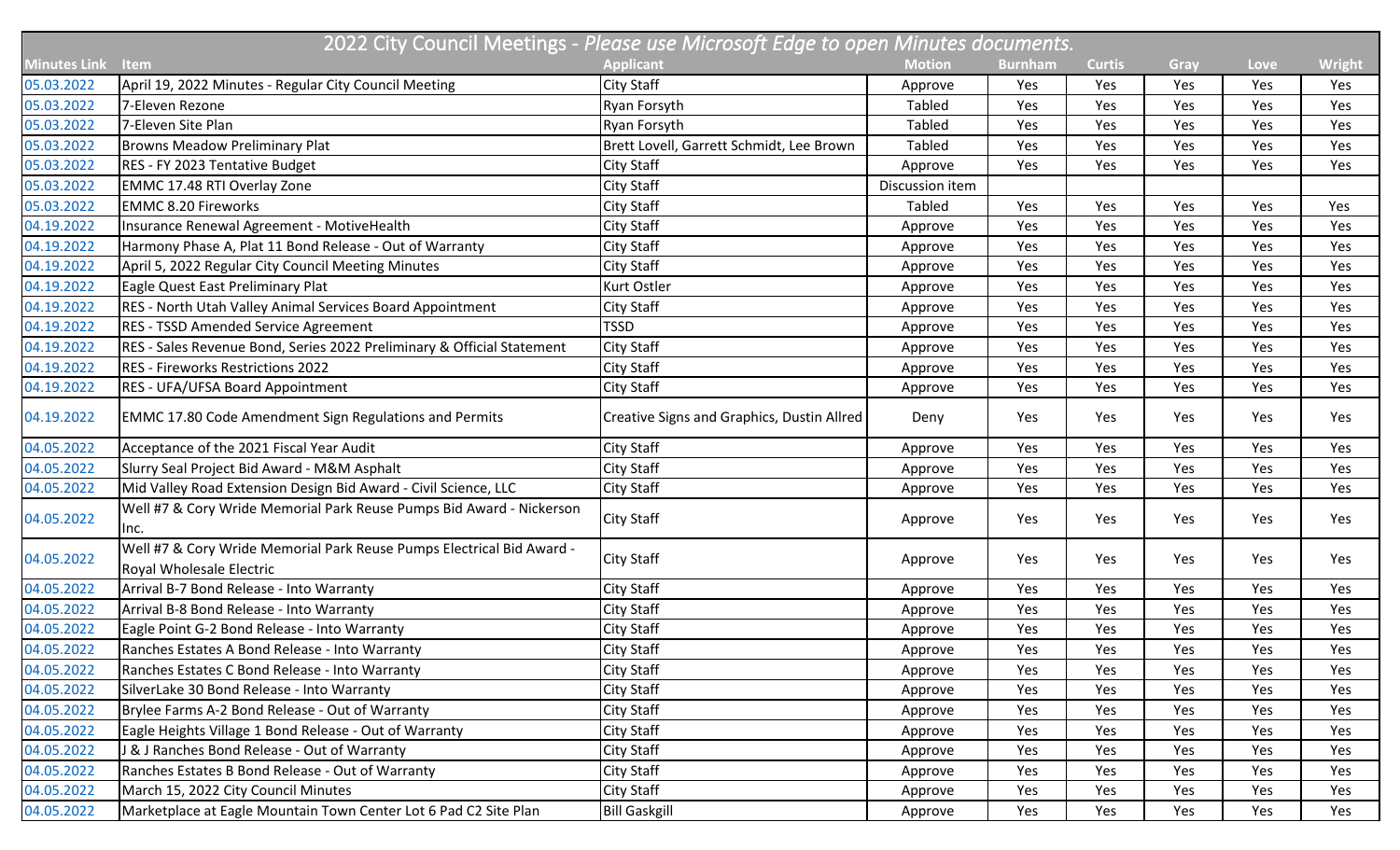| 2022 City Council Meetings - Please use Microsoft Edge to open Minutes documents. |                                                                      |                                              |                            |                |               |           |      |               |  |  |
|-----------------------------------------------------------------------------------|----------------------------------------------------------------------|----------------------------------------------|----------------------------|----------------|---------------|-----------|------|---------------|--|--|
| <b>Minutes Link</b>                                                               | Item                                                                 | <b>Applicant</b>                             | <b>Motion</b>              | <b>Burnham</b> | <b>Curtis</b> | Gray      | Love | <b>Wright</b> |  |  |
| 04.05.2022                                                                        | Saddle Junction Rezone                                               | Conner Atkin                                 | Approve                    | Yes            | Yes           | Yes       | Yes  | Yes           |  |  |
| 04.05.2022                                                                        | Eagle Quest East Rezone and Master Development Plan                  | Kurt Ostler                                  | Approve                    | Yes            | Yes           | Yes       | Yes  | Yes           |  |  |
| 04.05.2022                                                                        | Eagle Quest East Preliminary Plat                                    | Kurt Ostler                                  | Table                      | Yes            | Yes           | Yes       | Yes  | Yes           |  |  |
| 04.05.2022                                                                        | <b>EMMC 5.30 Rental Dwelling Business Licensing</b>                  | City Staff                                   | Table                      | Yes            | Yes           | Yes       | Yes  | Yes           |  |  |
| 03.15.2022                                                                        | Parks and Recreation Board Appointment - Lacy Spruell                | City Staff                                   | Removed from Agenda        |                |               |           |      |               |  |  |
| 03.15.2022                                                                        | Farmers Market Management Agreement                                  | Jennifer Corrington, Vintage Lily Farms      | Approve                    | Yes            | Yes           | Yes       | Yes  | Yes           |  |  |
| 03.15.2022                                                                        | Well #7 Drilling Bid Award - Boart Longyear Drilling                 | <b>City Staff</b>                            | Approve                    | Yes            | Yes           | Yes       | Yes  | Yes           |  |  |
| 03.15.2022                                                                        | Well #7 Site Prep Package Bid Award - VanCon, Inc.                   | City Staff                                   | Approve                    | Yes            | Yes           | Yes       | Yes  | Yes           |  |  |
| 03.15.2022                                                                        | Glenmar Ranch B-3 Bond Release - Out of Warranty                     | City Staff                                   | Approve                    | Yes            | Yes           | Yes       | Yes  | Yes           |  |  |
| 03.15.2022                                                                        | Glenmar Ranch B-4 Bond Release - Out of Warranty                     | City Staff                                   | Approve                    | Yes            | Yes           | Yes       | Yes  | Yes           |  |  |
| 03.15.2022                                                                        | The Towns at Brylee Farms B-2 Bond Release - Into Warranty           | City Staff                                   | Approve                    | Yes            | Yes           | Yes       | Yes  | Yes           |  |  |
| 03.15.2022                                                                        | Eagle Mountain Blvd Widening Materials Purchase Approval - WW Clyde  | City Staff                                   | Approve                    | Yes            | Yes           | Yes       | Yes  | Yes           |  |  |
| 03.15.2022                                                                        | March 1, 2022 City Council Minutes                                   | <b>City Staff</b>                            | Approve                    | Yes            | Yes           | Yes       | Yes  | Yes           |  |  |
| 03.15.2022                                                                        | Parkway Fields Phase B Preliminary Plat                              | Bronson Tatton, Flagship Homes               | Approve                    | Yes            | Yes           | Yes       | Yes  | Yes           |  |  |
| 03.15.2022                                                                        | Policies and Procedures Manual - Parental Leave                      | City Staff                                   | Approve                    | Yes            | Yes           | Yes       | Yes  | Yes           |  |  |
| 03.15.2022                                                                        | FY 2022 Budget Amendment #3                                          | <b>City Staff</b>                            | Approve                    | Yes            | Yes           | Yes       | Yes  | Yes           |  |  |
| 03.15.2022                                                                        | <b>Browns Meadow Rezone</b>                                          | Garrett & Howard Schmidt, Brett Lovell       | Approve                    | Yes            | Yes           | Yes       | Yes  | Yes           |  |  |
| 03.15.2022                                                                        | Sales Tax Revenue Bonds 2022 Public Hearing Only                     | <b>City Staff</b>                            | <b>Public Hearing Only</b> |                |               |           |      |               |  |  |
| 03.15.2022                                                                        | Eagle Heights Village Master Development Agreement - 1st Amendment   | <b>City Staff</b>                            | Denial                     | No             | Yes           | <b>No</b> | Yes  | Yes           |  |  |
| 03.15.2022                                                                        | Cemetery Board Appointment - Carl Canlas                             | <b>City Staff</b>                            | Approve                    | Yes            | Yes           | Yes       | Yes  | Yes           |  |  |
| 03.01.2022                                                                        | Parks and Recreation Board Appointment - Adam Clark                  | City Staff                                   | Approve                    | Yes            | Yes           | Yes       | Yes  | Yes           |  |  |
| 03.01.2022                                                                        | Eagle Mountain Blvd Widening Independent Cost Estimating Bid Award - |                                              |                            |                |               | Yes       |      | Yes           |  |  |
|                                                                                   | Innovated Contracting & Engineering                                  | City Staff                                   | Approve                    | Yes            | Yes           |           | Yes  |               |  |  |
| 03.01.2022                                                                        | Landscape Maintenance & Services Bid Award - Brightview Landscape    | City Staff                                   | Approve                    | Yes            | Yes           | Yes       | Yes  | Yes           |  |  |
| 03.01.2022                                                                        | White Hills Well Test Pumping - Wittison Turbine Services            | <b>City Staff</b>                            | Approve                    | Yes            | Yes           | Yes       | Yes  | Yes           |  |  |
| 03.01.2022                                                                        | Antelope Meadows B-1 Bond Release - Into Warranty                    | <b>City Staff</b>                            | Approve                    | Yes            | Yes           | Yes       | Yes  | Yes           |  |  |
| 03.01.2022                                                                        | Skyline Ridge 2-5 Bond Release - Into Warranty                       | <b>City Staff</b>                            | Approve                    | Yes            | Yes           | Yes       | Yes  | Yes           |  |  |
| 03.01.2022                                                                        | Evans Ranch C-1 Bond Release - Out of Warranty                       | <b>City Staff</b>                            | Approve                    | Yes            | Yes           | Yes       | Yes  | Yes           |  |  |
| 03.01.2022                                                                        | Scenic Mountain A-3 Bond Release - Out of Warranty                   | City Staff                                   | Approve                    | Yes            | Yes           | Yes       | Yes  | Yes           |  |  |
| 03.01.2022                                                                        | Scenic Mountain B-1 Bond Release - Out of Warranty                   | City Staff                                   | Approve                    | Yes            | Yes           | Yes       | Yes  | Yes           |  |  |
| 03.01.2022                                                                        | New Well Design Change Order #2 - Jones & DeMille                    | City Staff                                   | Approve                    | Yes            | Yes           | Yes       | Yes  | Yes           |  |  |
| 03.01.2022                                                                        | February 15, 2022 City Council Minutes                               | City Staff                                   | Approve                    | Yes            | Yes           | Yes       | Yes  | Yes           |  |  |
| 03.01.2022                                                                        | Fire Station 253 Rezone                                              | Steve Simmons, Unified Fire Authority        | Approve                    | Yes            | Yes           | Yes       | Yes  | Yes           |  |  |
| 03.01.2022                                                                        | Fire Station 253 Site Plan                                           | <b>Steve Simmons, Unified Fire Authority</b> | Approve                    | Yes            | Yes           | Yes       | Yes  | Yes           |  |  |
| 03.01.2022                                                                        | EMMC 7.05 Parks, Trails & Special Events - Dog Park Rules            | Parks and Recreation Advisory Board          | Approve                    | Yes            | Yes           | Yes       | Yes  | Yes           |  |  |
| 03.01.2022                                                                        | <b>EMMC 2.27 Board Appointment Process</b>                           | <b>Councilmember Curtis</b>                  | Table                      | Yes            | Yes           | Yes       | Yes  | Yes           |  |  |
| 03.01.2022                                                                        | Consolidated Fee Schedule - Utility Rates                            | <b>City Staff</b>                            | Approve                    | <b>No</b>      | Yes           | Yes       | Yes  | Yes           |  |  |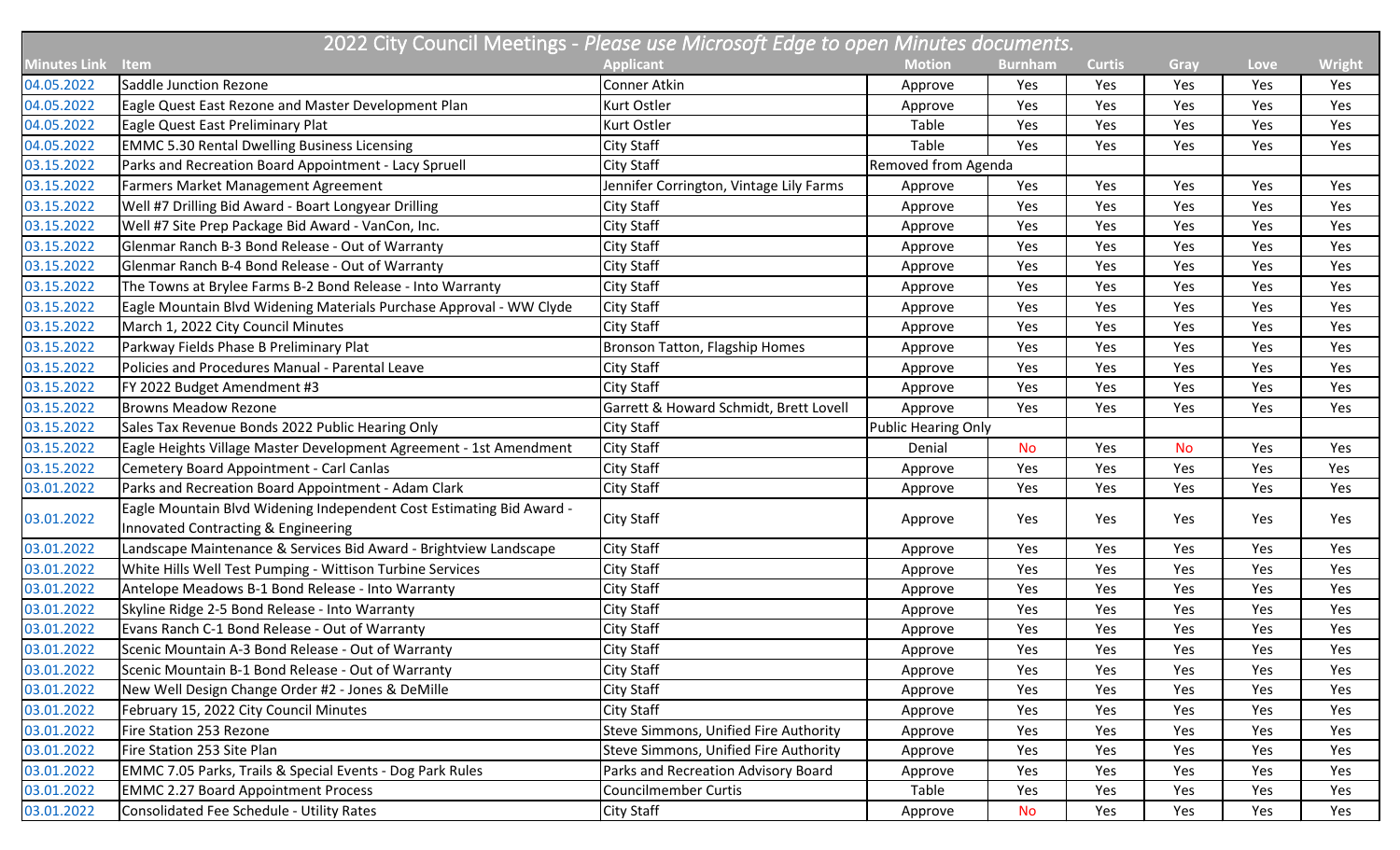| 2022 City Council Meetings - Please use Microsoft Edge to open Minutes documents. |                                                                                      |                                         |               |                |               |      |      |               |  |  |
|-----------------------------------------------------------------------------------|--------------------------------------------------------------------------------------|-----------------------------------------|---------------|----------------|---------------|------|------|---------------|--|--|
| Minutes Link                                                                      | Item                                                                                 | <b>Applicant</b>                        | <b>Motion</b> | <b>Burnham</b> | <b>Curtis</b> | Gray | Love | <b>Wright</b> |  |  |
| 03.01.2022                                                                        | Eagle Heights Village Master Development Agreement - 1st Amendment                   | <b>Kirt Peterson</b>                    | Table         | Yes            | Yes           | Yes  | Yes  | Yes           |  |  |
| 03.01.2022                                                                        | <b>Gardner Farms Annexation</b>                                                      | Chase Bryan                             | Approve       | Yes            | Yes           | Yes  | Yes  | Yes           |  |  |
| 03.01.2022                                                                        | Heat Stroker Tournament Request for Exemption                                        | Bob Ostler, Eagle Mountain Baseball     | Approve       | Yes            | Yes           | Yes  | Yes  | Yes           |  |  |
| 02.15.2022                                                                        | Eagle Mountain Blvd Widening Pre Construction Bid Award-WW Clyde                     | City Staff                              | Approve       | Yes            | Excused       | Yes  | Yes  | Yes           |  |  |
| 02.15.2022                                                                        | Brandon Park A-15 Bond Release - Into Warranty                                       | <b>City Staff</b>                       | Approve       | Yes            | Excused       | Yes  | Yes  | Yes           |  |  |
| 02.15.2022                                                                        | Cedar Farm Bond Release - Into Warranty                                              | City Staff                              | Approve       | Yes            | Excused       | Yes  | Yes  | Yes           |  |  |
| 02.15.2022                                                                        | Harmony A-3 Bond Release - Into Warranty                                             | <b>City Staff</b>                       | Approve       | Yes            | Excused       | Yes  | Yes  | Yes           |  |  |
| 02.15.2022                                                                        | Brandon Park A-8 Bond Release - Out of Warranty                                      | <b>City Staff</b>                       | Approve       | Yes            | Excused       | Yes  | Yes  | Yes           |  |  |
| 02.15.2022                                                                        | Brandon Park A-9 Bond Release - Out of Warranty                                      | <b>City Staff</b>                       | Approve       | Yes            | Excused       | Yes  | Yes  | Yes           |  |  |
| 02.15.2022                                                                        | Scenic Mountain A-4 Bond Release - Out of Warranty                                   | <b>City Staff</b>                       | Approve       | Yes            | Excused       | Yes  | Yes  | Yes           |  |  |
| 02.15.2022                                                                        | February 1, 2022 City Council Minutes                                                | <b>City Staff</b>                       | Approve       | Yes            | Excused       | Yes  | Yes  | Yes           |  |  |
| 02.15.2022                                                                        | Parkway Fields A Preliminary Plat                                                    | Bronson Tatten/Pete Evans, Flagship Hom | Approve       | Yes            | Excused       | Yes  | Yes  | Yes           |  |  |
| 02.15.2022                                                                        | Marketplace Lot 11 Pad A Site Plan                                                   | <b>Bill Gaskill</b>                     | Approve       | Yes            | Excused       | Yes  | Yes  | Yes           |  |  |
| 02.15.2022                                                                        | <b>Wendy's Site Plan</b>                                                             | <b>Eric Malmberg</b>                    | Approve       | Yes            | Excused       | Yes  | Yes  | Yes           |  |  |
| 02.15.2022                                                                        | <b>PTIF Authorized Users</b>                                                         | <b>City Staff</b>                       | Approve       | Yes            | Excused       | Yes  | Yes  | Yes           |  |  |
| 02.15.2022                                                                        | Eagle Mountain Data Campus Rezone                                                    | Corey Berg, Belle Street Investments    | Approve       | Yes            | Excused       | Yes  | Yes  | Yes           |  |  |
| 02.15.2022                                                                        | <b>Rush Creek Rezone</b>                                                             | Dan Ford                                | Approve       | Yes            | Excused       | Yes  | Yes  | Yes           |  |  |
| 02.15.2022                                                                        | Rush Creek Preliminary Plat                                                          | Dan Ford                                | Approve       | Yes            | Excused       | Yes  | Yes  | Yes           |  |  |
| 02.15.2022                                                                        | <b>EMMC 6.10 Animal Zoning Regulations</b>                                           | City Staff                              | Approve       | Yes            | Excused       | Yes  | Yes  | Yes           |  |  |
| 02.15.2022                                                                        | Oquirrh Mountain Ranch Amended & Restated MDA                                        | LGI Homes                               | Approve       | Yes            | Excused       | Yes  | Yes  | Yes           |  |  |
| 02.15.2022                                                                        | Parameters Resolution - Sales Tax Revenue Bonds 2022                                 | <b>City Staff</b>                       | Approve       | Yes            | Excused       | Yes  | Yes  | Yes           |  |  |
| 02.01.2022                                                                        | 2022 Crack Seal Project Bid Award - Superior Asphalt                                 | City Staff                              | Approve       | Yes            | Yes           | Yes  | Yes  | Yes           |  |  |
| 02.01.2022                                                                        | Community Development Building Yard Improvement Bid Award - B Logic<br>Construction  | <b>City Staff</b>                       | Approve       | Yes            | Yes           | Yes  | Yes  | Yes           |  |  |
| 02.01.2022                                                                        | January 18, 2022 City Council Minutes                                                | City Staff                              | Approve       | Yes            | Yes           | Yes  | Yes  | Yes           |  |  |
| 02.01.2022                                                                        | Pinnacles Plat A Preliminary Plat                                                    | Andy Flamm, Century Communities         | Approve       | Yes            | Yes           | Yes  | Yes  | Yes           |  |  |
| 02.01.2022                                                                        | <b>EMMC 6.10 Animal Zoning Regulations</b>                                           | City Staff                              | Table         | Yes            | Yes           | Yes  | Yes  | Yes           |  |  |
| 02.01.2022                                                                        | EMMC 17.80 Sign Regulations & Sign Permits - Monument Signs in Rights-of-<br>Way     | Tanner Kinde                            | Denial        | Yes            | Yes           | Yes  | Yes  | Yes           |  |  |
| 02.01.2022                                                                        | Consolidated Fee Schedule - Utility Rates                                            | <b>City Staff</b>                       | Table         | Yes            | Yes           | Yes  | Yes  | Yes           |  |  |
| 01.18.2022                                                                        | Eagle Mountain Blvd Widening Design Bid Award - CRS Engineers                        | City Staff                              | Approve       | Yes            | Yes           | Yes  | Yes  | Yes           |  |  |
| 01.18.2022                                                                        | 3D Manhole Scanning & Virtulization Project Bid Award - RH Borden                    | City Staff                              | Approve       | Yes            | Yes           | Yes  | Yes  | Yes           |  |  |
| 01.18.2022                                                                        | Sage Park A-5 Bond Release - Into Warranty                                           | <b>City Staff</b>                       | Approve       | Yes            | Yes           | Yes  | Yes  | Yes           |  |  |
| 01.18.2022                                                                        | Skyline Ridge 2-4 Bond Release - Into Warranty                                       | City Staff                              | Approve       | Yes            | Yes           | Yes  | Yes  | Yes           |  |  |
| 01.18.2022                                                                        | Sage Park A-3 Bond Release - Out of Warranty                                         | <b>City Staff</b>                       | Approve       | Yes            | Yes           | Yes  | Yes  | Yes           |  |  |
| 01.18.2022                                                                        | Wastewater Headworks Frit Classifer Change Order #1 - Hydro International City Staff |                                         | Approve       | Yes            | Yes           | Yes  | Yes  | Yes           |  |  |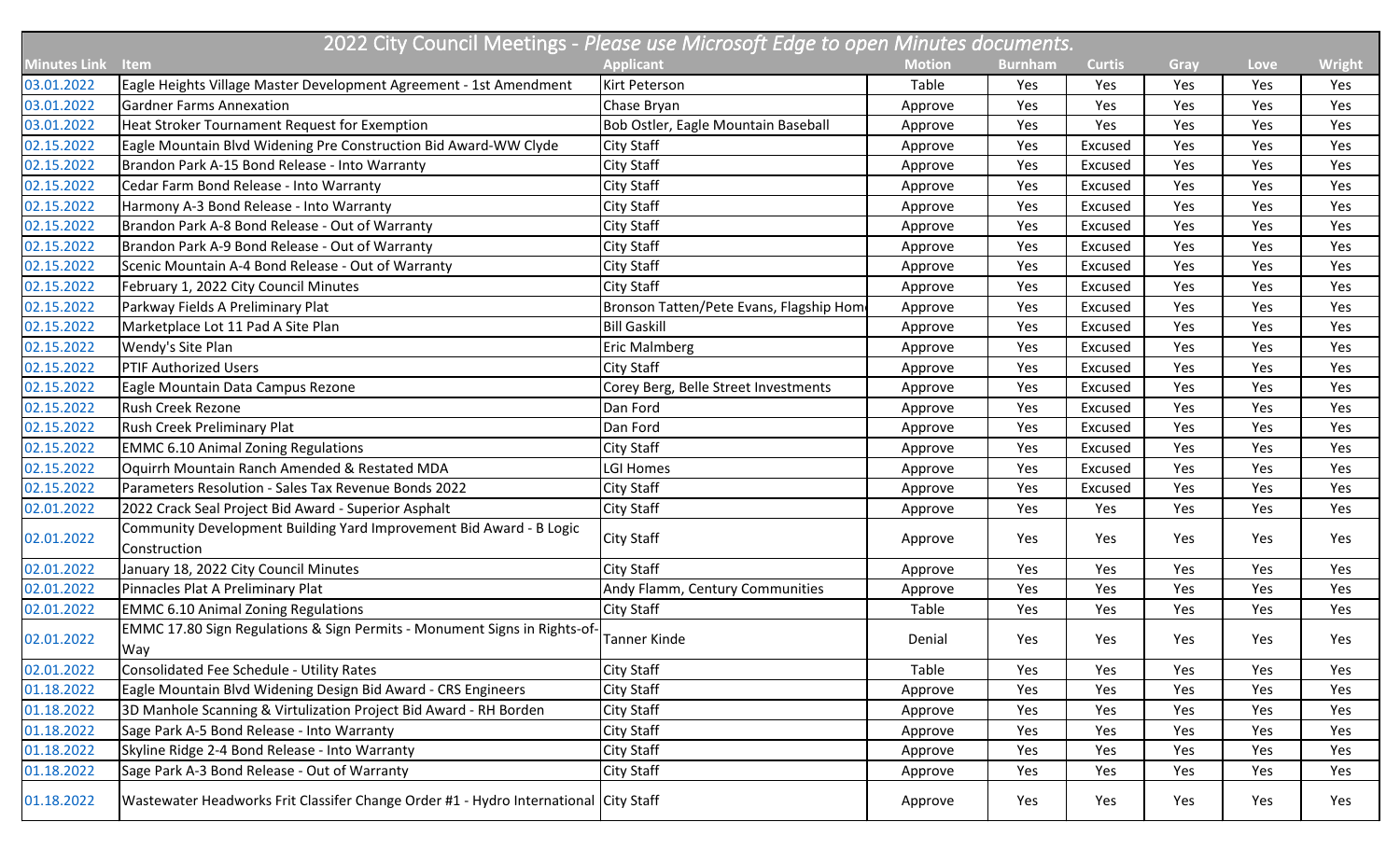| <b>Minutes Link</b> | <b>Item</b>                                                                       | <b>Applicant</b>                             | <b>Motion</b>          | <b>Burnham</b> | <b>Curtis</b> | Gray | Love | <b>Wright</b> |
|---------------------|-----------------------------------------------------------------------------------|----------------------------------------------|------------------------|----------------|---------------|------|------|---------------|
| 01.18.2022          | December 7, 2021 City Council Minutes                                             | <b>City Staff</b>                            | Approve                | Yes            | Yes           | Yes  | Yes  | Yes           |
| 01.18.2022          | January 4, 2022 City Council Minutes                                              | City Staff                                   | Approve                | Yes            | Yes           | Yes  | Yes  | Yes           |
| 01.18.2022          | Skyline Ridge 2-6 Preliminary Plat                                                | Shaun Athey, Bach Homes                      | Approve                | Yes            | Yes           | Yes  | Yes  | Yes           |
| 01.18.2022          | Antelope Meadows Preliminary Plat                                                 | <b>Fieldstone Homes</b>                      | Approve                | Yes            | Yes           | Yes  | Yes  | Yes           |
| 01.18.2022          | Eagle Point Townhomes Pool & Clubhouse Site Plan                                  | <b>DR Horton</b>                             | Approve                | Yes            | Yes           | Yes  | Yes  | Yes           |
| 01.18.2022          | Fire Station 251 Site Plan                                                        | <b>Steve Simmons, Unified Fire Authority</b> | Approve                | Yes            | Yes           | Yes  | Yes  | Yes           |
| 01.18.2022          | Eagle Ridge General Plan Amendment and Rezone                                     | Braiden Rindlisbacher                        | Approve                | Yes            | Yes           | Yes  | Yes  | Yes           |
| 01.18.2022          | Eagle Ridge Preliminary Plat                                                      | Braiden Rindlisbacher                        | Approve                | Yes            | Yes           | Yes  | Yes  | Yes           |
| 01.18.2022          | Eagle Quest General Plan Amendment, Rezone, & Master Development Plan Kurt Ostler |                                              | Table                  | Yes            | Yes           | Yes  | Yes  | Yes           |
| 01.18.2022          | Eagle Quest Preliminary Plat                                                      | Kurt Ostler                                  | Table                  | Yes            | Yes           | Yes  | Yes  | Yes           |
| 01.18.2022          | Triumph General Plan Amendment, Rezone, & Master Development Plan                 | <b>Scot Hazard</b>                           | Approve                | Yes            | Yes           | Yes  | Yes  | Yes           |
| 01.18.2022          | <b>Triumph Preliminary Plat</b>                                                   | Scot Hazard                                  | Approve                | Yes            | Yes           | Yes  | Yes  | Yes           |
| 01.18.2022          | <b>EMMC Relating to Shooting Ranges</b>                                           | City Staff                                   | Approve                | Yes            | Yes           | Yes  | Yes  | Yes           |
| 01.18.2022          | EMMC 17.80 Sign Regulations & Sign Permits - Monument Signs                       | <b>Bill Gaskill</b>                          | Approve                | <b>No</b>      | Yes           | Yes  | Yes  | Yes           |
| 01.18.2022          | <b>EMMC 17.48 Regional Technology and Industry Overlay Zone</b>                   | City Staff                                   | Table                  | No             | Yes           | Yes  | Yes  | Yes           |
| 01.18.2022          | Consolidated Fee Schedule - Utility Rates *Discussion Only*                       | <b>City Staff</b>                            | <b>Discussion Item</b> |                |               |      |      |               |
| 01.18.2022          | Mayor Pro Tempore Appointment                                                     | Mayor Westmoreland                           | Approve                | Yes            | Yes           | Yes  | Yes  | Yes           |
| 01.04.2022          | Cemetery Advisory Board Appointment - Steve Conger                                | City Staff                                   | Approve                | Yes            | Yes           | Yes  | Yes  | Yes           |
| 01.04.2022          | Cemetery Advisory Board Appointment - Corbin Wade                                 | City Staff                                   | Approve                | Yes            | Yes           | Yes  | Yes  | Yes           |
| 01.04.2022          | Library Advisory Board Appointment - Angelina Arnold                              | City Staff                                   | Approve                | Yes            | Yes           | Yes  | Yes  | Yes           |
| 01.04.2022          | Library Advisory Board Appointment - Sally Blaser                                 | <b>City Staff</b>                            | Approve                | Yes            | Yes           | Yes  | Yes  | Yes           |
| 01.04.2022          | Library Advisory Board Appointment - Shelly Way                                   | City Staff                                   | Approve                | Yes            | Yes           | Yes  | Yes  | Yes           |
| 01.04.2022          | Planning Commission Appointment - Jason Allen                                     | <b>City Staff</b>                            | Approve                | Yes            | Yes           | Yes  | Yes  | <b>No</b>     |
| 01.04.2022          | Senior Citizens Advisory Board Appointment - Joye Roberts                         | <b>City Staff</b>                            | Approve                | Yes            | Yes           | Yes  | Yes  | Yes           |
| 01.04.2022          | Direct Communications Franchise Agreement                                         | <b>Direct Communications</b>                 | Approve                | Yes            | Yes           | Yes  | Yes  | Yes           |
| 01.04.2022          | Lumen Franchise Agreement                                                         | Lumen                                        | Approve                | Yes            | Yes           | Yes  | Yes  | Yes           |
| 01.04.2022          | Brandon Park A-14 Bond Release - Into Warranty                                    | <b>City Staff</b>                            | Approve                | Yes            | Yes           | Yes  | Yes  | Yes           |
| 01.04.2022          | SilverLake Plat 29 Bond Release - Into Warranty                                   | City Staff                                   | Approve                | Yes            | Yes           | Yes  | Yes  | Yes           |
| 01.04.2022          | December 7, 2021 City Council Minutes                                             | City Staff                                   | Table                  | Yes            | Yes           | Yes  | Yes  | Yes           |
| 01.04.2022          | Antelope Meadows Pool & Clubhouse Site Plan                                       | Robert Lusk, Fieldstone Homes                | Approve                | Yes            | Yes           | Yes  | Yes  | Yes           |
| 01.04.2022          | Atlas Tower-Sunset Flats Site Plan                                                | Carri Wullner, Atlas Tower                   | Approve                | Yes            | Yes           | Yes  | Yes  | Yes           |
| 01.04.2022          | Ranches Crossing Master Site Plan                                                 | <b>Brian Haskell</b>                         | Approve                | Yes            | Yes           | Yes  | Yes  | Yes           |
| 01.04.2022          | Salt City Fitness Site Plan                                                       | <b>Scot Hazard</b>                           | Approve                | Yes            | Yes           | Yes  | Yes  | Yes           |
| 01.04.2022          | <b>RES-Adopting Voter Participation Areas</b>                                     | City Staff                                   | Approve                | Yes            | Yes           | Yes  | Yes  | Yes           |
| 01.04.2022          | RES-Affirming Support of Broadband Service Expansion in White Hills               | City Staff                                   | Approve                | Yes            | Yes           | Yes  | Yes  | Yes           |
| 01.04.2022          | <b>EMMC 17.80 Sign Regulations &amp; Sign Permits - Monument Signs</b>            | <b>Bill Gaskill</b>                          | Table                  | Yes            | Yes           | Yes  | Yes  | Abstained     |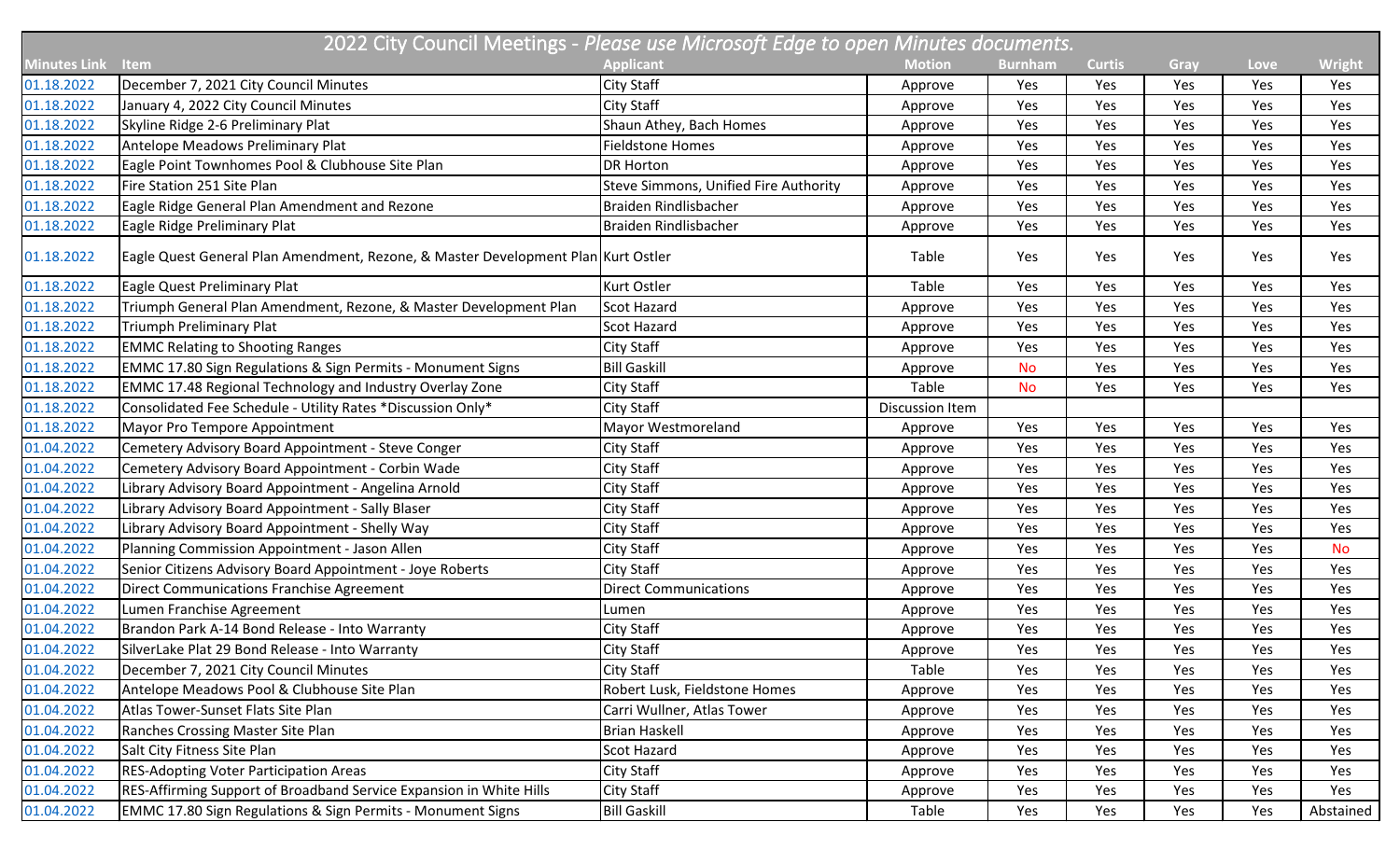| 72022 City Council Meetings - Please use Microsoft Edge to open Minutes documents. |                                                                         |                   |               |                |               |           |      |               |  |
|------------------------------------------------------------------------------------|-------------------------------------------------------------------------|-------------------|---------------|----------------|---------------|-----------|------|---------------|--|
| Minutes Link Item                                                                  |                                                                         | <b>Applicant</b>  | <b>Motion</b> | <b>Burnham</b> | <b>Curtis</b> | Gray      | Love | <b>Wright</b> |  |
| 01.04.2022                                                                         | <b>EMMC 17.80 Sign Regulations &amp; Sign Permits - Flagpole Height</b> | <b>City Staff</b> | Approve       | Yes            | <b>No</b>     | Yes       | Yes  | No            |  |
| 01.04.2022                                                                         | <b>EMMC Related to Shooting Ranges</b>                                  | <b>City Staff</b> | Table         | Yes            | Yes           | Yes       | Yes  | Yes           |  |
| 01.04.2022                                                                         | <b>EMMC 6.10 Animal Zoning Regulations</b>                              | <b>City Staff</b> | Table         | Yes            | Yes           | Yes       | Yes  | Yes           |  |
| 01.04.2022                                                                         | Deer Haven Streetlight Waiver Request                                   | Scot Hazard       | Approve       | Yes            | Yes           | Abstained | Yes  | Yes           |  |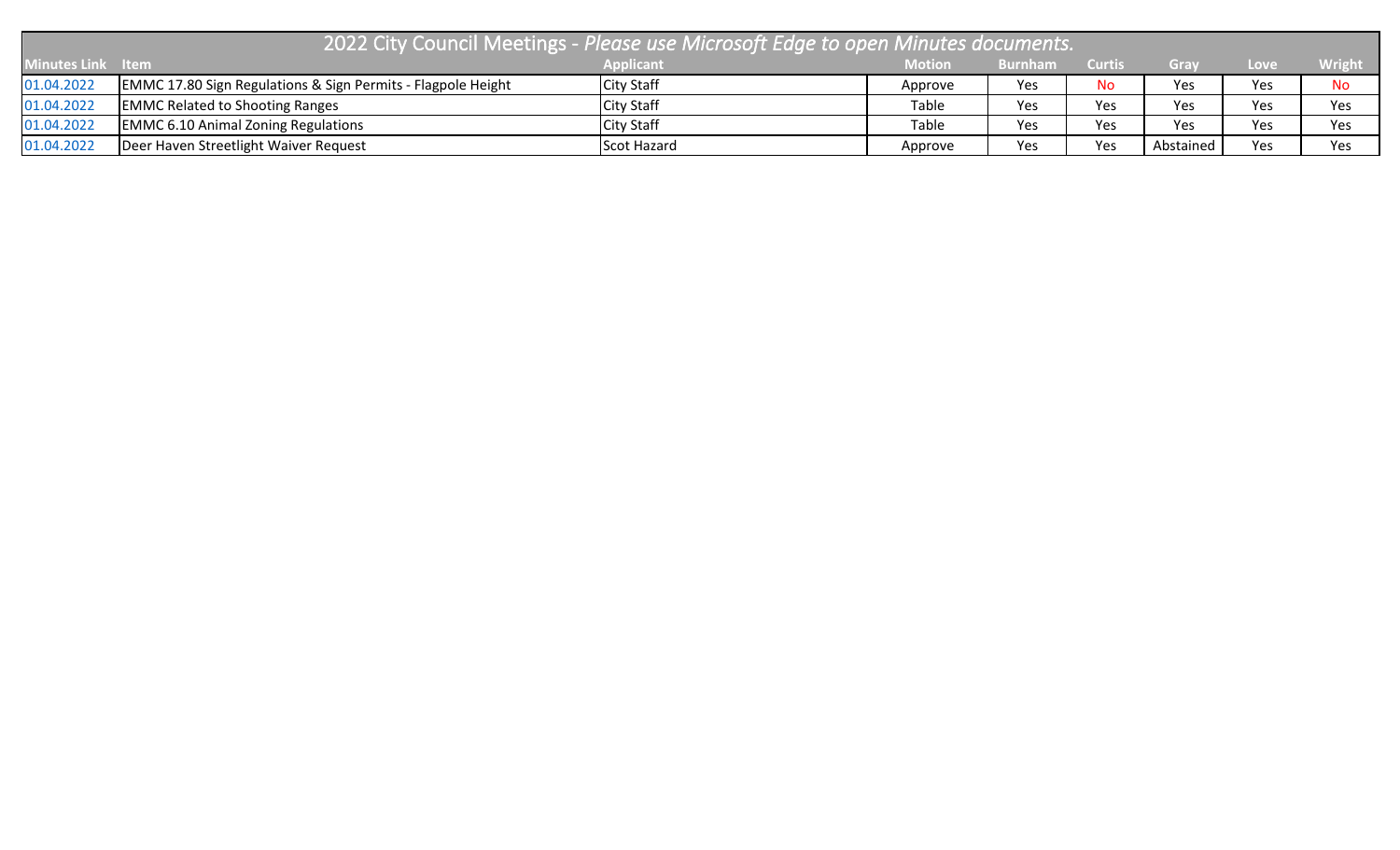|                     | 2021 City Council Meetings - Please use Microsoft Edge to open Minutes documents.     |                            |               |                |              |               |           |      |
|---------------------|---------------------------------------------------------------------------------------|----------------------------|---------------|----------------|--------------|---------------|-----------|------|
| <b>Minutes Link</b> | Item                                                                                  | <b>Applicant</b>           | <b>Motion</b> | <b>Burnham</b> | <b>Clark</b> | <b>Curtis</b> | Gray      | Love |
| 12.07.2021          | Cemetery Advisory Board Appointment - Steve Congar                                    | City Staff                 | Table         | <b>No</b>      | Yes          | Yes           | Yes       | Yes  |
| 12.07.2021          | Cemetery Advisory Board Appointment - Corbin Wade                                     | City Staff                 | Table         | <b>No</b>      | Yes          | Yes           | Yes       | Yes  |
| 12.07.2021          | City Treasurer Appointment - Tara Freeman                                             | City Staff                 | Approve       | Yes            | Yes          | Yes           | Yes       | Yes  |
| 12.07.2021          | Planning Commission Appointment - Jason Allen                                         | City Staff                 | Table         | <b>No</b>      | Yes          | Yes           | Yes       | Yes  |
| 12.07.2021          | Senior Citizens Advisory Board Appointment - Joye Roberts                             | City Staff                 | Table         | <b>No</b>      | Yes          | Yes           | Yes       | Yes  |
| 12.07.2021          | First Addendum to Paul Jerome's Employment Agreement                                  | City Staff                 | Approve       | Yes            | Yes          | Yes           | Yes       | Yes  |
| 12.07.2021          | Silver Lake Internet, LLC Franchise Agreement                                         | <b>Brett Mansfield</b>     | Approve       | Yes            | Yes          | Yes           | Yes       | Yes  |
| 12.07.2021          | Dump Bed and Plow Equipment - Semi Service                                            | City Staff                 | Approve       | Yes            | Yes          | Yes           | Yes       | Yes  |
| 12.07.2021          | Wastewater Headworks Equipment - Hydro International                                  | City Staff                 | Approve       | Yes            | Yes          | Yes           | Yes       | Yes  |
| 12.07.2021          | Wastewater Headworks Equipment - Huber Technologies                                   | City Staff                 | Approve       | Yes            | Yes          | Yes           | Yes       | Yes  |
| 12.07.2021          | Brandon Park Phase A, Plat 7 Bond Release - Out of Warranty                           | City Staff                 | Approve       | Yes            | Yes          | Yes           | Yes       | Yes  |
| 12.07.2021          | Brandon Park Phase A, Plat 10 Bond Release - Out of Warranty                          | City Staff                 | Approve       | Yes            | Yes          | Yes           | Yes       | Yes  |
| 12.07.2021          | 2021 New Well Design Change Order #1 - Jones and DeMille                              | City Staff                 | Approve       | Yes            | Yes          | Yes           | Yes       | Yes  |
| 12.07.2021          | 2021 White Hills Well Upgrades Change Order #1 - Bowen Collins and Associa City Staff |                            | Approve       | Yes            | Yes          | Yes           | Yes       | Yes  |
| 12.07.2021          | Smith Ranch Community Park Design Services Change Order #1 - MHTN Arch City Staff     |                            | Approve       | Yes            | Yes          | Yes           | Yes       | Yes  |
| 12.07.2021          | City Council Meeting Minutes - November 16, 2021                                      | City Staff                 | Approve       | Yes            | Yes          | Yes           | Yes       | Yes  |
| 12.07.2021          | Marketplace at Eagle Mountain Town Center Lot 8, Pad A Site Plan                      | <b>Bill Gaskill</b>        | Approve       | Yes            | Yes          | Yes           | Yes       | Yes  |
| 12.07.2021          | Big O Tires Site Plan                                                                 | <b>Trevor Sharp</b>        | Approve       | Yes            | Yes          | Yes           | Yes       | Yes  |
| 12.07.2021          | Policies and Procedures Manual - Holiday Schedule                                     | City Staff                 | Approve       | <b>No</b>      | Yes          | Yes           | Yes       | Yes  |
| 12.07.2021          | <b>City Emergency Operations Plan</b>                                                 | City Staff                 | Approve       | Yes            | Yes          | Yes           | Yes       | Yes  |
| 12.07.2021          | Second Ammendment to the Water and Sewer Agreement - Stadion                          | City Staff                 | Approve       | Yes            | Yes          | Yes           | Yes       | Yes  |
| 12.07.2021          | 2022 City Council Meeting Schedule                                                    | City Staff                 | Approve       | Yes            | Yes          | Yes           | Yes       | Yes  |
| 12.07.2021          | Tagg-N-Go Carwash Rezone                                                              | City Staff                 | Approve       | Yes            | Yes          | Yes           | Yes       | Yes  |
| 12.07.2021          | Tagg-N-Go Carwash Site Plan                                                           | Conner Atkin               | Approve       | Yes            | Yes          | Yes           | Yes       | Yes  |
| 12.07.2021          | <b>EMMC 17.80 Sign Regulations and Sign Permits</b>                                   | <b>Bill Gaskill</b>        | Table         | Yes            | Yes          | Yes           | Yes       | Yes  |
| 12.07.2021          | <b>EMMC 17.70 Accessory Apartments</b>                                                | City Staff                 | Approve       | Yes            | Yes          | Yes           | Yes       | Yes  |
| 12.07.2021          | <b>EMMC Amendments Related to Shooting Ranges</b>                                     | City Staff                 | Table         | Yes            | Yes          | Yes           | <b>No</b> | Yes  |
| 12.07.2021          | Ranches Crossing Master Site Plan                                                     | <b>Brian Haskell</b>       | Table         | Yes            | Yes          | Yes           | Yes       | Yes  |
| 12.07.2021          | Eagle Crest Phase A Master Site Plan                                                  | <b>Isaac Patterson</b>     | Approve       | Yes            | Yes          | Yes           | Yes       | Yes  |
| 12.07.2021          | Ault Farms Master Development Agreement                                               | Pete Evans, Flagship Homes | Approve       | Yes            | Yes          | Yes           | Yes       | Yes  |
| 11.16.2021          | City Treasurer Appointment - Kim Julian                                               | City Staff                 | Approve       | Yes            | Yes          | Yes           | Yes       | Yes  |
| 11.16.2021          | World Pancreatic Cancer Day Proclamation                                              | City Staff                 | Approve       | Yes            | Yes          | Yes           | Yes       | Yes  |
| 11.16.2021          | Brylee Farms A-1 Bond Release - Out of Warranty                                       | City Staff                 | Approve       | Yes            | Yes          | Yes           | Yes       | Yes  |
| 11.16.2021          | Sage Park A-4 Bond Release - Out of Warranty                                          | City Staff                 | Approve       | Yes            | Yes          | Yes           | Yes       | Yes  |
| 11.16.2021          | Cory B Wride Memorial Park Phase 2 Change Order #3 - Kenny Seng                       | City Staff                 | Approve       | Yes            | Yes          | Yes           | Yes       | Yes  |
| 11.16.2021          | City Council Meeting Minutes - October 19, 2021                                       | City Staff                 | Approve       | Yes            | Yes          | Yes           | Yes       | Yes  |
| 11.16.2021          | Eagle Mountain Medical Office Building Site Plan                                      | <b>Bruce Fallon</b>        | Approve       | Yes            | Yes          | Yes           | Yes       | Yes  |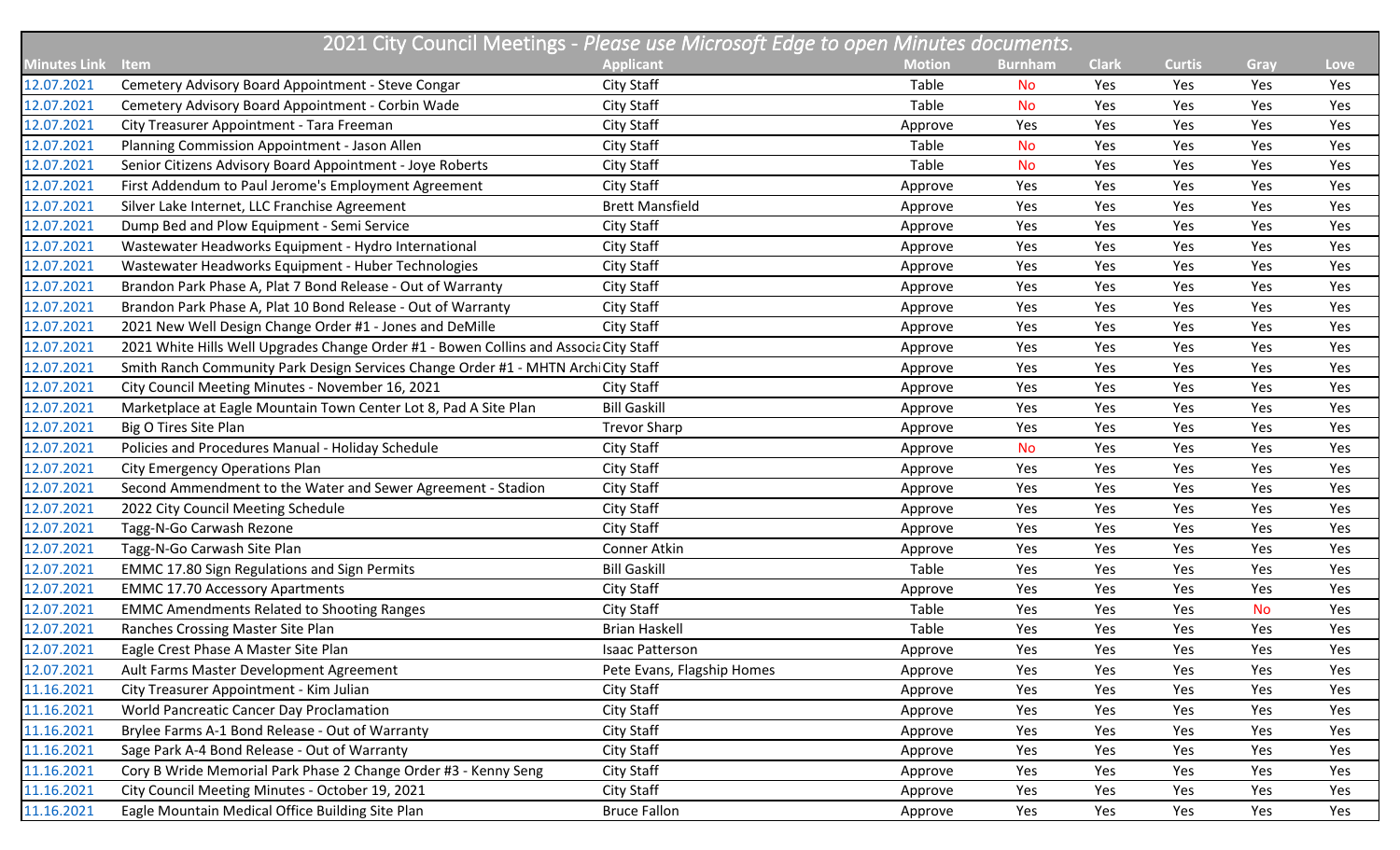| 2021 City Council Meetings - Please use Microsoft Edge to open Minutes documents. |                                                                        |                                    |                                |                |              |               |           |      |  |
|-----------------------------------------------------------------------------------|------------------------------------------------------------------------|------------------------------------|--------------------------------|----------------|--------------|---------------|-----------|------|--|
| Minutes Link                                                                      | Item                                                                   | <b>Applicant</b>                   | <b>Motion</b>                  | <b>Burnham</b> | <b>Clark</b> | <b>Curtis</b> | Gray      | Love |  |
| 11.16.2021                                                                        | Marketplace at Eagle Mountain Town Center Lot 8 Pad A Site Plan        | <b>Bill Gaskill</b>                | Table                          | Yes            | Yes          | Yes           | Yes       | Yes  |  |
| 11.16.2021                                                                        | Big O Tires Site Plan                                                  | <b>Trevor Sharp</b>                | Table                          | Yes            | Yes          | Yes           | Yes       | Yes  |  |
| 11.16.2021                                                                        | <b>EMMC 17.70 Accessory Dwelling Units</b>                             | City Staff                         | Tabled                         | Yes            | Yes          | Yes           | Yes       | Yes  |  |
| 11.16.2021                                                                        | <b>EMMC 6.10 Animal Zoning Regulations</b>                             | City Staff                         | Substitute                     | Yes            | Yes          | Yes           | Yes       | Yes  |  |
| 11.16.2021                                                                        | Sole Source Bid Award - Prime Solutions Inc                            | City Staff                         | Approve                        | Yes            | Yes          | Yes           | Yes       | Yes  |  |
| 11.16.2021                                                                        | The Pinnacles Master Development Agreement                             | Andy Flamm, Allegiant Real Estate  | Approve                        | Yes            | Yes          | Yes           | Yes       | Yes  |  |
| 10.19.2021                                                                        | Deed of Conservation Easement                                          | Scot Hazard, Belle Street Partners | Approve                        | Yes            | Yes          | Yes           | <b>No</b> | Yes  |  |
| 10.19.2021                                                                        | Brandon Park A-6 Bond Release - Out of Warranty                        | City Staff                         | Approve                        | Yes            | Yes          | Yes           | Yes       | Yes  |  |
| 10.19.2021                                                                        | City Council Meeting Minutes - October 5, 2021                         | City Staff                         | Approve                        | Yes            | Yes          | Yes           | Yes       | Yes  |  |
| 10.19.2021                                                                        | Oquirrh Mountain Ranch Master Development Plan - 2nd Amendment         | <b>LGI Homes</b>                   | Approve                        | Yes            | Yes          | Yes           | Yes       | Yes  |  |
| 10.19.2021                                                                        | Oquirrh Mountain Ranch Preliminary Plat and Site Plan                  | <b>LGI Homes</b>                   | Approve                        | Yes            | Yes          | Yes           | Yes       | Yes  |  |
| 10.19.2021                                                                        | <b>EMMC 17.70 Accessory Dwelling Units</b>                             | City Staff                         | Table                          | Yes            | Yes          | Yes           | Yes       | Yes  |  |
| 10.19.2021                                                                        | Fire Station 251 Rezone                                                | City Staff                         | Approve                        | Yes            | Yes          | Yes           | Yes       | Yes  |  |
| 10.19.2021                                                                        | Spring Run Master Development Plan - 4th Amendment                     | Jim Allred & Ralph Johnson         | Approve                        | Yes            | Yes          | Yes           | Yes       | Yes  |  |
| 10.19.2021                                                                        | Spring Run Phase D Preliminary Plat                                    | Jim Allred & Ralph Johnson         | Approve                        | Yes            | Yes          | Yes           | Yes       | Yes  |  |
| 10.05.2021                                                                        | Ladder Sign Management 2nd Addendum - EM Chamber of Commerce           | City Staff                         | Approve                        | Yes            | Yes          | Yes           | Excused   | Yes  |  |
| 10.05.2021                                                                        | Executech Service Agreement 1st Amendment                              | City Staff                         | Approve                        | Yes            | Yes          | Yes           | Excused   | Yes  |  |
| 10.05.2021                                                                        | Eagle Point F-1 Bond Release - Out of Warranty                         | City Staff                         | Approve                        | Yes            | Yes          | Yes           | Excused   | Yes  |  |
| 10.05.2021                                                                        | Spring Run D-1 Bond Release - Out of Warranty                          | City Staff                         | Approve                        | Yes            | Yes          | Yes           | Excused   | Yes  |  |
| 10.05.2021                                                                        | Spring Run D-2 Bond Release - Out of Warranty                          | City Staff                         | Approve                        | Yes            | Yes          | Yes           | Excused   | Yes  |  |
| 10.05.2021                                                                        | The Landing A-1 Bond Release - Out of Warranty                         | City Staff                         | Approve                        | Yes            | Yes          | Yes           | Excused   | Yes  |  |
| 10.05.2021                                                                        | Airport Road Change Order #3 - Civil Science                           | City Staff                         | Approve                        | Yes            | Yes          | Yes           | Excused   | Yes  |  |
| 10.05.2021                                                                        | Pony Express Widening Change Order #6 - Horrocks Engineers             | City Staff                         | Approve                        | Yes            | Yes          | Yes           | Excused   | Yes  |  |
| 10.05.2021                                                                        | Wastewater Treatment Plant Expansion Change Order #4 - FX Construction | City Staff                         | Approve                        | Yes            | Yes          | Yes           | Excused   | Yes  |  |
| 10.05.2021                                                                        | City Council Meeting Minuutes - September 21, 2021                     | City Staff                         | Approve                        | Yes            | Yes          | Yes           | Excused   | Yes  |  |
| 10.05.2021                                                                        | FY 2022 Budget Amendment #2                                            | City Staff                         | Approve                        | Yes            | Yes          | Yes           | Excused   | Yes  |  |
| 10.05.2021                                                                        | Deed of Conservation Easement                                          | Scot Hazard, Belle Street Partners | Table                          | Yes            | Yes          | Yes           | Excused   | Yes  |  |
| 09.21.2021                                                                        | Deed of Conservation Easement                                          | Scot Hazard, Belle Street Partners | Removed at Applicant's Request |                |              |               |           |      |  |
| 09.21.2021                                                                        | Lone Tree Traffic Signal Change Order #1 - B Jackson Engineering       | City Staff                         | Approve                        | Yes            | Yes          | Yes           | Excused   | Yes  |  |
| 09.21.2021                                                                        | City Council Meeting Minutes - September 7, 2021                       | City Staff                         | Approve                        | Yes            | Yes          | Yes           | Excused   | Yes  |  |
| 09.21.2021                                                                        | SilverLake 32 Site Plan                                                | Bronson Tatton, Flagship Homes     | Approve                        | Yes            | Yes          | Yes           | Excused   | Yes  |  |
| 09.21.2021                                                                        | EMMC Section 13.20.050 Rates and Fees                                  | City Staff                         | Approve                        | Yes            | Yes          | Yes           | Excused   | Yes  |  |
| 09.07.2021                                                                        | <b>Childhood Cancer Awareness Month Proclamation</b>                   | City Staff                         | Approve                        | Yes            | Yes          | Yes           | Yes       | Yes  |  |
| 09.07.2021                                                                        | New Well Design Bid Award - Jones and DeMille                          | City Staff                         | Approve                        | Yes            | Yes          | Yes           | Yes       | Yes  |  |
| 09.07.2021                                                                        | Eagle Village Plat 1 Bond Release - Into Warranty                      | City Staff                         | Approve                        | Yes            | Yes          | Yes           | Yes       | Yes  |  |
| 09.07.2021                                                                        | Spring Run B-4 Bond Release - Into Warranty                            | City Staff                         | Approve                        | Yes            | Yes          | Yes           | Yes       | Yes  |  |
| 09.07.2021                                                                        | Spring Run B-5 Bond Release - Into Warranty                            | City Staff                         | Approve                        | Yes            | Yes          | Yes           | Yes       | Yes  |  |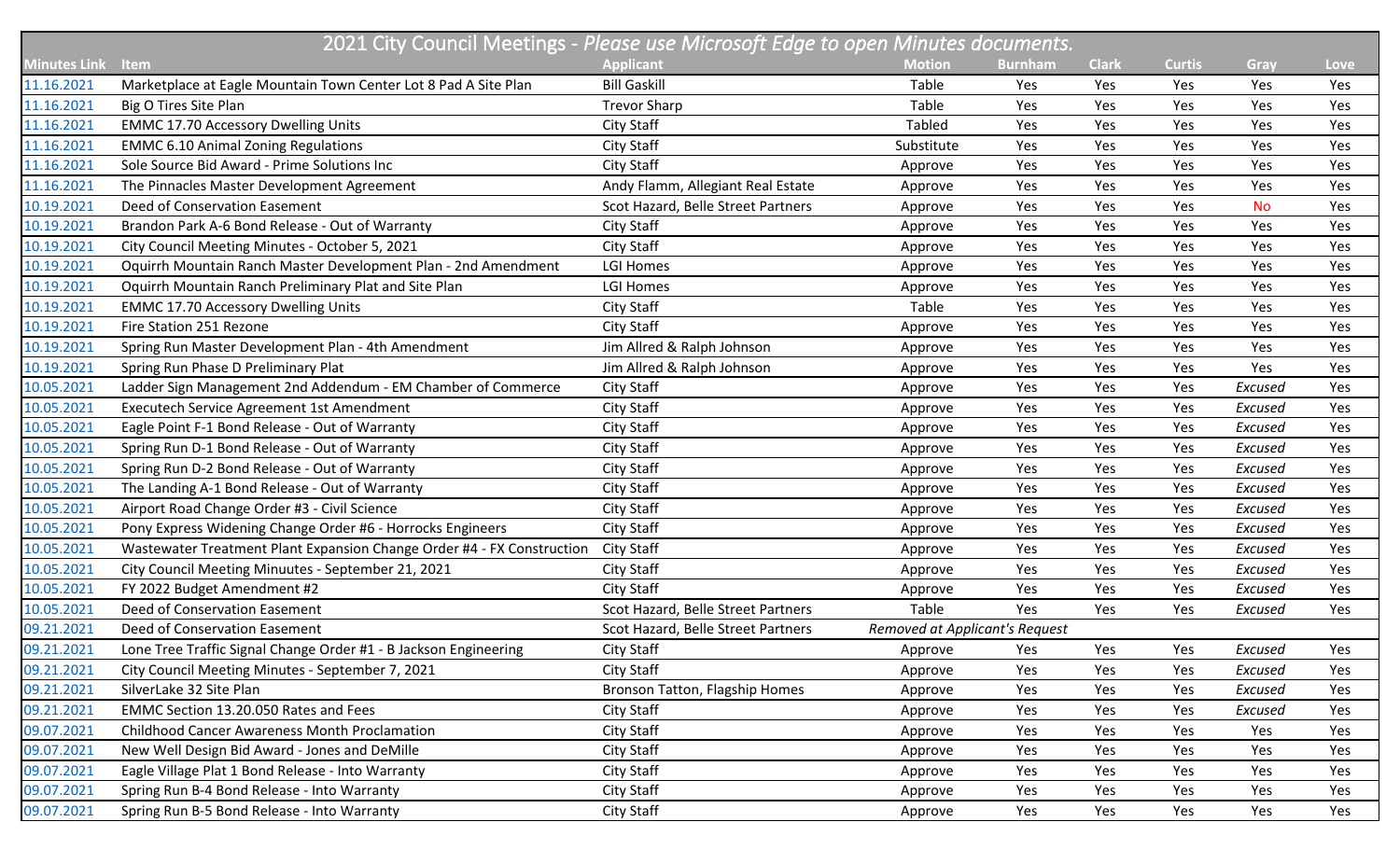| 2021 City Council Meetings - Please use Microsoft Edge to open Minutes documents. |                                                                                       |                                 |               |                |              |               |           |      |
|-----------------------------------------------------------------------------------|---------------------------------------------------------------------------------------|---------------------------------|---------------|----------------|--------------|---------------|-----------|------|
| <b>Minutes Link</b>                                                               | <b>Item</b>                                                                           | <b>Applicant</b>                | <b>Motion</b> | <b>Burnham</b> | <b>Clark</b> | <b>Curtis</b> | Gray      | Love |
| 09.07.2021                                                                        | Hidden Hollow B-1 Bond Release - Out of Warranty                                      | City Staff                      | Approve       | Yes            | Yes          | Yes           | Yes       | Yes  |
| 09.07.2021                                                                        | Overland A-2 and A-3 Bond Release - Out of Warranty                                   | City Staff                      | Approve       | Yes            | Yes          | Yes           | Yes       | Yes  |
| 09.07.2021                                                                        | Sage Park A-2 Bond Release - Out of Warranty                                          | City Staff                      | Approve       | Yes            | Yes          | Yes           | Yes       | Yes  |
| 09.07.2021                                                                        | City Council Meeting Minutes - August 3, 2021                                         | City Staff                      | Approve       | Yes            | Yes          | Yes           | Yes       | Yes  |
| 09.07.2021                                                                        | City Council Special Meeting & Canvass Minutes - August 24, 2021                      | City Staff                      | Approve       | Yes            | Yes          | Yes           | Yes       | Yes  |
| 09.07.2021                                                                        | Smith Ranch Community Park Site Plan Concept                                          | City Staff                      | Approve       | Yes            | Yes          | Yes           | Yes       | Yes  |
| 09.07.2021                                                                        | Stonebridge Montessori Rezone                                                         | Jon Jensen                      | Approve       | Yes            | Yes          | Yes           | Yes       | Yes  |
| 09.07.2021                                                                        | Stonebridge Montessori Site Plan                                                      | Jon Jensen                      | Approve       | Yes            | Yes          | Yes           | Yes       | Yes  |
| 08.24.2021                                                                        | White Hills Well Upgrade Desgin Service Bid Award - Bown Collins                      | City Staff                      | Approve       | Yes            | Yes          | Yes           | Absent    | Yes  |
| 08.24.2021                                                                        | Bobby Wren Traffic Signal Install Bid Award - B Jackson Engineering                   | City Staff                      | Approve       | Yes            | Yes          | Yes           | Absent    | Yes  |
| 08.24.2021                                                                        | Three 2022 Freightliner Cab & Chassis Bid Award - Premier Truck Group                 | City Staff                      | Approve       | Yes            | Yes          | Yes           | Absent    | Yes  |
| 08.24.2021                                                                        | Two 2022 Ford F-350 Trucks Bid Award - Ken Garff Ford                                 | City Staff                      | Approve       | Yes            | Yes          | Yes           | Absent    | Yes  |
| 08.24.2021                                                                        | Arrival B-4 Bond Release - Out of Warranty                                            | City Staff                      | Approve       | Yes            | Yes          | Yes           | Absent    | Yes  |
| 08.24.2021                                                                        | Sunset Flats A-2 Bond Release - Into Warranty                                         | City Staff                      | Approve       | Yes            | Yes          | Yes           | Absent    | Yes  |
| 08.24.2021                                                                        | <b>Surplus Vehicle Resolution</b>                                                     | City Staff                      | Approve       | Yes            | Yes          | Yes           | Absent    | Yes  |
| 08.24.2021                                                                        | 2021 Primary Election Canvass                                                         | City Staff                      | Approve       | Yes            | Yes          | Yes           | Absent    | Yes  |
| 08.03.2021                                                                        | Real Estate Purchase Agreement - Farm Land Holding LLC                                | City Staff                      | Approve       | Yes            | Yes          | Yes           | Yes       | Yes  |
| 08.03.2021                                                                        | Brandon Park A-13 Bond Release - Into Warranty                                        | City Staff                      | Approve       | Yes            | Yes          | Yes           | Yes       | Yes  |
| 08.03.2021                                                                        | Spring Run C-2 Bond Release - Into Warranty                                           | City Staff                      | Approve       | Yes            | Yes          | Yes           | Yes       | Yes  |
| 08.03.2021                                                                        | Arrival B-6 Bond Release - Out of Warranty                                            | City Staff                      | Approve       | Yes            | Yes          | Yes           | Yes       | Yes  |
| 08.03.2021                                                                        | City Council Meeting Minutes - July 20, 2021                                          | City Staff                      | Approve       | Yes            | Yes          | Yes           | Yes       | Yes  |
| 08.03.2021                                                                        | SilverLake Plat 31 Site Plan                                                          | <b>Flagship Homes</b>           | Approve       | <b>No</b>      | Yes          | Yes           | <b>No</b> | Yes  |
| 08.03.2021                                                                        | Just Chillin Site Plan                                                                | <b>Austin Heaps</b>             | Approve       | Yes            | Yes          | Yes           | Yes       | Yes  |
| 08.03.2021                                                                        | Interlocal Agreement - Saratoga Springs & Utah County - Communities that C City Staff |                                 | Approve       | Yes            | Yes          | Yes           | Yes       | Yes  |
| 08.03.2021                                                                        | Unified Fire Service Area Real Property Lease Agreement                               | City Staff                      | Approve       | Yes            | Yes          | Yes           | Yes       | Yes  |
| 08.03.2021                                                                        | <b>EMMC 15.60 Street Improvements</b>                                                 | City Staff                      | Approve       | Yes            | Yes          | Yes           | Yes       | Yes  |
| 08.03.2021                                                                        | White Hills Country Estates Amended Plat and Rezone                                   | Marlene Horsley                 | Approve       | Yes            | Yes          | Yes           | Yes       | Yes  |
| 07.20.2021                                                                        | Youth Council Advisor - Jennifer Shimakonis                                           | City Staff                      | Approve       | Yes            | Yes          | Yes           | Excused   | Yes  |
| 07.20.2021                                                                        | Youth Council Advisor - Tyler Shimakonis                                              | City Staff                      | Approve       | Yes            | Yes          | Yes           | Excused   | Yes  |
| 07.20.2021                                                                        | Sunset Ridge A-7 Bond Release - Into Warranty                                         | City Staff                      | Approve       | Yes            | Yes          | Yes           | Excused   | Yes  |
| 07.20.2021                                                                        | City Council Meeting Minutes - July 6, 2021                                           | City Staff                      | Approve       | Yes            | Yes          | Yes           | Excused   | Yes  |
| 07.20.2021                                                                        | First Amendment FY 2022 Budget                                                        | City Staff                      | Approve       | Yes            | Yes          | Yes           | Excused   | Yes  |
| 07.20.2021                                                                        | Ault Farms General Plan Amendment                                                     | Pete Evans, Flagship Fieldstone | Approve       | Yes            | Yes          | Yes           | Excused   | Yes  |
| 07.20.2021                                                                        | Ault Farms Rezone & Master Development Plan                                           | Pete Evans, Flagship Fieldstone | Approve       | Yes            | Yes          | <b>No</b>     | Excused   | Yes  |
| 07.06.2021                                                                        | Youth Council Mayor Appointment - Madi Haslam                                         | City Staff                      | Approve       | Yes            | Yes          | Yes           | Yes       | Yes  |
| 07.06.2021                                                                        | Youth Council Appointment - Macy Campos                                               | City Staff                      | Approve       | Yes            | Yes          | Yes           | Yes       | Yes  |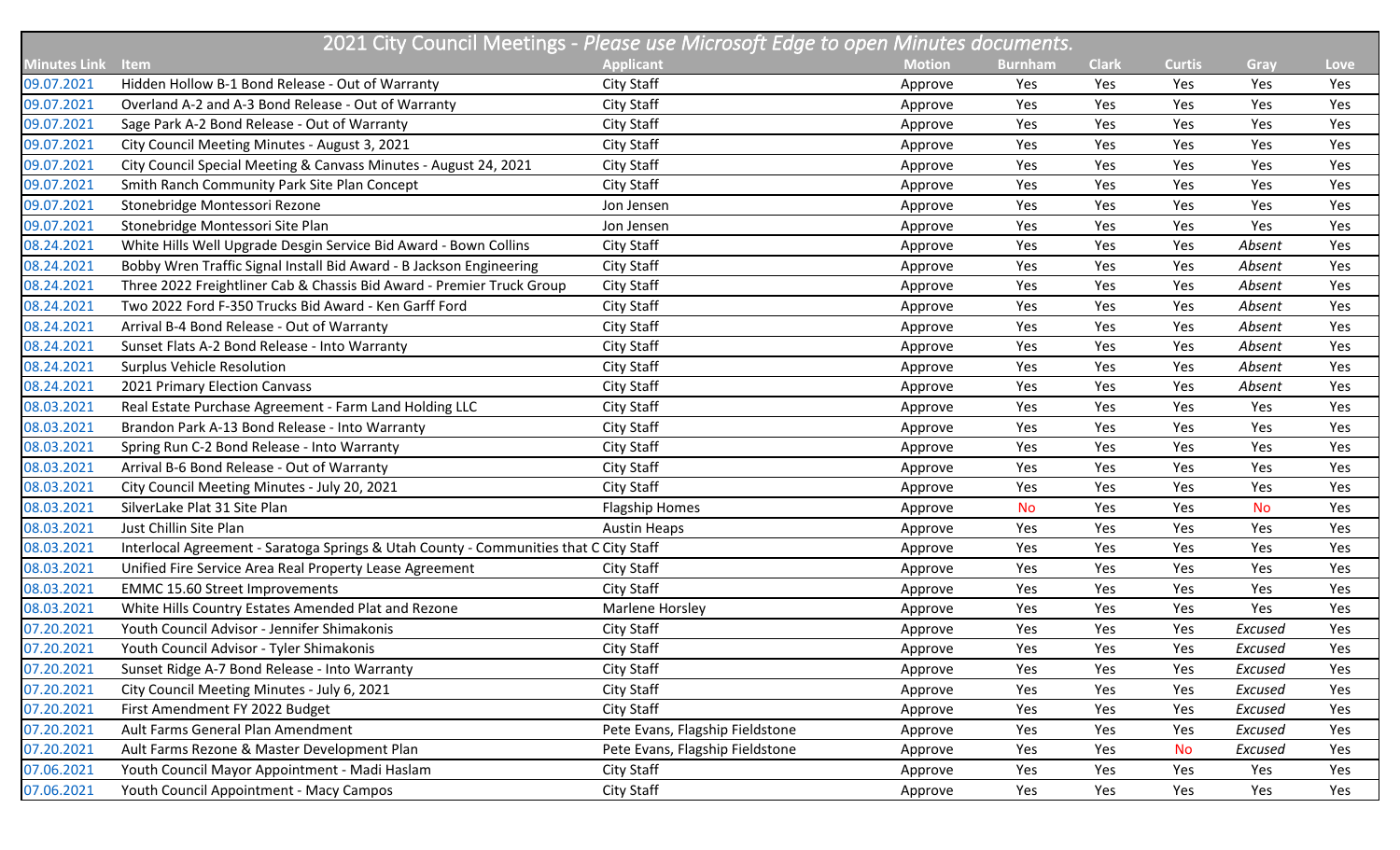| 2021 City Council Meetings - Please use Microsoft Edge to open Minutes documents. |                                                                                      |                            |                |                |              |               |           |           |  |
|-----------------------------------------------------------------------------------|--------------------------------------------------------------------------------------|----------------------------|----------------|----------------|--------------|---------------|-----------|-----------|--|
| <b>Minutes Link</b>                                                               | Item                                                                                 | <b>Applicant</b>           | <b>Motion</b>  | <b>Burnham</b> | <b>Clark</b> | <b>Curtis</b> | Gray      | Love      |  |
| 07.06.2021                                                                        | Youth Council Appointment - Adrian Fulkerson                                         | City Staff                 | Approve        | Yes            | Yes          | Yes           | Yes       | Yes       |  |
| 07.06.2021                                                                        | Youth Council Appointment - Gabbi Pengra                                             | City Staff                 | Approve        | Yes            | Yes          | Yes           | Yes       | Yes       |  |
| 07.06.2021                                                                        | Youth Council Appointment - Salem Shimakonis                                         | City Staff                 | Approve        | Yes            | Yes          | Yes           | Yes       | Yes       |  |
| 07.06.2021                                                                        | Youth Council Appointment - Kayson Welch                                             | City Staff                 | Approve        | Yes            | Yes          | Yes           | Yes       | Yes       |  |
| 07.06.2021                                                                        | SilverLake 28 Bond Release - Into Warranty                                           | City Staff                 | Approve        | Yes            | Yes          | Yes           | Yes       | Yes       |  |
| 07.06.2021                                                                        | Silverlake 17 Bond Release - Out of Warranty                                         | City Staff                 | Approve        | Yes            | Yes          | Yes           | Yes       | Yes       |  |
| 07.06.2021                                                                        | SilverLake Woodhaven Change Order #1 - Stratton & Bratt                              | City Staff                 | Approve        | Yes            | Yes          | Yes           | Yes       | Yes       |  |
| 07.06.2021                                                                        | City Council Meeting Minutes - June 15, 2021                                         | City Staff                 | Approve        | Yes            | Yes          | Yes           | Yes       | Yes       |  |
| 07.06.2021                                                                        | A to Z Building Blocks Site Plan                                                     | Jody Zabriskie             | Approve        | Yes            | Yes          | Yes           | Yes       | Yes       |  |
| 07.06.2021                                                                        | Marketplace at Eagle Mountain Town Center - Lot 1 Pad G Site Plan                    | <b>Bill Gaskill</b>        | Approve        | Yes            | Yes          | Yes           | Yes       | Yes       |  |
| 07.06.2021                                                                        | Marketplace at Eagle Mountain Town Center - Lot 4 Pad E Site Plan                    | <b>Bill Gaskill</b>        | Approve        | Yes            | Yes          | Yes           | Yes       | Yes       |  |
| 07.06.2021                                                                        | Maverik At Marketplace Site Plan                                                     | Cassie Younger             | Approve        | Yes            | Yes          | Yes           | Yes       | Yes       |  |
| 07.06.2021                                                                        | Pony Express Dental at Porters Crossing Site Plan                                    | <b>Ivy Tornow</b>          | Approve        | Yes            | Yes          | Yes           | Yes       | Yes       |  |
| 07.06.2021                                                                        | Jeppson Auto Site Plan and Fee Waiver                                                | Bryan Jeppson, Scot Hazard | Approve        | Yes            | Yes          | Yes           | Yes       | <b>No</b> |  |
| 07.06.2021                                                                        | Consolidated Fee Schedule - Asphalt Overlay Fee                                      | City Staff                 | Approve        | Yes            | Yes          | Yes           | Yes       | Yes       |  |
| 07.06.2021                                                                        | Hidden Hollow Land Disposal - Parcel # 58:040:0013                                   | Ryan Bybee, Cadence Homes  | Approve        | Yes            | Yes          | Yes           | <b>No</b> | Yes       |  |
| 07.06.2021                                                                        | Hidden Hollow Phase C Preliminary Plat & Site Plan                                   | Ryan Bybee, Cadence Homes  | Approve        | Yes            | Yes          | Yes           | Yes       | Yes       |  |
| 07.06.2021                                                                        | Ault Farms General Plan Amendment                                                    | Pete Evans, Flagship Homes | Remanded to PC | Yes            | Yes          | Yes           | Yes       | Yes       |  |
| 07.06.2021                                                                        | Ault Farms Rezone & Master Development Plan                                          | Pete Evans, Flagship Homes | Remanded to PC | Yes            | Yes          | Yes           | Yes       | Yes       |  |
| 07.06.2021                                                                        | Deer Haven General Plan & Rezone                                                     | <b>Scot Hazard</b>         | Approve        | Yes            | Yes          | Yes           | Yes       | Yes       |  |
| 07.06.2021                                                                        | Deer Haven Preliminary Plat                                                          | <b>Scot Hazard</b>         | Approve        | Yes            | Yes          | Yes           | Yes       | Yes       |  |
| 07.06.2021                                                                        | Rush Creek General Plan Amendment                                                    | Dan Ford                   | Approve        | Yes            | Yes          | Yes           | Yes       | Yes       |  |
| 07.06.2021                                                                        | The District at Eagle Mountain Town Center Rezone                                    | <b>Bill Gaskill</b>        | Approve        | Yes            | Yes          | Yes           | Yes       | Yes       |  |
| 07.06.2021                                                                        | Temporary Land Use Regulation Delaying & Requirments for Front & Side Yar City Staff |                            | Approve        | Yes            | Yes          | Yes           | Yes       | Yes       |  |
| 06.15.2021                                                                        | Applied Seal Coat Project Bid Award - Morgan Pavement                                | City Staff                 | Approve        | Yes            | Yes          | Yes           | Yes       | Yes       |  |
| 06.15.2021                                                                        | SilverLake 19 Bond Release - Out of Warranty                                         | City Staff                 | Approve        | Yes            | Yes          | Yes           | Yes       | Yes       |  |
| 06.15.2021                                                                        | City Council Meeting Minutes - June 1, 2021                                          | City Staff                 | Approve        | Yes            | Yes          | Yes           | Yes       | Yes       |  |
| 06.15.2021                                                                        | Policies and Procedures Manual - Continuing Education Reimbursement                  | City Staff                 | Approve        | Yes            | Yes          | Yes           | Excused   | Yes       |  |
| 06.15.2021                                                                        | Pony Express Parkway Widening Interlocal Agreement - MAG                             | City Staff                 | Approve        | Yes            | Yes          | Yes           | Yes       | Yes       |  |
| 06.15.2021                                                                        | Consolidated Fee Schedule - CWP and Administrative Fee                               | City Staff                 | Approve        | Yes            | Yes          | Yes           | Yes       | Yes       |  |
| 06.15.2021                                                                        | <b>Fireworks Restriction Map</b>                                                     | City Staff                 | Approve        | Yes            | Yes          | Yes           | Excused   | Yes       |  |
| 06.15.2021                                                                        | Hidden Hollow Phase C Land Disposal                                                  | Ryan Bybee, Cadence Homes  | Table          | Yes            | Yes          | Yes           | Excused   | Yes       |  |
| 06.15.2021                                                                        | Hidden Hollow Phase C Preliminary Plat & Site Plan                                   | Ryan Bybee, Cadence Homes  | Table          | Yes            | Yes          | Yes           | Excused   | Yes       |  |
| 06.15.2021                                                                        | FY 2021 Budget Amendment - Final                                                     | City Staff                 | Approve        | Yes            | Yes          | Yes           | Excused   | Yes       |  |
| 06.15.2021                                                                        | FY 2022 Budget Adoption                                                              | City Staff                 | Approve        | Yes            | Yes          | Yes           | Excused   | Yes       |  |
| 06.15.2021                                                                        | Police Facilities Impact Fee Enactment                                               | City Staff                 | Approve        | Yes            | Yes          | Yes           | Excused   | Yes       |  |
| 06.15.2021                                                                        | Curleybird, LLC Development Agreement                                                | City Staff                 | Approve        | Yes            | Yes          | Yes           | Excused   | Yes       |  |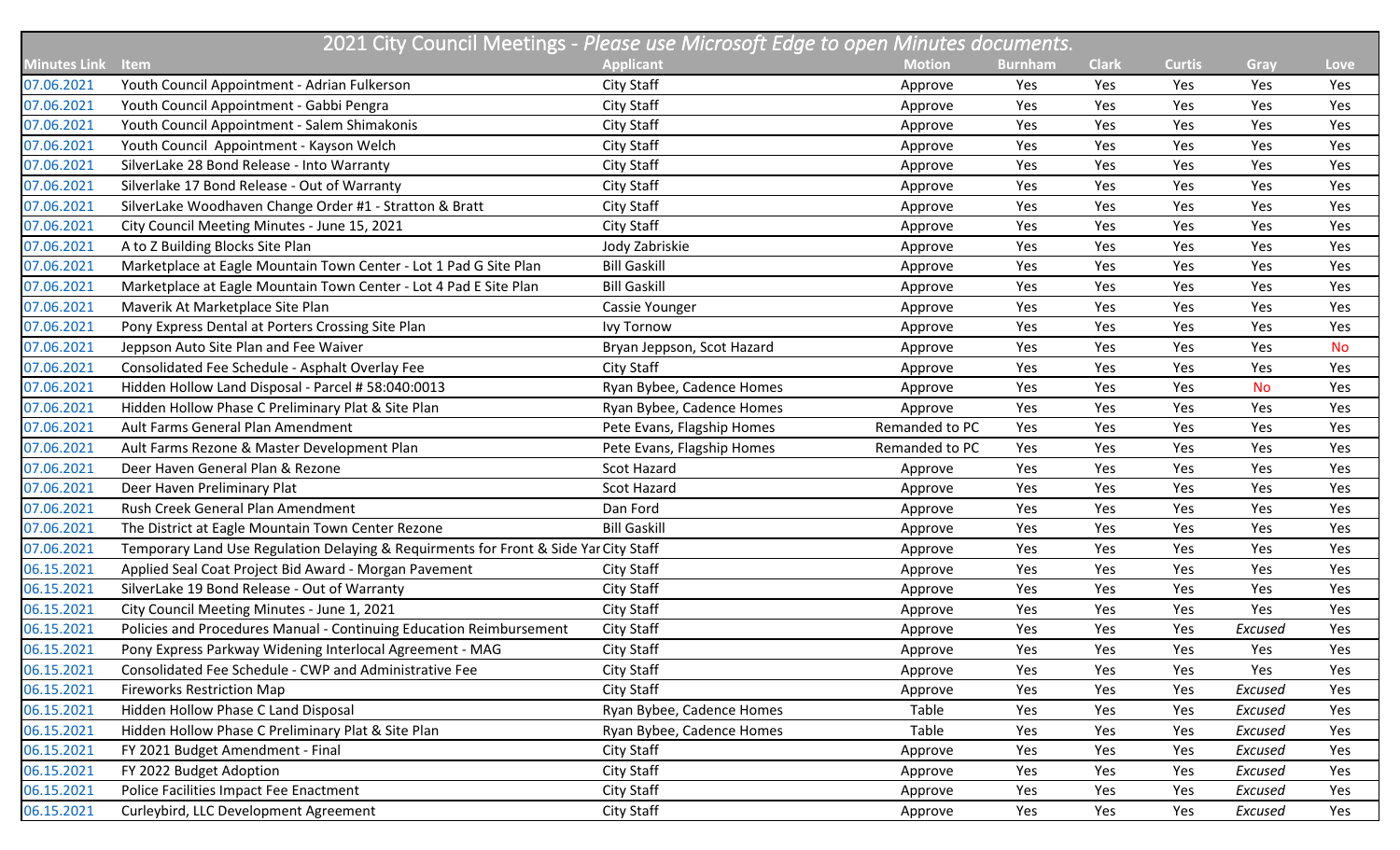| 2021 City Council Meetings - Please use Microsoft Edge to open Minutes documents. |                                                                                                     |                           |               |                |              |               |         |      |  |
|-----------------------------------------------------------------------------------|-----------------------------------------------------------------------------------------------------|---------------------------|---------------|----------------|--------------|---------------|---------|------|--|
| <b>Minutes Link</b>                                                               | <b>Item</b>                                                                                         | <b>Applicant</b>          | <b>Motion</b> | <b>Burnham</b> | <b>Clark</b> | <b>Curtis</b> | Gray    | Love |  |
| 06.15.2021                                                                        | Curleybird, LLC Water and Sewer Agreement                                                           | City Staff                | Approve       | Yes            | Yes          | Yes           | Excused | Yes  |  |
| 06.01.2021                                                                        | Senior Citizens Advisory Council Appointment - Joan Murri                                           | City Staff                | Approve       | Yes            | Yes          | Yes           | Yes     | Yes  |  |
| 06.01.2021                                                                        | 2021 Yard Improvement Truck Garage - B Logic Construction                                           | City Staff                | Approve       | Yes            | Yes          | Yes           | Yes     | Yes  |  |
| 06.01.2021                                                                        | Brandon Park A-11 Bond Release - Into Warranty                                                      | City Staff                | Approve       | Yes            | Yes          | Yes           | Yes     | Yes  |  |
| 06.01.2021                                                                        | Brandon Park A-12 Bond Release - Into Warranty                                                      | City Staff                | Approve       | Yes            | Yes          | Yes           | Yes     | Yes  |  |
| 06.01.2021                                                                        | SilverLake 20 Bond Release - Into Warranty                                                          | City Staff                | Approve       | Yes            | Yes          | Yes           | Yes     | Yes  |  |
| 06.01.2021                                                                        | Brandon Park A-3 Bond Release - Out of Warranty                                                     | City Staff                | Approve       | Yes            | Yes          | Yes           | Yes     | Yes  |  |
| 06.01.2021                                                                        | Brandon Park A-4 Bond Release - Out of Warranty                                                     | City Staff                | Approve       | Yes            | Yes          | Yes           | Yes     | Yes  |  |
| 06.01.2021                                                                        | Brandon Park A-5 Bond Release - Out of Warranty                                                     | City Staff                | Approve       | Yes            | Yes          | Yes           | Yes     | Yes  |  |
| 06.01.2021                                                                        | Spring Run B-3 Bond Release - Out of Warranty                                                       | City Staff                | Approve       | Yes            | Yes          | Yes           | Yes     | Yes  |  |
| 06.01.2021                                                                        | City Council Meeting Minutes - May 18, 2021                                                         | City Staff                | Approve       | Yes            | Yes          | Yes           | Yes     | Yes  |  |
| 06.01.2021                                                                        | EMMC 16.35 Development Standards for Required Public Facilities -<br><b>Community Mailboxes</b>     | City Staff                | Approve       | Yes            | Yes          | Yes           | Yes     | Yes  |  |
| 06.01.2021                                                                        | Scarlet Ridge Estates Master Development Agreement                                                  | Ryan Kent, RK Builders    | Approve       | Yes            | Yes          | Yes           | Yes     | Yes  |  |
| 06.01.2021                                                                        | Interlocal Cooperation Agreement/RDA - Sweetwater Industrial Park<br>Community Reinvestment Area #2 | City Staff                | Approve       | Yes            | Yes          | Yes           | Yes     | Yes  |  |
| 05.18.2021                                                                        | Bird Rides, Inc. Agreement                                                                          | City Staff                | Approve       | Yes            | Yes          | Yes           | Excused | Yes  |  |
| 05.18.2021                                                                        | Airport Road Phase 1 Bid Award - Geneva Rock                                                        | City Staff                | Approve       | Yes            | Yes          | Yes           | Excused | Yes  |  |
| 05.18.2021                                                                        | 2021 Microsurface Project Bid Award - Geneva Rock                                                   | City Staff                | Approve       | Yes            | Yes          | Yes           | Excused | Yes  |  |
| 05.18.2021                                                                        | Rush Truck Change Order #1                                                                          | City Staff                | Approve       | Yes            | Yes          | Yes           | Excused | Yes  |  |
| 05.18.2021                                                                        | City Council Meeting Minutes - May 4. 2021                                                          | City Staff                | Approve       | Yes            | Yes          | Yes           | Excused | Yes  |  |
| 05.18.2021                                                                        | Municipal Code Amendments related to the Consolidated Fee Schedule                                  | City Staff                | Approve       | Yes            | Yes          | Yes           | Excused | Yes  |  |
| 05.18.2021                                                                        | <b>EMMC 2.45 Youth Council</b>                                                                      | City Staff                | Approve       | Yes            | Yes          | Yes           | Excused | Yes  |  |
| 05.18.2021                                                                        | <b>Consolidated Fee Schedule - Fines</b>                                                            | City Staff                | Approve       | Yes            | Yes          | Yes           | Excused | Yes  |  |
| 05.04.2021                                                                        | Aviator Traffic Signal Installation Change Order #1 - Landmark                                      | City Staff                | Approve       | Yes            | Yes          | Yes           | Yes     | Yes  |  |
| 05.04.2021                                                                        | Wastewater Treatment Plant Expansion Change Order #3 - FX Construction                              | City Staff                | Approve       | Yes            | Yes          | Yes           | Yes     | Yes  |  |
| 05.04.2021                                                                        | City Council Meeting Minutes - April 20, 2021                                                       | City Staff                | Approve       | Yes            | Yes          | Yes           | Yes     | Yes  |  |
| 05.04.2021                                                                        | Overland Village 2 Phase A Preliminary Plat & Master Site Plan                                      | Bryon Prince, Ivory Homes | Approve       | Yes            | Yes          | Yes           | Yes     | Yes  |  |
| 05.04.2021                                                                        | Interlocal Agreement with Saratoga Springs for Pony Express Parkway<br>Microsurface Treatment       | City Staff                | Approve       | Yes            | Yes          | Yes           | Yes     | Yes  |  |
| 05.04.2021                                                                        | FY 2022 Preliminary Budget                                                                          | City Staff                | Approve       | Yes            | Yes          | Yes           | Yes     | Yes  |  |
| 04.20.2021                                                                        | Insurance Renewal Agreement - MotivHealth                                                           | City Staff                | Approve       | Yes            | Yes          | Yes           | Yes     | Yes  |  |
| 04.20.2021                                                                        | Safe Routes to School Cooperative Agreement                                                         | City Staff                | Approve       | Yes            | Yes          | Yes           | Yes     | Yes  |  |
| 04.20.2021                                                                        | Skyline Ridge 2-3 Bond Release - Into Warranty                                                      | City Staff                | Approve       | Yes            | Yes          | Yes           | Yes     | Yes  |  |
| 04.20.2021                                                                        | Cory B Wride Memorial Park Phase 2 Change Order #2 - Kenny Seng                                     | City Staff                | Approve       | Yes            | Yes          | Yes           | Yes     | Yes  |  |
| 04.20.2021                                                                        | City Council Meeting Minutes - April 6, 2021                                                        | City Staff                | Approve       | Yes            | Yes          | Yes           | Yes     | Yes  |  |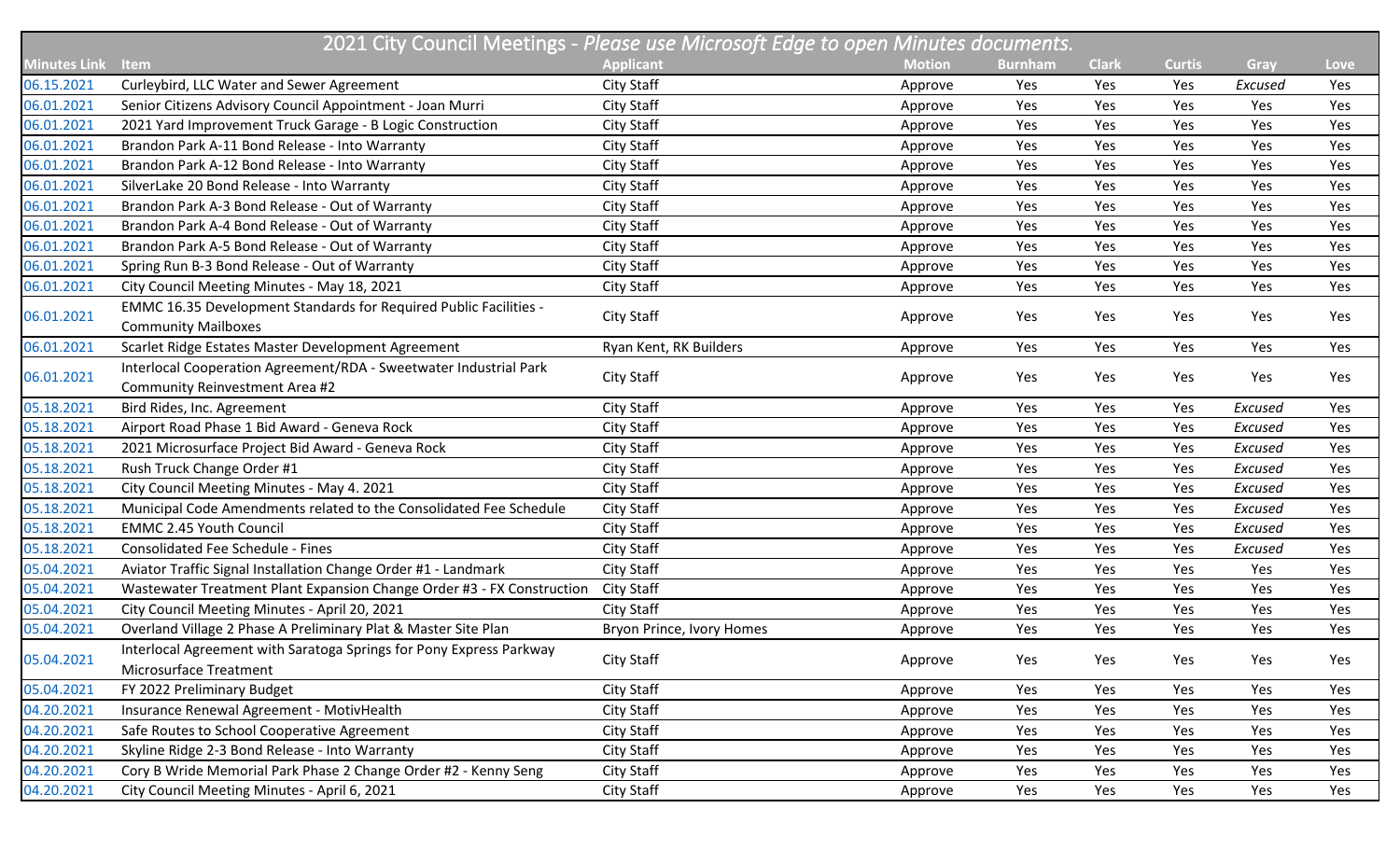| 2021 City Council Meetings - Please use Microsoft Edge to open Minutes documents. |                                                                          |                                        |               |                |              |               |           |             |  |
|-----------------------------------------------------------------------------------|--------------------------------------------------------------------------|----------------------------------------|---------------|----------------|--------------|---------------|-----------|-------------|--|
| <b>Minutes Link</b>                                                               | Item                                                                     | <b>Applicant</b>                       | <b>Motion</b> | <b>Burnham</b> | <b>Clark</b> | <b>Curtis</b> | Gray      | <b>Love</b> |  |
|                                                                                   |                                                                          | Creed Richardson, Leading Tech         |               |                |              |               | <b>No</b> |             |  |
| 04.20.2021                                                                        | O'Reilly Auto Parts Site Plan                                            | Development                            | Approve       | Yes            | Yes          | Yes           |           | Yes         |  |
| 04.20.2021                                                                        | <b>EMMC 17.25 Residential Zones</b>                                      | <b>City Staff</b>                      | Approve       | Yes            | Yes          | Yes           | Yes       | Yes         |  |
| 04.20.2021                                                                        | Sweetwater Industrial Park General Plan Amendment & Rezone               | Tiffany Walden / Scot Hazard           | Approve       | Yes            | Yes          | Yes           | Yes       | Yes         |  |
| 04.20.2021                                                                        | <b>EMMC 3.10.080 Reimbursement for Certain Users</b>                     | City Staff                             | Approve       | Yes            | Yes          | Yes           | Yes       | Yes         |  |
| 04.06.2021                                                                        | City Hall Lobby Display Agreement - GENCOMM                              | City Staff                             | Approve       | Yes            | Yes          | Excused       | Yes       | Yes         |  |
| 04.06.2021                                                                        | Council Chambers Lectern & On-screen Timer Agreement - GENCOMM           | <b>City Staff</b>                      | Approve       | Yes            | Yes          | Excused       | Yes       | Yes         |  |
| 04.06.2021                                                                        | Pony Express Ph 5 Widening Project Construction Management &             | <b>City Staff</b>                      |               | Yes            | Yes          | Excused       | Yes       | Yes         |  |
|                                                                                   | Inspection Services Bid Award - PEPG Consulting                          |                                        | Approve       |                |              |               |           |             |  |
| 04.06.2021                                                                        | Glenmar Ranches B-4 Bond Release - Into Warranty                         | City Staff                             | Approve       | Yes            | Yes          | Excused       | Yes       | Yes         |  |
| 04.06.2021                                                                        | Facebook Water Tank Change Order #2 - Pro Build                          | <b>City Staff</b>                      | Approve       | Yes            | Yes          | Excused       | Yes       | Yes         |  |
| 04.06.2021                                                                        | Water Model Rebuild Change Order #2 - Psomas                             | <b>City Staff</b>                      | Approve       | Yes            | Yes          | Excused       | Yes       | Yes         |  |
| 04.06.2021                                                                        | Software Agreement Change Order #1 - Accela                              | <b>City Staff</b>                      | Approve       | Yes            | Yes          | Excused       | Yes       | Yes         |  |
| 04.06.2021                                                                        | City Council Meeting Minutes - 03.16.2021                                | City Staff                             | Approve       | Yes            | Yes          | Excused       | Yes       | Yes         |  |
| 04.06.2021                                                                        | Pole Canyon NPA-11 Preliminary Plat                                      | Nate Shipp, DAI                        | Approve       | Yes            | Yes          | Excused       | Yes       | Yes         |  |
| 04.06.2021                                                                        | O'Reilly Auto Parts Site Plan                                            | Creed Richardson, Leading Tech         | Table         | Yes            | Yes          | Excused       | Yes       | Yes         |  |
|                                                                                   |                                                                          | Development                            |               |                |              |               |           |             |  |
| 04.06.2021                                                                        | Macey's at Market Place Site Plan                                        | Jared Mitchell, Associated Food Stores | Approve       | Yes            | Yes          | Excused       | No        | Yes         |  |
| 04.06.2021                                                                        | SilverLake South Request to Amend Preliminary Plat Condition of Approval | Bronson Tatton, Flagship Homes         | Approve       | Yes            | Yes          | Excused       | Yes       | Yes         |  |
| 04.06.2021                                                                        | The Pinnacles General Plan Amendment and Rezone                          | Andy Flamm, Allegiant Real Estate      | Approve       | Yes            | Yes          | Excused       | Yes       | Yes         |  |
| 04.06.2021                                                                        | The Pinnacles Master Development Plan                                    | Andy Flamm, Allegiant Real Estate      | Approve       | Yes            | Yes          | Excused       | Yes       | Yes         |  |
| 04.06.2021                                                                        | Eagle Mountain Business Campus Recorded Plat Amendment                   | Dan Ford                               | Approve       | Yes            | Yes          | Excused       | Yes       | Yes         |  |
| 04.06.2021                                                                        | <b>EMMC 15.60 Street Improvements</b>                                    | City Staff                             | Approve       | Yes            | Yes          | Excused       | Yes       | Yes         |  |
| 04.06.2021                                                                        | Consolidated Fee Schedule - Asphalt Seal Coat                            | City Staff                             | Approve       | Yes            | Yes          | Excused       | Yes       | Yes         |  |
| 03.16.2021                                                                        | Youth Council Appointment - Camrie Campos                                | <b>City Staff</b>                      | Approve       | Yes            | Yes          | Yes           | Yes       | Yes         |  |
| 03.16.2021                                                                        | Smith Ranch Community Park Design Bid Award - MHTN Architects            | <b>City Staff</b>                      | Approve       | Yes            | Yes          | Yes           | Yes       | Yes         |  |
| 03.16.2021                                                                        | Pony Express Widening Phase 5 Bid Award - Kenny Seng                     | <b>City Staff</b>                      | Approve       | Yes            | Yes          | Yes           | Yes       | Yes         |  |
| 03.16.2021                                                                        | J & J Ranch Bond Release - Into Warranty                                 | City Staff                             | Approve       | Yes            | Yes          | Yes           | Yes       | Yes         |  |
| 03.16.2021                                                                        | Lone Tree F-1 Bond Release - Into Warranty                               | City Staff                             | Approve       | Yes            | Yes          | Yes           | Yes       | Yes         |  |
| 03.16.2021                                                                        | SilverLake 18 Bond Release - Into Warranty                               | City Staff                             | Approve       | Yes            | Yes          | Yes           | Yes       | Yes         |  |
| 03.16.2021                                                                        | SilverLake 21 Bond Release - Into Warranty                               | City Staff                             | Approve       | Yes            | Yes          | Yes           | Yes       | Yes         |  |
| 03.16.2021                                                                        | SilverLake 22 Bond Release - Into Warranty                               | <b>City Staff</b>                      | Approve       | Yes            | Yes          | Yes           | Yes       | Yes         |  |
| 03.16.2021                                                                        | SilverLake 23 Bond Release - Into Warranty                               | City Staff                             | Approve       | Yes            | Yes          | Yes           | Yes       | Yes         |  |
| 03.16.2021                                                                        | SilverLake 24 Bond Release - Into Warranty                               | City Staff                             | Approve       | Yes            | Yes          | Yes           | Yes       | Yes         |  |
| 03.16.2021                                                                        | SilverLake 25 Bond Release - Into Warranty                               | City Staff                             | Approve       | Yes            | Yes          | Yes           | Yes       | Yes         |  |
| 03.16.2021                                                                        | SilverLake 26 Bond Release - Into Warranty                               | City Staff                             | Approve       | Yes            | Yes          | Yes           | Yes       | Yes         |  |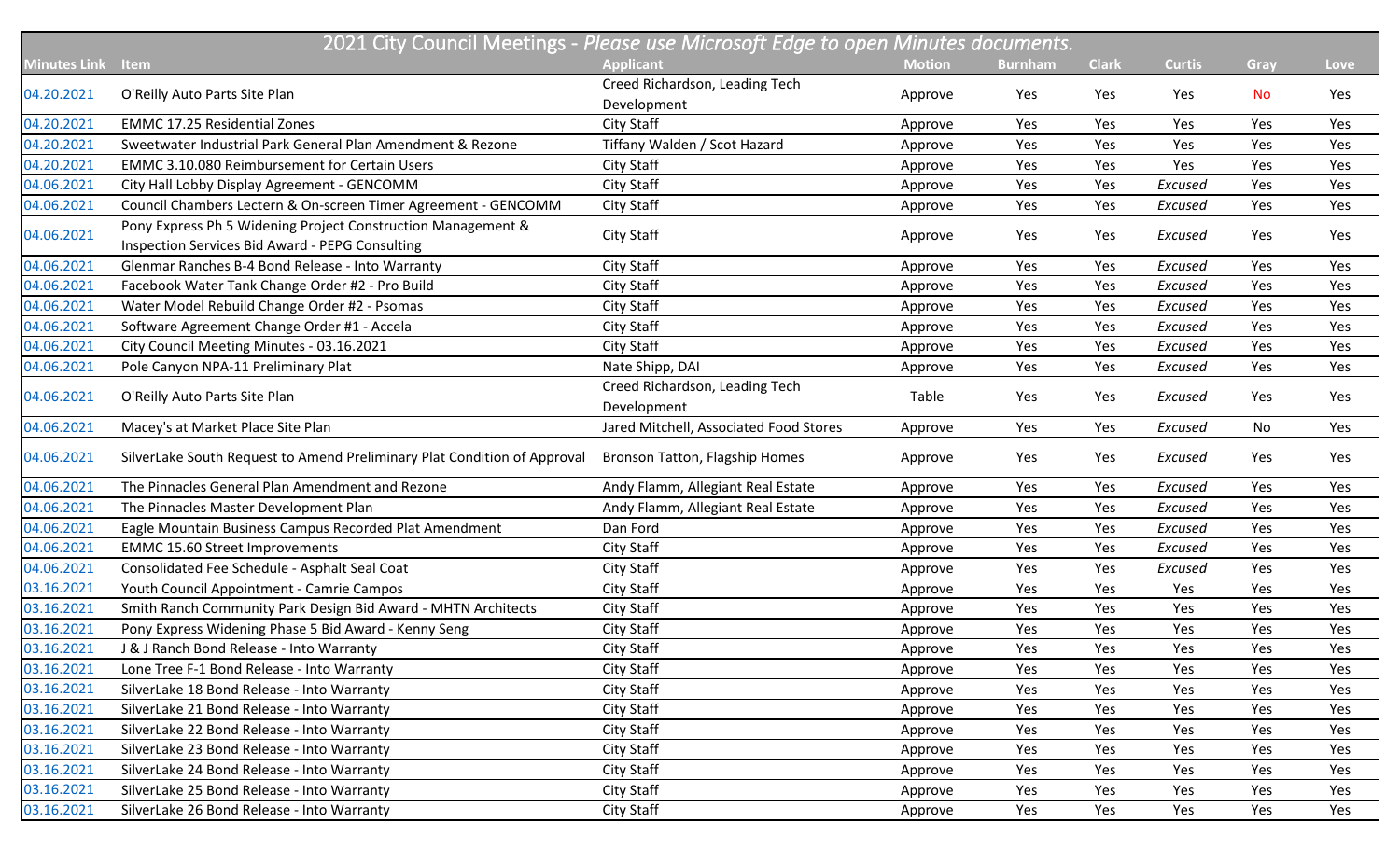| 2021 City Council Meetings - Please use Microsoft Edge to open Minutes documents. |                                                                         |                                   |                         |                |              |               |      |      |  |
|-----------------------------------------------------------------------------------|-------------------------------------------------------------------------|-----------------------------------|-------------------------|----------------|--------------|---------------|------|------|--|
| <b>Minutes Link</b>                                                               | <b>Item</b>                                                             | <b>Applicant</b>                  | <b>Motion</b>           | <b>Burnham</b> | <b>Clark</b> | <b>Curtis</b> | Gray | Love |  |
| 03.16.2021                                                                        | Cory B Wride Memorial Park Phase 2 Change Order #1                      | City Staff                        | Approve                 | Yes            | Yes          | Yes           | Yes  | Yes  |  |
| 03.16.2021                                                                        | City Council Meeting Minutes - 03.02.2021                               | City Staff                        | Approve                 | Yes            | Yes          | Yes           | Yes  | Yes  |  |
| 03.16.2021                                                                        | Interlocal Agreement for Municipal Election Administration              | City Staff                        | Approve                 | Yes            | Yes          | Yes           | Yes  | Yes  |  |
| 03.16.2021                                                                        | Legal Services Agreement - Kenneth A Brown, Jr.                         | City Staff                        | Approve                 | Yes            | Yes          | Yes           | Yes  | Yes  |  |
| 03.16.2021                                                                        | The Pinnacles General Plan Amendment and Rezone                         | Andy Flamm, Allegiant Real Estate | Removed from the Agenda |                |              |               |      |      |  |
| 03.16.2021                                                                        | The Pinnacles Master Development Plan                                   | Andy Flamm, Allegiant Real Estate | Removed from the Agenda |                |              |               |      |      |  |
| 03.16.2021                                                                        | FY 2021 Budget Amendment #4                                             | City Staff                        | Approve                 | Yes            | Yes          | Yes           | Yes  | Yes  |  |
| 03.16.2021                                                                        | Sweetwater Industrial Park CRA #2 Project Area Plan                     | City Staff                        | Approve                 | Yes            | Yes          | Yes           | Yes  | Yes  |  |
| 03.16.2021                                                                        | Sweetwater Industrial Park CRA #2 Interlocal Agreement                  | City Staff                        | Approve                 | Yes            | Yes          | Yes           | Yes  | Yes  |  |
| 03.02.2021                                                                        | Library Advisory Board Appointment - Andrea Hecklinger                  | City Staff                        | Approve                 | Yes            | Yes          | Yes           | Yes  | Yes  |  |
| 03.02.2021                                                                        | Parks and Recreation Advisory Board Appointment - Zack Priestly         | City Staff                        | Approve                 | Yes            | Yes          | Yes           | Yes  | Yes  |  |
| 03.02.2021                                                                        | Technical Planning Assistance Agreement - UDOT                          | City Staff                        | Approve                 | Yes            | Yes          | Yes           | Yes  | Yes  |  |
| 03.02.2021                                                                        | 2021 Spray Applied Seal Coat Project Bid Award - M & M Asphalt Services | City Staff                        | Approve                 | Yes            | Yes          | Yes           | Yes  | Yes  |  |
| 03.02.2021                                                                        | Lone Tree Pkwy Signal Install Bid Award - B Jackson                     | City Staff                        | Approve                 | Yes            | Yes          | Yes           | Yes  | Yes  |  |
| 03.02.2021                                                                        | Overland Trails III-B Bond Release - Into Warranty                      | City Staff                        | Approve                 | Yes            | Yes          | Yes           | Yes  | Yes  |  |
| 03.02.2021                                                                        | City Council Meeting Minutes - 02.16.2021                               | City Staff                        | Approve                 | Yes            | Yes          | Yes           | Yes  | Yes  |  |
| 03.02.2021                                                                        | Municipal Wastewater Planning Program Annual Survey                     | City Staff                        | Approve                 | Yes            | Yes          | Yes           | Yes  | Yes  |  |
| 03.02.2021                                                                        | Scarlet Ridge Estates General Plan Amendment & Rezone                   | Ryan Kent, RK Builders            | Approve                 | Yes            | Yes          | Yes           | Yes  | Yes  |  |
| 03.02.2021                                                                        | Scarlet Ridge Estates Master Development Plan                           | Ryan Kent, RK Builders            | Approve                 | Yes            | Yes          | Yes           | Yes  | Yes  |  |
| 03.02.2021                                                                        | Scarlet Ridge Estates Preliminary Plat                                  | Ryan Kent, RK Builders            | Approve                 | Yes            | Yes          | Yes           | Yes  | Yes  |  |
| 02.16.2021                                                                        | Eagle Point J-2 Bond Release - Into Warranty                            | City Staff                        | Approve                 | Yes            | Yes          | Yes           | Yes  | Yes  |  |
| 02.16.2021                                                                        | Pacific Springs A-1 Bond Release - Into Warranty                        | City Staff                        | Approve                 | Yes            | Yes          | Yes           | Yes  | Yes  |  |
| 02.16.2021                                                                        | Solo Street Bond Release - Into Warranty                                | City Staff                        | Approve                 | Yes            | Yes          | Yes           | Yes  | Yes  |  |
| 02.16.2021                                                                        | City Council Meeting Minutes - 02.02.2021                               | City Staff                        | Approve                 | Yes            | Yes          | Yes           | Yes  | Yes  |  |
| 02.16.2021                                                                        | Brylee North General Plan Amendment & Rezone                            | <b>Fieldstone Homes</b>           | Deny                    | Yes            | Yes          | Yes           | Yes  | Yes  |  |
| 02.16.2021                                                                        | Scarlet Ridge Estates General Plan Amendment & Rezone                   | Ryan Kent, RK Builders            | Table                   | Yes            | Yes          | Yes           | Yes  | Yes  |  |
| 02.16.2021                                                                        | Scarlet Ridge Estates Master Development Plan                           | Ryan Kent, RK Builders            | Table                   | Yes            | Yes          | Yes           | Yes  | Yes  |  |
| 02.16.2021                                                                        | Scarlet Ridge Estates Preliminary Plat                                  | Ryan Kent, RK Builders            | Table                   | Yes            | Yes          | Yes           | Yes  | Yes  |  |
| 02.16.2021                                                                        | Hidden Hollow Phase C Consideration of Density Vesting                  | Ryan Bybee, Cadence Homes         | Table                   | Yes            | Yes          | Yes           | Yes  | Yes  |  |
| 02.02.2021                                                                        | Cemetery Advisory Board Appointment - Corbin Wade                       | City Staff                        | Approve                 | Yes            | Yes          | Yes           | Yes  | Yes  |  |
| 02.02.2021                                                                        | Military and Veterans Advisory Board Appointment - Brett Edwards        | City Staff                        | Approve                 | Yes            | Yes          | Yes           | Yes  | Yes  |  |
| 02.02.2021                                                                        | Military and Veterans Advisory Board Appointment - Jason Haskell        | City Staff                        | Approve                 | Yes            | Yes          | Yes           | Yes  | Yes  |  |
| 02.02.2021                                                                        | Military and Veterans Advisory Board Appointment - Jonathan Love        | City Staff                        | Approve                 | Yes            | Yes          | Yes           | Yes  | Yes  |  |
| 02.02.2021                                                                        | Parks and Recreation Advisory Board Appointment - Bettina Cameron       | City Staff                        | Approve                 | Yes            | Yes          | Yes           | Yes  | Yes  |  |
| 02.02.2021                                                                        | Parks and Recreation Advisory Board Appointment - Michael Johnson       | City Staff                        | Approve                 | Yes            | Yes          | Yes           | Yes  | Yes  |  |
| 02.02.2021                                                                        | Parks and Recreation Advisory Board Appointment - Craig Morris          | City Staff                        | Approve                 | Yes            | Yes          | Yes           | Yes  | Yes  |  |
| 02.02.2021                                                                        | Youth Council Advisor Appointment - Tyler Shimakonis                    | City Staff                        | Approve                 | Yes            | Yes          | Yes           | Yes  | Yes  |  |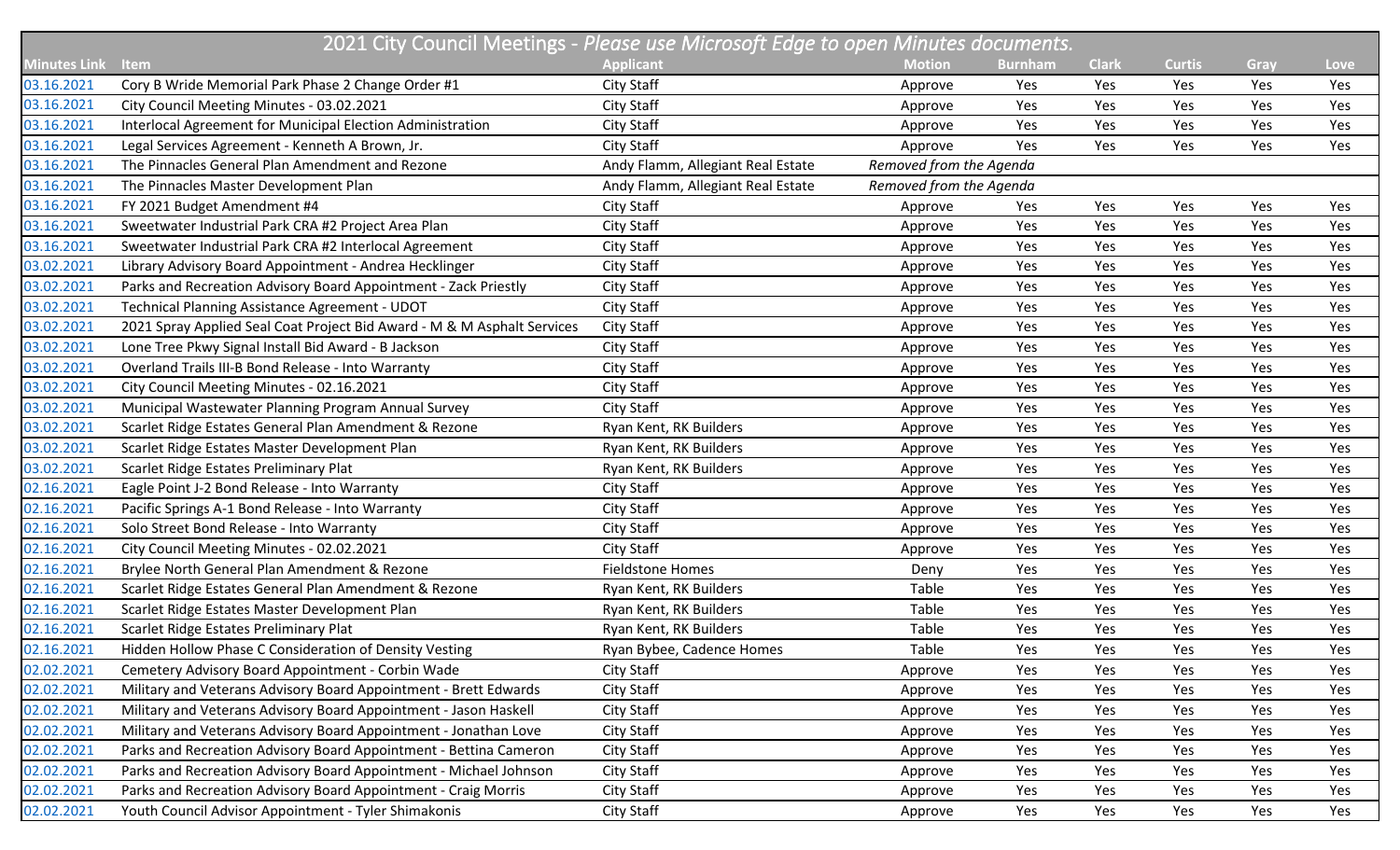|                     | 2021 City Council Meetings - Please use Microsoft Edge to open Minutes documents. |                         |               |                |              |               |           |      |  |
|---------------------|-----------------------------------------------------------------------------------|-------------------------|---------------|----------------|--------------|---------------|-----------|------|--|
| <b>Minutes Link</b> | <b>Item</b>                                                                       | <b>Applicant</b>        | <b>Motion</b> | <b>Burnham</b> | <b>Clark</b> | <b>Curtis</b> | Gray      | Love |  |
| 02.02.2021          | Youth Council Advisor Appointment - Jennifer Shimakonis                           | City Staff              | Approve       | Yes            | Yes          | Yes           | Yes       | Yes  |  |
| 02.02.2021          | FY 2020 Audit Acceptance                                                          | <b>City Staff</b>       | Approve       | Yes            | Yes          | Yes           | Yes       | Yes  |  |
| 02.02.2021          | The Towns at Brylee Farms B-1 Bond Release - Into Warranty                        | City Staff              | Approve       | Yes            | Yes          | Yes           | Yes       | Yes  |  |
| 02.02.2021          | Sunset Ridge A-6 Bond Release - Out of Warranty                                   | City Staff              | Approve       | Yes            | Yes          | Yes           | Yes       | Yes  |  |
| 02.02.2021          | Master Transportation Plan Change Order #1                                        | City Staff              | Approve       | Yes            | Yes          | Yes           | Yes       | Yes  |  |
| 02.02.2021          | Water Model Rebuild Change Order #1 - Psomas                                      | City Staff              | Approve       | Yes            | Yes          | Yes           | Yes       | Yes  |  |
| 02.02.2021          | City Council Meeting Minutes - 01.19.2021                                         | City Staff              | Approve       | Yes            | Yes          | Yes           | Yes       | Yes  |  |
| 02.02.2021          | EMMC 17.49 Wildlife Corridor Overlay Zone                                         | City Staff              | Approve       | Yes            | Yes          | Yes           | Yes       | Yes  |  |
| 01.19.2021          | Water Re-Use Master Plan Bid Award - Bowen Collins & Associates                   | City Staff              | Approve       | Yes            | Yes          | Yes           | Yes       | Yes  |  |
| 01.19.2021          | Brandon Park A-8 Bond Release - Into Warranty                                     | City Staff              | Approve       | Yes            | Yes          | Yes           | Yes       | Yes  |  |
| 01.19.2021          | Brandon Park A-9 Bond Release - Into Warranty                                     | City Staff              | Approve       | Yes            | Yes          | Yes           | Yes       | Yes  |  |
| 01.19.2021          | Glenmar Ranches B-3 Bond Release - Into Warranty                                  | City Staff              | Approve       | Yes            | Yes          | Yes           | Yes       | Yes  |  |
| 01.19.2021          | Ranches Estates D Bond Release - Into Warranty                                    | City Staff              | Approve       | Yes            | Yes          | Yes           | Yes       | Yes  |  |
| 01.19.2021          | Pony Express Widening Design Change Order #5                                      | City Staff              | Approve       | Yes            | Yes          | Yes           | Yes       | Yes  |  |
| 01.19.2021          | Airport Road Alignment & Design Change Order #2                                   | City Staff              | Approve       | Yes            | Yes          | Yes           | Yes       | Yes  |  |
| 01.19.2021          | Appeals Board Meeting Minutes - 01.05.2021                                        | City Staff              | Approve       | Yes            | Yes          | Yes           | Yes       | Yes  |  |
| 01.19.2021          | City Council Meeting Minutes - 01.05.2021                                         | City Staff              | Approve       | Yes            | Yes          | Yes           | Yes       | Yes  |  |
| 01.19.2021          | <b>Surplus Property - Fleet Vehicles</b>                                          | City Staff              | Approve       | Yes            | Yes          | Yes           | Yes       | Yes  |  |
| 01.19.2021          | <b>Woodward Rezone</b>                                                            | Tyler Woodward          | Approve       | Yes            | Yes          | Yes           | Yes       | Yes  |  |
| 01.19.2021          | <b>EMMC 17.58 Historical Preservation Zone</b>                                    | City Staff              | Approve       | Yes            | Yes          | Yes           | Yes       | Yes  |  |
| 01.19.2021          | <b>EMMC 17.63 Ridgeline Protection Overlay Zone</b>                               | City Staff              | Approve       | Yes            | Yes          | Yes           | Abstained | Yes  |  |
| 01.19.2021          | FY 2021 Budget Amendment #3                                                       | City Staff              | Approve       | Yes            | Yes          | Yes           | Yes       | Yes  |  |
| 01.19.2021          | Scenic Mountain Phase C Master Site Plan                                          | <b>Fieldstone Homes</b> | Approve       | Yes            | Yes          | Yes           | Yes       | Yes  |  |
| 01.19.2021          | EMMC 2.05 Employees & Personnel, 2.10 Mayor, 2.16 City Administrator,             |                         |               |                |              | Yes           | Yes       |      |  |
|                     | 2.27 Board Appointment Process                                                    | City Staff              | Approve       | Yes            | Yes          |               |           | Yes  |  |
| 01.19.2021          | Mayor Pro Tempore                                                                 | City Staff              | Approve       | Yes            | Yes          | Yes           | Yes       | Yes  |  |
| 01.05.2021          | Addendum to Grow Real Estate Purchase Agreement                                   | City Staff              | Approve       | Yes            | Yes          | Yes           | Excused   | Yes  |  |
| 01.05.2021          | Arrival B-5 Bond Release - Into Warranty                                          | City Staff              | Approve       | Yes            | Yes          | Yes           | Excused   | Yes  |  |
| 01.05.2021          | Brylee Farms A-2 Bond Release - Into Warranty                                     | City Staff              | Approve       | Yes            | Yes          | Yes           | Excused   | Yes  |  |
| 01.05.2021          | Overland C-2 Bond Release - Into Warranty                                         | City Staff              | Approve       | Yes            | Yes          | Yes           | Excused   | Yes  |  |
| 01.05.2021          | Spring Run C-1 Bond Release - Into Warranty                                       | City Staff              | Approve       | Yes            | Yes          | Yes           | Excused   | Yes  |  |
| 01.05.2021          | Scenic Mountain A-1 Bond Release - Out of Warranty                                | City Staff              | Approve       | Yes            | Yes          | Yes           | Excused   | Yes  |  |
| 01.05.2021          | Scenic Mountain A-2 Bond Release - Out of Warranty                                | City Staff              | Approve       | Yes            | Yes          | Yes           | Excused   | Yes  |  |
| 01.05.2021          | West Access Road Construction Management Change Order #1                          | City Staff              | Approve       | Yes            | Yes          | Yes           | Excused   | Yes  |  |
| 01.05.2021          | Wastewater Treatment Plant Expansion Change Order #2                              | City Staff              | Approve       | Yes            | Yes          | Yes           | Excused   | Yes  |  |
| 01.05.2021          | City Council Meeting Minutes - 11.17.2020                                         | City Staff              | Approve       | Yes            | Yes          | Yes           | Excused   | Yes  |  |
| 01.05.2021          | City Council Meeting Minutes - 12.01.2020                                         | City Staff              | Approve       | Yes            | Yes          | Yes           | Excused   | Yes  |  |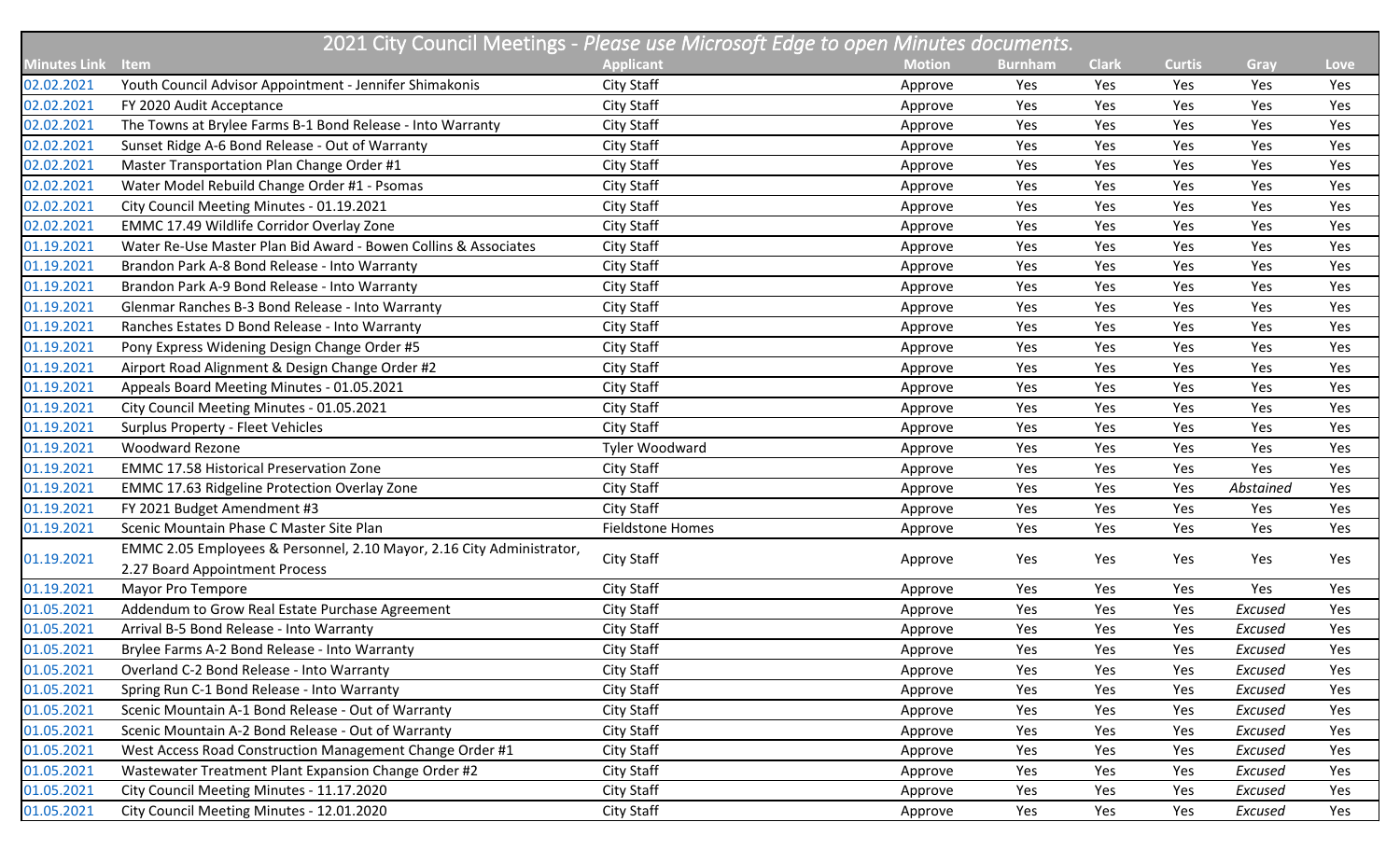| 2021 City Council Meetings - Please use Microsoft Edge to open Minutes documents. |                                                                       |                                  |               |                |              |               |         |      |  |
|-----------------------------------------------------------------------------------|-----------------------------------------------------------------------|----------------------------------|---------------|----------------|--------------|---------------|---------|------|--|
| Minutes Link Item                                                                 |                                                                       | <b>Applicant</b>                 | <b>Motion</b> | <b>Burnham</b> | <b>Clark</b> | <b>Curtis</b> | Gray    | Love |  |
| 01.05.2021                                                                        | Interlocal Cooperation Agreement for Law Enforcement Services         | City Staff                       | Approve       | Yes            | Yes          | Yes           | Excused | Yes  |  |
| 01.05.2021                                                                        | Scenic Mountain Phase C Master Site Plan                              | Fieldstone Homes                 | Table         | Yes            | Yes          | Yes           | Excused | Yes  |  |
| 01.05.2021                                                                        | <b>Brylee Farms Preliminary Plat Amendment</b>                        | Fieldstone Homes & Concord Homes | Approve       | Yes            | Yes          | No.           | Excused | Yes  |  |
|                                                                                   | EMMC 2.05 Employees & Personnel, 2.10 Mayor, 2.16 City Administrator, |                                  |               |                |              | Yes           | Excused | Yes  |  |
| 01.05.2021                                                                        | 2.27 Board Appointment Process                                        | City Staff                       | Table         | Yes            | Yes          |               |         |      |  |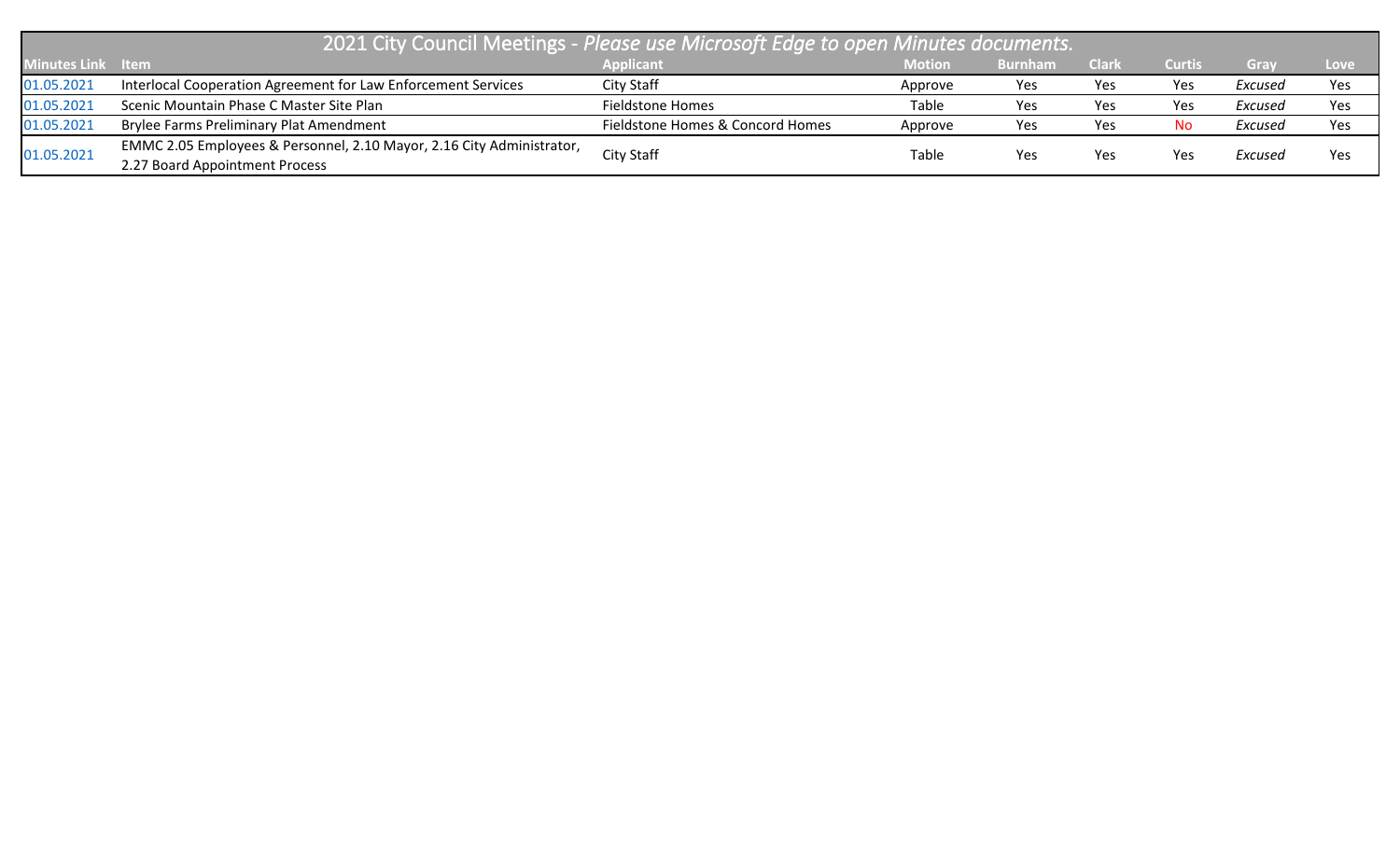|                     | 2020 City Council Meetings - Please use Microsoft Edge to open Minutes documents. |                                                |                         |                |              |               |      |      |  |
|---------------------|-----------------------------------------------------------------------------------|------------------------------------------------|-------------------------|----------------|--------------|---------------|------|------|--|
| <b>Minutes Link</b> | <b>Item</b>                                                                       | <b>Applicant</b>                               | <b>Motion</b>           | <b>Burnham</b> | <b>Clark</b> | <b>Curtis</b> | Gray | Love |  |
| 12.01.2020          | Planning Commission Appointment - Jeremy Bergener                                 | City Staff                                     | Approve                 | Yes            | Yes          | Yes           | Yes  | Yes  |  |
| 12.01.2020          | Planning Commission Appointment - Matt Everett                                    | City Staff                                     | Approve                 | Yes            | Yes          | Yes           | Yes  | Yes  |  |
| 12.01.2020          | Planning Commission Appointment - Chris Pengra                                    | <b>City Staff</b>                              | Approve                 | Yes            | Yes          | Yes           | Yes  | Yes  |  |
| 12.01.2020          | Fieldstone Brylee Farms Water Impact Fee Reimbursement Agreement                  | <b>City Staff</b>                              | Approve                 | Yes            | Yes          | Yes           | Yes  | Yes  |  |
| 12.01.2020          | Master Transportation Plan Bid Award - Horrocks Engineers                         | City Staff                                     | Approve                 | Yes            | Yes          | Yes           | Yes  | Yes  |  |
| 12.01.2020          | Eagle Heights Village 1 Bond Release - Into Warranty                              | <b>City Staff</b>                              | Approve                 | Yes            | Yes          | Yes           | Yes  | Yes  |  |
| 12.01.2020          | Scenic Mountain A-4 Bond Release - Into Warranty                                  | <b>City Staff</b>                              | Approve                 | Yes            | Yes          | Yes           | Yes  | Yes  |  |
| 12.01.2020          | Cedar Corners A-3 Bond Release - Out of Warranty                                  | City Staff                                     | Approve                 | Yes            | Yes          | Yes           | Yes  | Yes  |  |
| 12.01.2020          | Cedar Corners A-4 Bond Release - Out of Warranty                                  | City Staff                                     | Approve                 | Yes            | Yes          | Yes           | Yes  | Yes  |  |
| 12.01.2020          | Evans Ranch E-1 Bond Release - Out of Warranty                                    | City Staff                                     | Approve                 | Yes            | Yes          | Yes           | Yes  | Yes  |  |
| 12.01.2020          | Evans Ranch I-1 Bond Release - Out of Warranty                                    | <b>City Staff</b>                              | Approve                 | Yes            | Yes          | Yes           | Yes  | Yes  |  |
| 12.01.2020          | Evans Ranch J-1 Bond Release - Out of Warranty                                    | City Staff                                     | Approve                 | Yes            | Yes          | Yes           | Yes  | Yes  |  |
| 06.01.2021          | Glenmar Ranches B-1 Bond Release - Out of Warranty                                | <b>City Staff</b>                              | Approve                 | Yes            | Yes          | Yes           | Yes  | Yes  |  |
| 12.01.2020          | Airport Road Alignment & Design Change Order #1                                   | <b>City Staff</b>                              | Approve                 | Yes            | Yes          | Yes           | Yes  | Yes  |  |
| 12.01.2020          | 2021 City Council Meeting Schedule                                                | City Staff                                     | Approve                 | Yes            | Yes          | Yes           | Yes  | Yes  |  |
| 12.01.2020          | EMMC Titles 7, 16, and 17 Regarding "Tier" and "Base/Bonus Density"               | City Staff                                     | Approve                 | Yes            | Yes          | Yes           | Yes  | Yes  |  |
| 12.01.2020          | Marketplace at Eagle Mountain Town Center Development Agreement                   | <b>Bill Gaskill</b>                            | Approve                 | Yes            | Yes          | Yes           | Yes  | Yes  |  |
| 12.01.2020          | Silver Fox Cascade Master Site Plan                                               | Garrett Macklin, AE Urbia                      | Approve                 | Yes            | Yes          | Yes           | Yes  | Yes  |  |
| 12.01.2020          | Brylee Farms Preliminary Plat Amendment                                           | Matthew Loveland, Fieldstone Homes             | Table                   | Yes            | Yes          | Yes           | Yes  | Yes  |  |
| 11.17.2020          | Utah County Sheriffs Office Contract Renewal                                      | City Staff                                     | Removed from the Agenda |                |              |               |      |      |  |
| 11.17.2020          | Sewer Trunk Line Reimbursement Agreement - Monte Vista Ranch LC                   | City Staff                                     | Approve                 | Yes            | Yes          | Yes           | Yes  | Yes  |  |
| 11.17.2020          | Cory B Wride Memorial Park General Contracting Bid Award - Kenny Seng             | <b>City Staff</b>                              | Approve                 | Yes            | Yes          | Yes           | Yes  | Yes  |  |
| 11.17.2020          | Cory B Wride Memorial Park Lighting Bid Award - Codale Electric                   | City Staff                                     | Approve                 | Yes            | Yes          | Yes           | Yes  | Yes  |  |
| 11.17.2020          | Cory B Wride Memorial Park Amenities Bid Award - Big T Recreation                 | <b>City Staff</b>                              | Approve                 | Yes            | Yes          | Yes           | Yes  | Yes  |  |
| 11.17.2020          | Cory B Wride Memorial Park Equipment Bid Award - Sonntag Recreation               | <b>City Staff</b>                              | Approve                 | Yes            | Yes          | Yes           | Yes  | Yes  |  |
| 11.17.2020          | Utility Billing Office Remodel Bid Award - Onsite Development                     | City Staff                                     | Approve                 | Yes            | Yes          | Yes           | Yes  | Yes  |  |
| 11.17.2020          | Eagle Point J-1 Bond Release - Into Warranty                                      | City Staff                                     | Approve                 | Yes            | Yes          | Yes           | Yes  | Yes  |  |
| 11.17.2020          | Scenic Mountain A-3 Bond Release - Into Warranty                                  | <b>City Staff</b>                              | Approve                 | Yes            | Yes          | Yes           | Yes  | Yes  |  |
| 11.17.2020          | Scenic Mountain B-1 Bond Release - Into Warranty                                  | City Staff                                     | Approve                 | Yes            | Yes          | Yes           | Yes  | Yes  |  |
| 11.17.2020          | SilverLake 27 Bond Release - Into Warranty                                        | City Staff                                     | Approve                 | Yes            | Yes          | Yes           | Yes  | Yes  |  |
| 11.17.2020          | Spring Run D-3 Bond Release - Into Warranty                                       | City Staff                                     | Approve                 | Yes            | Yes          | Yes           | Yes  | Yes  |  |
| 11.17.2020          | Brandon Park A-2 Bond Release - Out of Warranty                                   | City Staff                                     | Approve                 | Yes            | Yes          | Yes           | Yes  | Yes  |  |
| 11.17.2020          | Sunset Ridge A-5 Bond Release - Out of Warranty                                   | City Staff                                     | Approve                 | Yes            | Yes          | Yes           | Yes  | Yes  |  |
| 11.17.2020          | City Council Meeting Minutes - 10.20.2020                                         | City Staff                                     | Approve                 | Yes            | Yes          | Yes           | Yes  | Yes  |  |
| 11.17.2020          | La Petite Grooming Salon Business License Appeal                                  | Emma and Mike Izzat                            | Approve                 | Yes            | Yes          | Yes           | Yes  | Yes  |  |
| 11.17.2020          | C Jay Properties Rezone                                                           | Darren Gillespie, Eagle Mountain<br>Counseling | Approve                 | Yes            | Yes          | Yes           | Yes  | Yes  |  |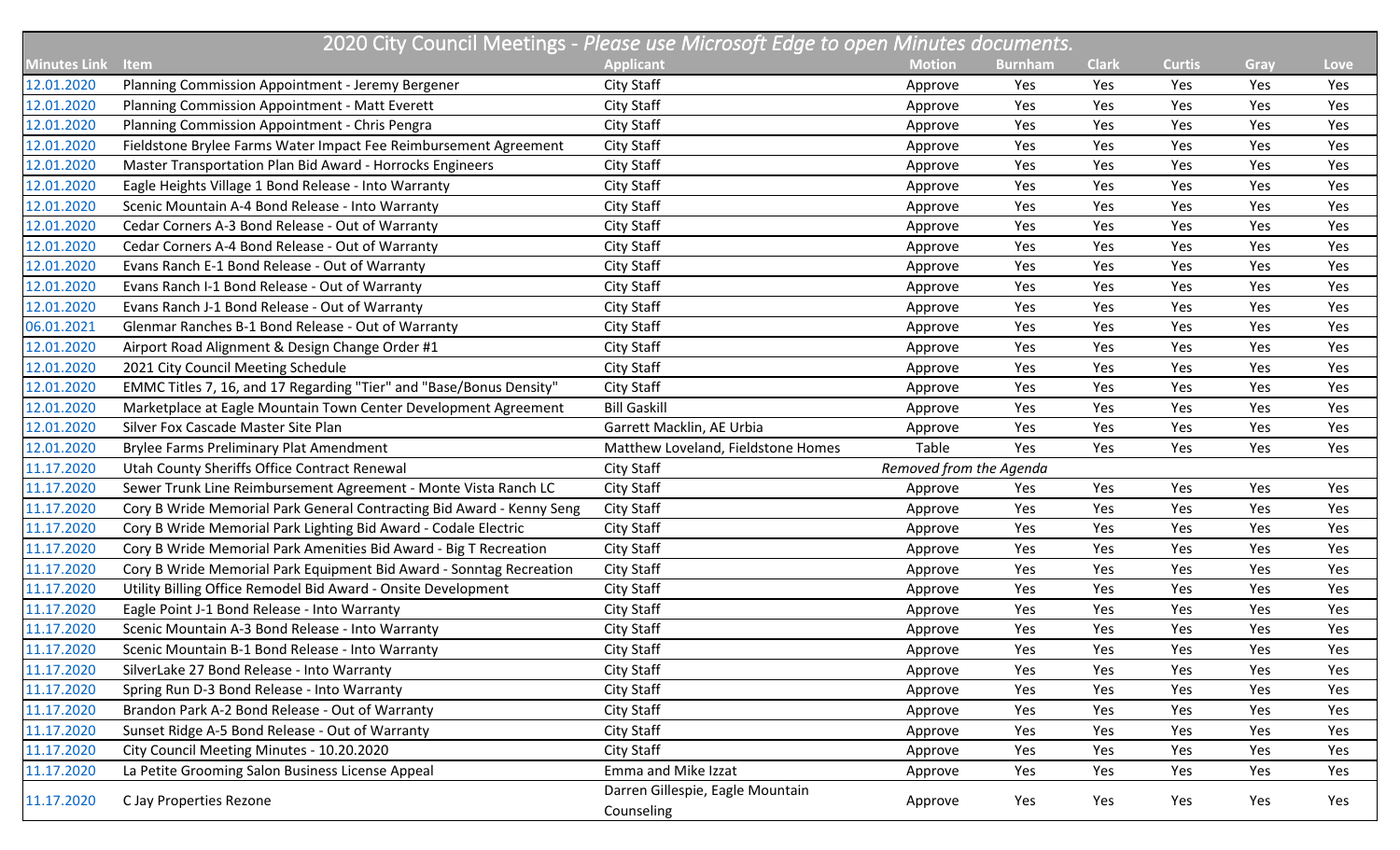|                     | 2020 City Council Meetings - Please use Microsoft Edge to open Minutes documents. |                                    |               |                |              |               |         |         |  |  |
|---------------------|-----------------------------------------------------------------------------------|------------------------------------|---------------|----------------|--------------|---------------|---------|---------|--|--|
| <b>Minutes Link</b> | Item                                                                              | <b>Applicant</b>                   | <b>Motion</b> | <b>Burnham</b> | <b>Clark</b> | <b>Curtis</b> | Gray    | Love    |  |  |
|                     |                                                                                   | Darren Gillespie, Eagle Mountain   |               |                |              |               |         |         |  |  |
| 11.17.2020          | C Jay Properties Building Site Plan                                               | Counseling                         | Approve       | Yes            | Yes          | Yes           | Yes     | Yes     |  |  |
| 11.17.2020          | EMMC 16.35 Development Standards for Required Public Facilities and               | <b>City Staff</b>                  |               | Yes            | Yes          | Yes           | Yes     | Yes     |  |  |
|                     | 17.60 Landscaping, Buffering, Fencing, and Transitioning                          |                                    | Approve       |                |              |               |         |         |  |  |
| 11.17.2020          | <b>EMMC 16.10 Master Development Plans</b>                                        | City Staff                         | Approve       | Yes            | Yes          | Yes           | Yes     | Yes     |  |  |
| 11.17.2020          | Butterfield Annexation Petition and Establishing Zoning                           | Scenic Development, Inc.           | Approve       | Yes            | Yes          | Yes           | Nay     | Yes     |  |  |
| 11.17.2020          | <b>Butterfield Annexation Agreement</b>                                           | Scenic Development, Inc.           | Approve       | Yes            | Yes          | Yes           | Nay     | Yes     |  |  |
| 11.17.2020          | Amended and Restated Master Development Agreeement for the Overland               | Bryon Prince, Ivory Development    |               | Yes            | Yes          | Yes           | Yes     | Yes     |  |  |
|                     | Development and Pony Express Parcel - 2nd Amendment                               |                                    | Approve       |                |              |               |         |         |  |  |
| 11.17.2020          | Overland Village 2 Concept Plan                                                   | Bryon Prince, Ivory Development    | Approve       | Yes            | Yes          | Yes           | Yes     | Yes     |  |  |
| 11.17.2020          | EMMC 2.05 Employees and Personnel, 2.10 Mayor, 2.16 City Administrator,           | City Staff                         | Table         | Yes            | Yes          | Yes           | Yes     | Yes     |  |  |
|                     | and 2.27 Board Appointment Process                                                |                                    |               |                |              |               |         |         |  |  |
| 10.20.2020          | 30" Sewer Cured in Place Pipe Lining Bid Award - Insituform Technologies          | <b>City Staff</b>                  | Approve       | Yes            | Yes          | Yes           | Yes     | Excused |  |  |
| 10.20.2020          | Sewer Manhole Rehabilitation Bid Award - Advanced Lining                          | City Staff                         | Approve       | Yes            | Yes          | Yes           | Yes     | Excused |  |  |
| 10.20.2020          | Ranches Estates B Bond Release - Into Warranty                                    | <b>City Staff</b>                  | Approve       | Yes            | Yes          | Yes           | Yes     | Excused |  |  |
| 10.20.2020          | Sunset Ridge A-4 Bond Release - Out of Warranty                                   | City Staff                         | Approve       | Yes            | Yes          | Yes           | Yes     | Excused |  |  |
| 10.20.2020          | City Council Meeting Minutes - 10.06.2020                                         | City Staff                         | Approve       | Yes            | Yes          | Yes           | Yes     | Excused |  |  |
| 10.20.2020          | Fiscal Year 2020-2021 Budget - 2nd Amendment                                      | City Staff                         | Approve       | Yes            | Yes          | Yes           | Yes     | Excused |  |  |
| 10.20.2020          | EMMC 17.23 Open Space Zones                                                       | City Staff                         | Approve       | Yes            | Yes          | Yes           | Yes     | Excused |  |  |
| 10.20.2020          | <b>EMMC 17.31 Public Facilities Zone</b>                                          | <b>City Staff</b>                  | Approve       | Yes            | Yes          | Yes           | Yes     | Excused |  |  |
| 10.20.2020          | Brylee Farms Alternate Fence Request                                              | Matthew Loveland, Fieldstone Homes | Approve       | Yes            | Yes          | Yes           | Nay     | Excused |  |  |
| 10.06.2020          | SilverLake Woodhaven Park Bid Award - Stratton & Bratt Landscape                  | <b>City Staff</b>                  | Approve       | Yes            | Yes          | Yes           | Excused | Yes     |  |  |
| 10.06.2020          | Brandon Park A-7 Bond Release - Into Warranty                                     | City Staff                         | Approve       | Yes            | Yes          | Yes           | Excused | Yes     |  |  |
| 10.06.2020          | Brandon Park A-10 Bond Release - Into Warranty                                    | City Staff                         | Approve       | Yes            | Yes          | Yes           | Excused | Yes     |  |  |
| 10.06.2020          | Pony Express Pkwy Median Improvements Change Order #1                             | City Staff                         | Approve       | Yes            | Yes          | Yes           | Excused | Yes     |  |  |
| 10.06.2020          | City Council Meeting Minutes - 09.15.2020                                         | City Staff                         | Approve       | Yes            | Yes          | Yes           | Excused | Yes     |  |  |
| 10.06.2020          | Policies and Procedures Manual - Grooming Policy                                  | City Staff                         | Approve       | Yes            | Yes          | Yes           | Excused | Yes     |  |  |
| 10.06.2020          | SilverLake Plat 28 Site Plan                                                      | Bronson Tatton, Flagship Homes     | Approve       | Yes            | Yes          | Yes           | Excused | Yes     |  |  |
| 10.06.2020          | EMMC 17.60 Landscaping, Buffering, Fencing, and Transitioning                     | City Staff                         | Approve       | Yes            | Yes          | Yes           | Yes     | Yes     |  |  |
| 10.06.2020          | Parks, Trails, and Open Space Master Plan                                         | City Staff                         | Approve       | Yes            | Yes          | Yes           | Yes     | Yes     |  |  |
| 09.15.2020          | Eagle Mountain Arts Alliance Cooperative Agreement                                | City Staff                         | Approve       | Yes            | Yes          | Yes           | Excused | Yes     |  |  |
|                     | Aviator Avenue/Eagle Mountain Blvd Signal Bid Award - Landmark                    |                                    |               |                |              |               |         |         |  |  |
| 09.15.2020          | Excavating                                                                        | City Staff                         | Approve       | Yes            | Yes          | Yes           | Excused | Yes     |  |  |
| 09.15.2020          | F-350 and F-250 Truck Bid Award - Ken Garff Ford                                  | City Staff                         | Approve       | Yes            | Yes          | Yes           | Excused | Yes     |  |  |
| 09.15.2020          | Spoils Pile Removal Bid Award - Arrow Engineering                                 | City Staff                         | Approve       | Yes            | Yes          | Yes           | Excused | Yes     |  |  |
| 09.15.2020          | Cedar Corners A-2 Bond Release - Out of Warranty                                  | City Staff                         | Approve       | Yes            | Yes          | Yes           | Excused | Yes     |  |  |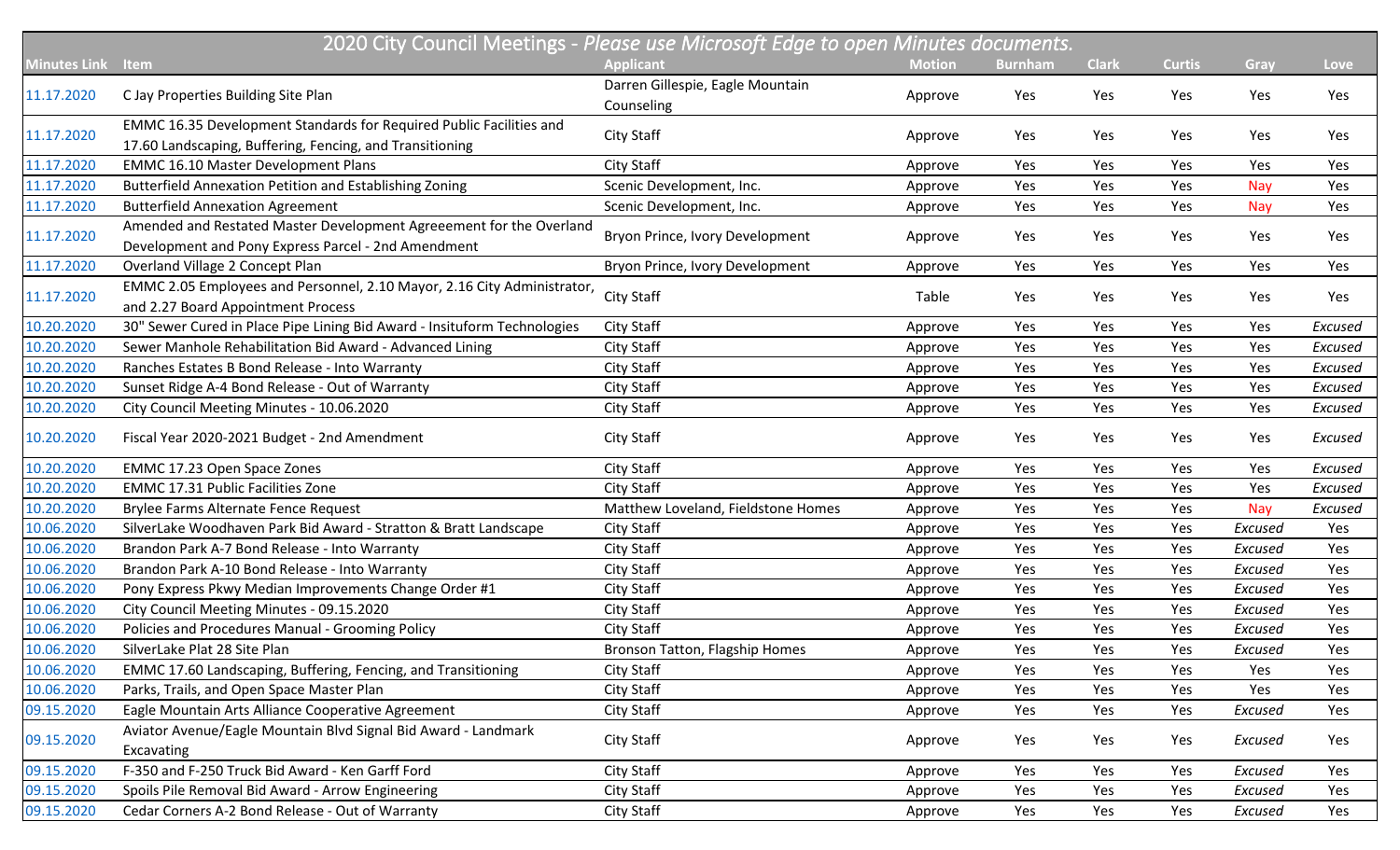|                     | 2020 City Council Meetings - Please use Microsoft Edge to open Minutes documents.   |                                   |                         |                |              |               |            |             |  |
|---------------------|-------------------------------------------------------------------------------------|-----------------------------------|-------------------------|----------------|--------------|---------------|------------|-------------|--|
| <b>Minutes Link</b> | Item                                                                                | <b>Applicant</b>                  | <b>Motion</b>           | <b>Burnham</b> | <b>Clark</b> | <b>Curtis</b> | Gray       | <b>Love</b> |  |
| 09.15.2020          | Eagle Point Town Homes B Bond Release - Out of Warranty                             | City Staff                        | Approve                 | Yes            | Yes          | Yes           | Excused    | Yes         |  |
| 09.15.2020          | Evans Ranch G-1 Bond Release - Out of Warranty                                      | City Staff                        | Approve                 | Yes            | Yes          | Yes           | Excused    | Yes         |  |
| 09.15.2020          | Evans Ranch H-1 Bond Release - Out of Warranty                                      | City Staff                        | Approve                 | Yes            | Yes          | Yes           | Excused    | Yes         |  |
| 09.15.2020          | Evans Ranch K-3 Bond Release - Out of Warranty                                      | City Staff                        | Approve                 | Yes            | Yes          | Yes           | Excused    | Yes         |  |
| 09.15.2020          | Sage Park A-1 Bond Release - Out of Warranty                                        | City Staff                        | Approve                 | Yes            | Yes          | Yes           | Excused    | Yes         |  |
| 09.15.2020          | Sage Park A-4 Bond Release - Into Warranty                                          | City Staff                        | Approve                 | Yes            | Yes          | Yes           | Excused    | Yes         |  |
| 09.15.2020          | Evans Ranch C-1 Bond Release - Into Warranty                                        | City Staff                        | Approve                 | Yes            | Yes          | Yes           | Excused    | Yes         |  |
| 09.15.2020          | Wastwater Treatment Plan Expansion Change Order #1                                  | City Staff                        | Approve                 | Yes            | Yes          | Yes           | Excused    | Yes         |  |
| 09.15.2020          | City Council Meeting Minutes - 09.01.2020                                           | City Staff                        | Approve                 | Yes            | Yes          | Yes           | Excused    | Yes         |  |
| 09.15.2020          | Parks, Trails, and Open Space Master Plan                                           | City Staff                        | Table                   | Yes            | Yes          | Yes           | Excused    | Yes         |  |
| 09.01.2020          | <b>Black and McDonald Contract First Addendum</b>                                   | City Staff                        | Approve                 | Yes            | Yes          | Yes           | Excused    | Yes         |  |
| 09.01.2020          | Two Internatinoal Snow Plow Trucks Bid Award - Rush Trucks                          | City Staff                        | Approve                 | Yes            | Yes          | Yes           | Excused    | Yes         |  |
| 09.01.2020          | City Council Meeting Minutes - 08.18.2020                                           | City Staff                        | Approve                 | Yes            | Yes          | Yes           | Excused    | Yes         |  |
| 09.01.2020          | EMMC 17.10 Definitions and 17.75 Standards for Special Uses                         | City Staff                        | Approve                 | Yes            | Yes          | Yes           | Excused    | Yes         |  |
| 09.01.2020          | EMMC 17.25.030 Residential Land Use Table                                           | City Staff                        | Deny                    | Yes            | Yes          | Nay           | Excused    | Yes         |  |
| 09.01.2020          | <b>Butterfield Annexation</b>                                                       | Scenic Development, Inc.          | Table                   | Yes            | Yes          | Nay           | Excused    | Yes         |  |
| 09.01.2020          | Parks, Trails, and Open Space Master Plan                                           | City Staff                        | Table                   | Yes            | Yes          | Yes           | Excused    | Yes         |  |
| 08.18.2020          | Reimbursement Agreement between EMC & Central Utah Water Conservanc City Staff      |                                   | Approve                 | Yes            | Yes          | Yes           | Yes        | Yes         |  |
| 08.18.2020          | Brandon Park A-6 Bond Release - Into Warranty                                       | City Staff                        | Approve                 | Yes            | Yes          | Yes           | Yes        | Yes         |  |
| 08.18.2020          | Dublin Farms Bond Release - Out of Warranty                                         | City Staff                        | Approve                 | Yes            | Yes          | Yes           | Yes        | Yes         |  |
| 08.18.2020          | 2020 Municipal Recreation Grant - Cemetery Trail Connectivity                       | City Staff                        | Approve                 | Yes            | Yes          | Yes           | Yes        | Yes         |  |
| 08.18.2020          | City Council Meeting Minutes - 08.04.2020                                           | City Staff                        | Approve                 | Yes            | Yes          | Yes           | Yes        | Yes         |  |
| 08.18.2020          | Policies and Procedures Manual - Remote Work Program                                | City Staff                        | Approve                 | Yes            | Yes          | Yes           | Yes        | Yes         |  |
| 08.18.2020          | Hoofbeats to Healing Rezone                                                         | David Peterson, Excel Engineering | Approve                 | Yes            | Yes          | Yes           | Yes        | Yes         |  |
| 08.18.2020          | Marketplace at Eagle Mountain Town Center Master Site Plan & Preliminary<br>Plat    | <b>Bill Gaskill</b>               | Approve                 | Yes            | Yes          | Yes           | Yes        | Yes         |  |
| 08.04.2020          | Sage Park A-3 Bond Release - Into Warranty                                          | City Staff                        | Approve                 | Yes            | Yes          | Yes           | Yes        | Yes         |  |
| 08.04.2020          | City Council Meeting Minutes - 07.21.2020                                           | Ryan Bybee, Cadence Homes         | Approve                 | Yes            | Yes          | Yes           | Yes        | Yes         |  |
| 08.04.2020          | Policies and Procedures Manual - Remote Work Program                                | City Staff                        | Removed from the Agenda |                |              |               |            |             |  |
| 08.04.2020          | Senior Center Meal Service Agreement - MAG                                          | City Staff                        | Approve                 | Yes            | Yes          | Yes           | Yes        | Yes         |  |
| 08.04.2020          | Interlocal Agreement w/ Saratoga Springs & Utah County re: Communities<br>that Care | City Staff                        | Approve                 | Yes            | Yes          | Yes           | Yes        | Yes         |  |
| 08.04.2020          | Cooperative Agreement with UDOT re: Engine Brakes Restricted Signs                  | City Staff                        | Approve                 | Yes            | Yes          | Yes           | <b>Nay</b> | Yes         |  |
| 08.04.2020          | Marketplace at Eagle Mountain Town Center Rezone                                    | <b>Bill Gaskill</b>               | Approve                 | Yes            | Yes          | Yes           | Yes        | Yes         |  |
| 08.04.2020          | <b>Employment Contract for City Administrator</b>                                   | City Staff                        | Approve                 | <b>Nay</b>     | Yes          | Yes           | <b>Nay</b> | Yes         |  |
| 07.21.2020          | Evans Ranch F-1 Bond Release - Out of Warranty                                      | City Staff                        | Approve                 | Yes            | Yes          | Yes           | Yes        | Yes         |  |
| 07.21.2020          | Skyline Ridge 2-1 Bond Release - Out of Warranty                                    | City Staff                        | Approve                 | Yes            | Yes          | Yes           | Yes        | Yes         |  |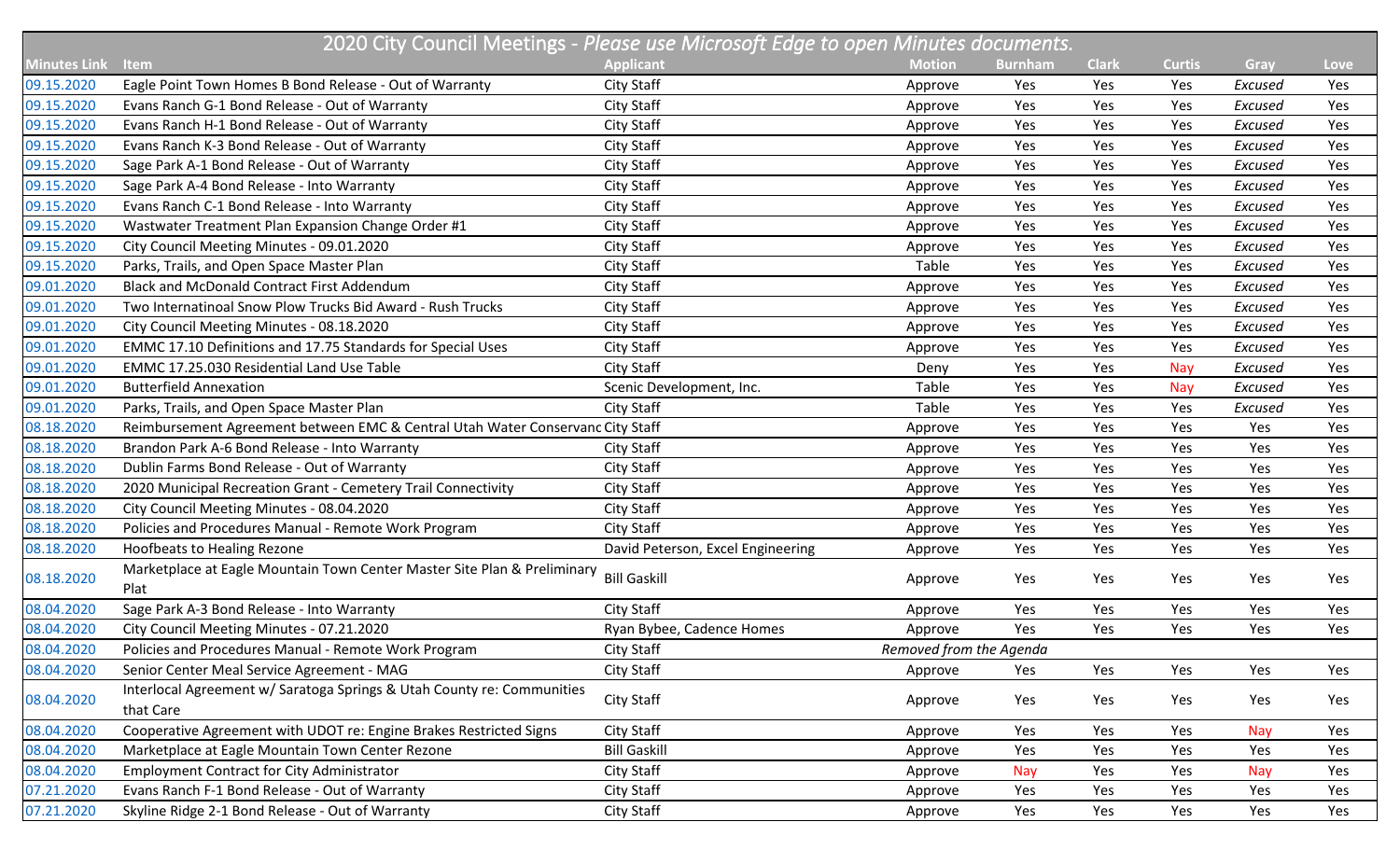|                     | 2020 City Council Meetings - Please use Microsoft Edge to open Minutes documents.   |                     |               |                |              |               |      |             |  |  |
|---------------------|-------------------------------------------------------------------------------------|---------------------|---------------|----------------|--------------|---------------|------|-------------|--|--|
| <b>Minutes Link</b> | Item                                                                                | <b>Applicant</b>    | <b>Motion</b> | <b>Burnham</b> | <b>Clark</b> | <b>Curtis</b> | Gray | <b>Love</b> |  |  |
| 07.21.2020          | Digital Sign Change Order #1                                                        | City Staff          | Approve       | Yes            | Yes          | Yes           | Yes  | Yes         |  |  |
| 07.21.2020          | Appeals Board Meeting Minutes - 07.07.2020                                          | City Staff          | Approve       | Yes            | Yes          | Yes           | Yes  | Yes         |  |  |
| 07.21.2020          | City Council Meeting Minutes - 07.07.2020                                           | City Staff          | Approve       | Yes            | Yes          | Yes           | Yes  | Yes         |  |  |
| 07.21.2020          | Fiscal Year 2020-2021 Budget - 1st Amendment                                        | City Staff          | Approve       | Yes            | Yes          | Yes           | Yes  | Yes         |  |  |
| 07.21.2020          | Marketplace at Eagle Mountain Town Center Rezone                                    | <b>Bill Gaskill</b> | Table         | Yes            | Yes          | Yes           | Yes  | Yes         |  |  |
| 07.21.2020          | Sweetwater Industrial Park - Sweetwater Industrial Overlay Zone                     | Scot Hazard         | Approve       | Yes            | Yes          | Yes           | Yes  | Yes         |  |  |
| 07.21.2020          | EMMC 16.50 Lot Line Adjustments & 16.55 Plat Amendments                             | City Staff          | Approve       | Yes            | Yes          | Yes           | Yes  | Yes         |  |  |
| 07.21.2020          | Sweetwater Industrial Park Master Site Plan & Preliminary Plat                      | Scot Hazard         | Approve       | Yes            | Yes          | Yes           | Yes  | Yes         |  |  |
| 07.21.2020          | LBI Sat Site Plan                                                                   | LBI Sat             | Approve       | Yes            | Yes          | Yes           | Yes  | Yes         |  |  |
| 07.07.2020          | Youth Council Appointment - Sydney Williams                                         | City Staff          | Approve       | Yes            | Yes          | Yes           | Yes  | Yes         |  |  |
| 07.07.2020          | Youth Council Appointment - Ashton Bernabeu                                         | City Staff          | Approve       | Yes            | Yes          | Yes           | Yes  | Yes         |  |  |
| 07.07.2020          | Youth Council Appointment - Logan Welch                                             | City Staff          | Approve       | Yes            | Yes          | Yes           | Yes  | Yes         |  |  |
| 07.07.2020          | Youth Council Appointment - Salem Shimakonis                                        | City Staff          | Approve       | Yes            | Yes          | Yes           | Yes  | Yes         |  |  |
| 07.07.2020          | Youth Council Appointment - Keyson Welch                                            | City Staff          | Approve       | Yes            | Yes          | Yes           | Yes  | Yes         |  |  |
| 07.07.2020          | Accela Agreement                                                                    | City Staff          | Approve       | Yes            | Yes          | Yes           | Yes  | Yes         |  |  |
| 07.07.2020          | Software Implementation Agreement                                                   | City Staff          | Approve       | Yes            | Yes          | Yes           | Yes  | Yes         |  |  |
| 07.07.2020          | City Administrator Services Agreement - 2nd Amendment                               | City Staff          | Approve       | Yes            | Yes          | Yes           | Yes  | Yes         |  |  |
| 07.07.2020          | 2020 Microsurface Project Bid Award - Geneva                                        | City Staff          | Approve       | Yes            | Yes          | Yes           | Yes  | Yes         |  |  |
| 07.07.2020          | Pole Canyon Water Line & Sewer Force Main Bid Award - Landmark Excavatic City Staff |                     | Approve       | Yes            | Yes          | Yes           | Yes  | Yes         |  |  |
| 07.07.2020          | Brylee Farms A-1 Bond Release - Into Warranty                                       | City Staff          | Approve       | Yes            | Yes          | Yes           | Yes  | Yes         |  |  |
| 07.07.2020          | Mt Airey E Bond Release - Out of Warranty                                           | City Staff          | Approve       | Yes            | Yes          | Yes           | Yes  | Yes         |  |  |
| 07.07.2020          | Pony Express Pkwy Change Order #3                                                   | City Staff          | Approve       | Yes            | Yes          | Yes           | Yes  | Yes         |  |  |
| 07.07.2020          | City Council Meeting Minutes - 06.16.2020                                           | City Staff          | Approve       | Yes            | Yes          | Yes           | Yes  | Yes         |  |  |
| 07.07.2020          | Stadion LLC Development Agreement - 1st Amendment                                   | City Staff          | Approve       | Yes            | Yes          | Yes           | Yes  | Yes         |  |  |
| 07.07.2020          | Stadion Water and Sewer Agreement - 1st Amendment                                   | City Staff          | Approve       | Yes            | Yes          | Yes           | Yes  | Yes         |  |  |
| 07.07.2020          | Policies and Procedures Manual - Drug Policy & FMLA                                 | City Staff          | Approve       | Yes            | Yes          | Yes           | Yes  | Yes         |  |  |
| 07.07.2020          | Interlocal Cooperation Agreement w/ Utah County re: Coronavirus Relief<br>Fund      | City Staff          | Approve       | Yes            | Yes          | Yes           | Yes  | Yes         |  |  |
| 07.07.2020          | <b>EMMC 17.51 Warehouse Farming Overlay Zone</b>                                    | City Staff          | Approve       | Yes            | Yes          | Yes           | Yes  | Yes         |  |  |
| 07.07.2020          | Sunset Flats Alternate Fencing Request                                              | Susan Palmer        | Approve       | Yes            | Yes          | Yes           | Yes  | Yes         |  |  |
| 07.07.2020          | Dollar Tree Site Plan                                                               | Ryan Forsythe       | Approve       | Yes            | Yes          | Yes           | Yes  | Yes         |  |  |
| 07.07.2020          | 7-Eleven Site Plan                                                                  | Ryan Forsythe       | Approve       | Yes            | Yes          | Yes           | Yes  | Yes         |  |  |
| 06.16.2020          | Eagle Point G-1 Bond Release - Into Warranty                                        | City Staff          | Approve       | Yes            | Yes          | Yes           | Yes  | Yes         |  |  |
| 06.16.2020          | Harmony A-2 Bond Release - Into Warranty                                            | City Staff          | Approve       | Yes            | Yes          | Yes           | Yes  | Yes         |  |  |
| 06.16.2020          | Overland C-1 Bond Release - Into Warranty                                           | City Staff          | Approve       | Yes            | Yes          | Yes           | Yes  | Yes         |  |  |
| 06.16.2020          | Spring Ridge Church Lot Bond Release - Into Warranty                                | City Staff          | Approve       | Yes            | Yes          | Yes           | Yes  | Yes         |  |  |
| 06.16.2020          | Brandon Park A-1 Bond Release - Out of Warranty                                     | City Staff          | Approve       | Yes            | Yes          | Yes           | Yes  | Yes         |  |  |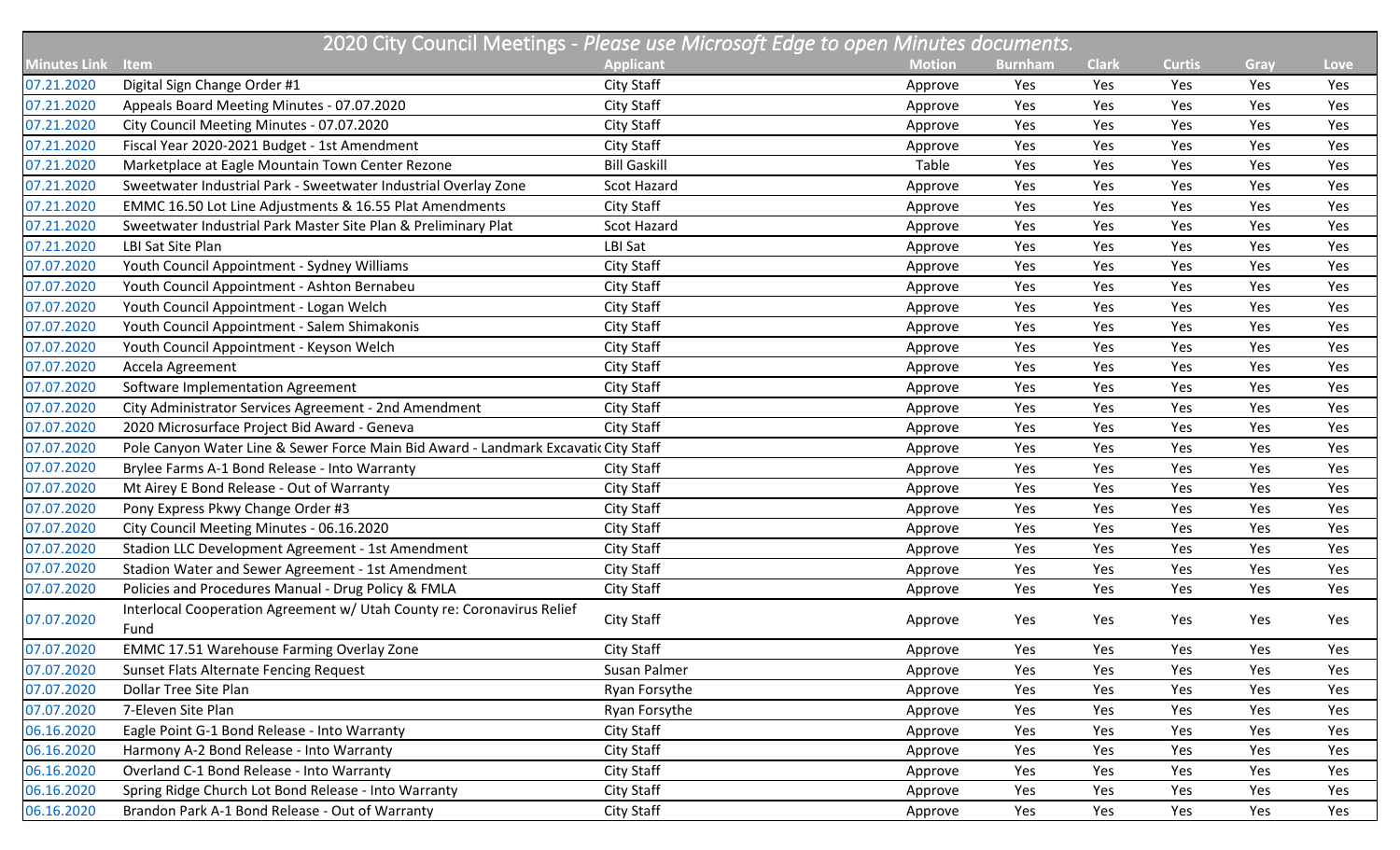|                     | 2020 City Council Meetings - Please use Microsoft Edge to open Minutes documents.  |                          |               |                |              |               |      |      |  |  |
|---------------------|------------------------------------------------------------------------------------|--------------------------|---------------|----------------|--------------|---------------|------|------|--|--|
| <b>Minutes Link</b> | Item                                                                               | <b>Applicant</b>         | <b>Motion</b> | <b>Burnham</b> | <b>Clark</b> | <b>Curtis</b> | Gray | Love |  |  |
| 06.16.2020          | Heatherwood Church Lot Bond Release - Out of Warranty                              | City Staff               | Approve       | Yes            | Yes          | Yes           | Yes  | Yes  |  |  |
| 06.16.2020          | Heatherwood 3 Bond Release - Out of Warranty                                       | <b>City Staff</b>        | Approve       | Yes            | Yes          | Yes           | Yes  | Yes  |  |  |
| 06.16.2020          | SilverLake 16 Bond Release - Out of Warranty                                       | City Staff               | Approve       | Yes            | Yes          | Yes           | Yes  | Yes  |  |  |
| 06.16.2020          | Re-use and Winter Storage Design Change Order #1                                   | City Staff               | Approve       | Yes            | Yes          | Yes           | Yes  | Yes  |  |  |
| 06.16.2020          | City Council Meeting Minutes - 06.02.2020                                          | City Staff               | Approve       | Yes            | Yes          | Yes           | Yes  | Yes  |  |  |
| 06.16.2020          | Policies and Procedures Manual - Fraud Prevention Policy                           | City Staff               | Approve       | Yes            | Yes          | Yes           | Yes  | Yes  |  |  |
| 06.16.2020          | Consolidated Fee Schedule - CWP Water Use Rates                                    | City Staff               | Approve       | Yes            | Yes          | Yes           | Yes  | Yes  |  |  |
| 06.16.2020          | AutoZone Site Plan and Recorded Plat Amendment                                     | Colby Anderson           | Approve       | Yes            | Yes          | Yes           | Yes  | Yes  |  |  |
| 06.16.2020          | Fiscal Year 2019-2020 Final Budget Amendment                                       | City Staff               | Approve       | Yes            | Yes          | Yes           | Yes  | Yes  |  |  |
| 06.16.2020          | Fiscal Year 2020-2021 Budget & Certified Tax Rate                                  | City Staff               | Approve       | Yes            | Yes          | Yes           | Yes  | Yes  |  |  |
| 06.16.2020          | <b>EMMC 17.37 Business Park Zone</b>                                               | City Staff               | Approve       | Yes            | Yes          | Yes           | Yes  | Yes  |  |  |
| 06.16.2020          | <b>EMMC 17.51 Warehouse Farming Overlay Zone</b>                                   | City Staff               | Table         | Yes            | Yes          | Yes           | Yes  | Yes  |  |  |
| 06.16.2020          | EMMC 15.105.020 General Provisions of the EMMC for Flood Damage<br>Prevention      | City Staff               | Approve       | Yes            | Yes          | Yes           | Yes  | Yes  |  |  |
| 06.16.2020          | Acceptance of Butterfield Annexation Petition for Further Review                   | Scenic Development, Inc. | Approve       | Yes            | Yes          | Yes           | Yes  | Yes  |  |  |
| 06.02.2020          | Facebook West Access Road & Waterline Project Construction Management City Staff   |                          | Approve       | Yes            | Yes          | Yes           | Yes  | Yes  |  |  |
| 06.02.2020          | Facebook West Access Road and Water Line Bid Award - Skip Dunn and Sons City Staff |                          | Approve       | Yes            | Yes          | Yes           | Yes  | Yes  |  |  |
| 06.02.2020          | Wastewater Treatment Plant Expansion Bid Award - FX Construction                   | City Staff               | Approve       | Yes            | Yes          | Yes           | Yes  | Yes  |  |  |
| 06.02.2020          | SilverLake Woodhaven Park Design Change Order #1                                   | City Staff               | Approve       | Yes            | Yes          | Yes           | Yes  | Yes  |  |  |
| 06.02.2020          | City Council Meeting Minutes - 05.19.2020                                          | City Staff               | Approve       | Yes            | Yes          | Yes           | Yes  | Yes  |  |  |
| 06.02.2020          | Arrival Master Development Plan 2nd Amendment                                      | Scot Hazard              | Approve       | Yes            | Yes          | Yes           | Yes  | Yes  |  |  |
| 06.02.2020          | Arrival Phase B Preliminary Plat                                                   | <b>Scot Hazard</b>       | Approve       | Yes            | Yes          | Yes           | Yes  | Yes  |  |  |
| 06.02.2020          | <b>EMMC 17.35 Commercial Zones</b>                                                 | City Staff               | Approve       | Yes            | Yes          | Yes           | Yes  | Yes  |  |  |
| 06.02.2020          | <b>EMMC 17.80 Sign Regulations &amp; Sign Permits</b>                              | City Staff               | Approve       | Yes            | Yes          | Yes           | Yes  | Yes  |  |  |
| 06.02.2020          | EMMC 17.45 Airpark Zone                                                            | City Staff               | Approve       | Yes            | Yes          | Yes           | Yes  | Yes  |  |  |
| 06.02.2020          | Parks and Recreation Impact Fee                                                    | City Staff               | Approve       | Yes            | Yes          | Yes           | Yes  | Yes  |  |  |
| 05.19.2020          | Vehicle Wash Bay Bid Award - Wasatch West Construction                             | City Staff               | Approve       | Yes            | Yes          | Yes           | Yes  | Yes  |  |  |
| 05.19.2020          | Library Addition Bid Award - Bailey Builders                                       | City Staff               | Approve       | Yes            | Yes          | Yes           | Yes  | Yes  |  |  |
| 05.19.2020          | Water Optimization Study - Barr Engineering                                        | City Staff               | Approve       | Yes            | Yes          | Yes           | Yes  | Yes  |  |  |
| 05.19.2020          | Arrival B-2 Bond Release - Out of Warranty                                         | City Staff               | Approve       | Yes            | Yes          | Yes           | Yes  | Yes  |  |  |
| 05.19.2020          | Harmony A-1 Bond Release - Out of Warranty                                         | City Staff               | Approve       | Yes            | Yes          | Yes           | Yes  | Yes  |  |  |
| 05.19.2020          | Facebook 3.5 MG Tank Change Order #1                                               | City Staff               | Approve       | Yes            | Yes          | Yes           | Yes  | Yes  |  |  |
| 05.19.2020          | Pony Express Pkwy Widening Change Order #4                                         | City Staff               | Approve       | Yes            | Yes          | Yes           | Yes  | Yes  |  |  |
| 05.19.2020          | Wastewater Treatment Plant Design Change Order #3                                  | City Staff               | Approve       | Yes            | Yes          | Yes           | Yes  | Yes  |  |  |
| 05.19.2020          | City Council Meeting Minutes - 05.05.2020                                          | City Staff               | Approve       | Yes            | Yes          | Yes           | Yes  | Yes  |  |  |
| 05.19.2020          | Municipal Wastewater Planning Program 2019 Annual Survey                           | City Staff               | Approve       | Yes            | Yes          | Yes           | Yes  | Yes  |  |  |
| 05.19.2020          | Sage Park Business Center Amended Development Agreement                            | <b>Isaac Patterson</b>   | Approve       | Yes            | Yes          | Yes           | Yes  | Yes  |  |  |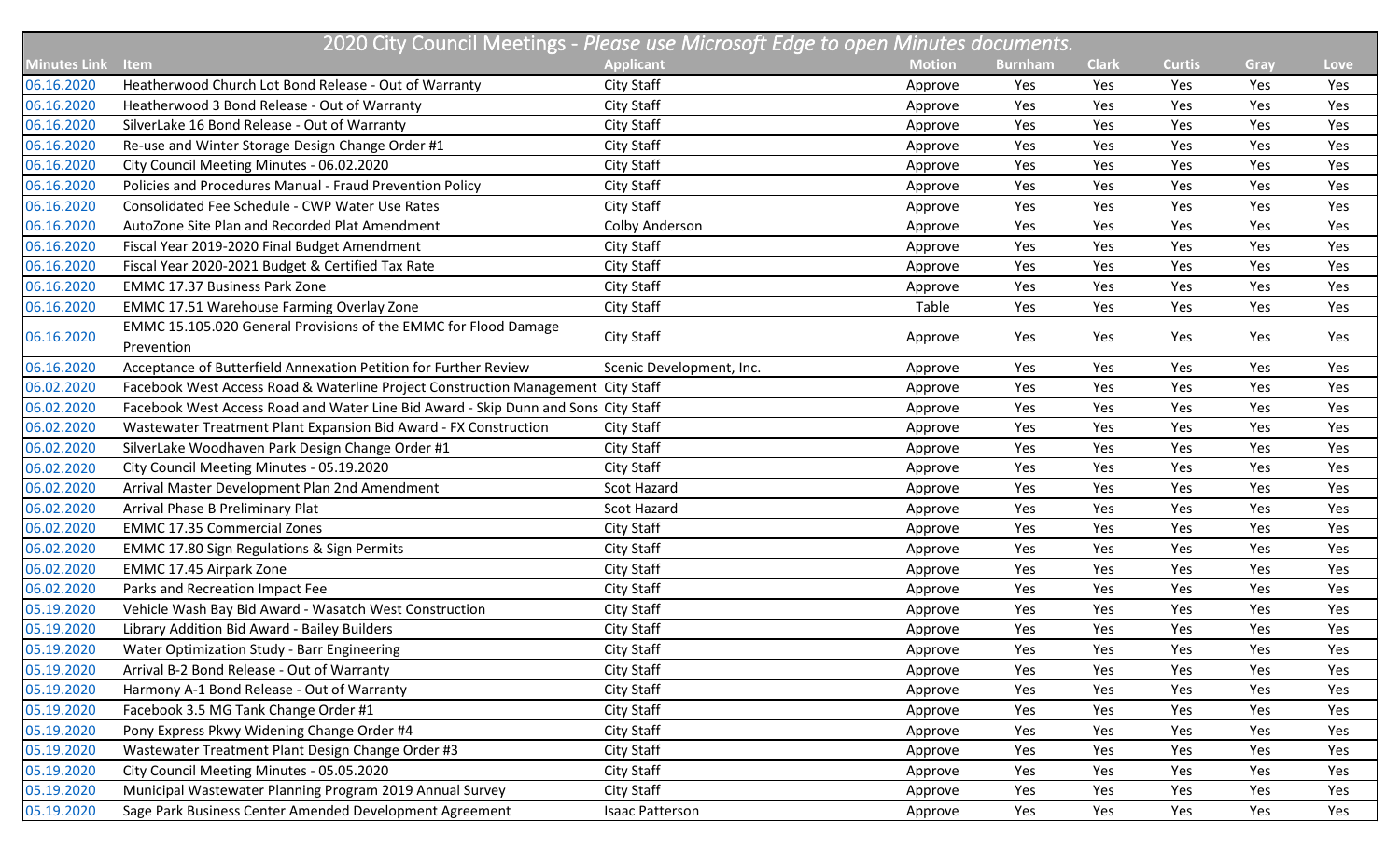|                     | 2020 City Council Meetings - Please use Microsoft Edge to open Minutes documents.            |                  |               |                |              |               |            |      |  |  |
|---------------------|----------------------------------------------------------------------------------------------|------------------|---------------|----------------|--------------|---------------|------------|------|--|--|
| <b>Minutes Link</b> | Item                                                                                         | <b>Applicant</b> | <b>Motion</b> | <b>Burnham</b> | <b>Clark</b> | <b>Curtis</b> | Gray       | Love |  |  |
| 05.19.2020          | Storm Water Impact Fee                                                                       | City Staff       | Approve       | Yes            | Yes          | Yes           | Yes        | Yes  |  |  |
| 05.19.2020          | <b>Culinary Water Impact Fee</b>                                                             | City Staff       | Approve       | Yes            | Yes          | Yes           | Yes        | Yes  |  |  |
| 05.19.2020          | <b>Transportation Impact Fee</b>                                                             | City Staff       | Table         | Yes            | Yes          | Yes           | Yes        | Yes  |  |  |
| 05.05.2020          | NFP Insurance Renewal Agreement                                                              | City Staff       | Approve       | Yes            | Yes          | Yes           | Yes        | Yes  |  |  |
| 05.05.2020          | Parkway Crossroads Recorded Plat Amendment                                                   | Scot Hazard      | Approve       | Yes            | Yes          | Yes           | Yes        | Yes  |  |  |
| 05.05.2020          | City Council Meeting Minutes - 04.21.2020                                                    | City Staff       | Approve       | Yes            | Yes          | Yes           | Yes        | Yes  |  |  |
| 05.05.2020          | Parks and Recreation Impact Fee                                                              | City Staff       | Table         | Yes            | Yes          | Yes           | Yes        | Yes  |  |  |
| 05.05.2020          | Storm Water Impact Fee                                                                       | City Staff       | Table         | Yes            | Yes          | Yes           | Yes        | Yes  |  |  |
| 05.05.2020          | <b>Culinary Water Impact Fee</b>                                                             | City Staff       | Table         | Yes            | Yes          | Yes           | Yes        | Yes  |  |  |
| 05.05.2020          | <b>Transportation Impact Fee</b>                                                             | City Staff       | Table         | Yes            | Yes          | Yes           | Yes        | Yes  |  |  |
| 05.05.2020          | Sage Park Business Center Amended Development Agreement                                      | Isaac Patterson  | Table         | Yes            | Yes          | Yes           | Yes        | Yes  |  |  |
| 05.05.2020          | Tentative Fiscal Year 2020-2021 Budget                                                       | City Staff       | Approve       | Yes            | Yes          | Yes           | Yes        | Yes  |  |  |
| 04.21.2020          | Wastewater Treatment Plant Design Change Order #2                                            | City Staff       | Approve       | Yes            | Yes          | Yes           | Yes        | Yes  |  |  |
| 04.21.2020          | City Council Meeting Minutes - 04.07.2020                                                    | City Staff       | Approve       | Yes            | Yes          | Yes           | Yes        | Yes  |  |  |
| 04.21.2020          | McDonald's Site Plan                                                                         | City Staff       | Approve       | Yes            | Yes          | Yes           | Yes        | Yes  |  |  |
| 04.21.2020          | 2nd Amendment to Interlocal Agreement of Central Utah 911                                    | City Staff       | Approve       | Yes            | Yes          | Yes           | Yes        | Yes  |  |  |
| 04.21.2020          | Available Storage Amended Site Plan                                                          | Ken Menlove      | Approve       | Yes            | Nay          | Nay           | <b>Nay</b> | Yes  |  |  |
| 04.21.2020          | Extension of the Mayor's Proclamation Declaring a Local State of Emergency City Staff        |                  | Approve       | Yes            | Yes          | <b>Nay</b>    | Yes        | Yes  |  |  |
| 04.21.2020          | EMMC 15.80.050 Retaining Walls in PUEs                                                       | City Staff       | Approve       | Yes            | Yes          | Yes           | Yes        | Yes  |  |  |
| 04.21.2020          | <b>Carson Crossing West Rezone</b>                                                           | Dan Ford         | Approve       | Yes            | Yes          | Yes           | Yes        | Yes  |  |  |
| 04.07.2020          | Cory B Wride Memorial Park Professional Services Agreement - Civil<br><b>Solutions Group</b> | City Staff       | Approve       | Yes            | Yes          | Yes           | Yes        | Yes  |  |  |
| 04.07.2020          | Lone Tree Pkwy Signal Design Bid Award - Horrocks Engineers                                  | City Staff       | Approve       | Yes            | Yes          | Yes           | Yes        | Yes  |  |  |
| 04.07.2020          | Pony Express Pkwy Median Improvements Bid Award - RBI, Inc.                                  | City Staff       | Approve       | Yes            | Yes          | Yes           | Yes        | Yes  |  |  |
| 04.07.2020          | Overland B-1 Bond Release - Into Warranty                                                    | City Staff       | Approve       | Yes            | Yes          | Yes           | Yes        | Yes  |  |  |
| 04.07.2020          | Overland B-2 Bond Release - Into Warranty                                                    | City Staff       | Approve       | Yes            | Yes          | Yes           | Yes        | Yes  |  |  |
| 04.07.2020          | Valley View Restroom Change Order #1                                                         | City Staff       | Approve       | Yes            | Yes          | Yes           | Yes        | Yes  |  |  |
| 04.07.2020          | City Council Meeting Minutes - 03.17.2020                                                    | City Staff       | Approve       | Yes            | Yes          | Yes           | Yes        | Yes  |  |  |
| 04.07.2020          | Water Conservation and Management Plan                                                       | City Staff       | Approve       | Yes            | Yes          | Yes           | Yes        | Yes  |  |  |
| 04.07.2020          | Ranches Golf Course Event Barn Site Plan                                                     | Matt Pehrson     | Approve       | Yes            | Yes          | Nay           | Yes        | Yes  |  |  |
| 04.07.2020          | <b>EMMC 17.35 Commercial Zone</b>                                                            | City Staff       | Approve       | Yes            | Yes          | Yes           | Yes        | Yes  |  |  |
| 03.17.2020          | Pony Express Trench Repair Management Bid Award - Project Engineering<br>Consultants, Ltd.   | City Staff       | Approve       | Yes            | Yes          | Yes           | Yes        | Yes  |  |  |
| 03.17.2020          | Parks, Trails, and Open Space Master Plan Bid Award - MHTN Architects                        | City Staff       | Approve       | Yes            | Yes          | Yes           | Yes        | Yes  |  |  |
| 03.17.2020          | 2020 Slurry Seal Project Bid Award - Morgan Pavement                                         | City Staff       | Approve       | Yes            | Yes          | Yes           | Yes        | Yes  |  |  |
| 03.17.2020          | Oak Hollow A-5 Bond Release - Out of Warranty                                                | City Staff       | Approve       | Yes            | Yes          | Yes           | Yes        | Yes  |  |  |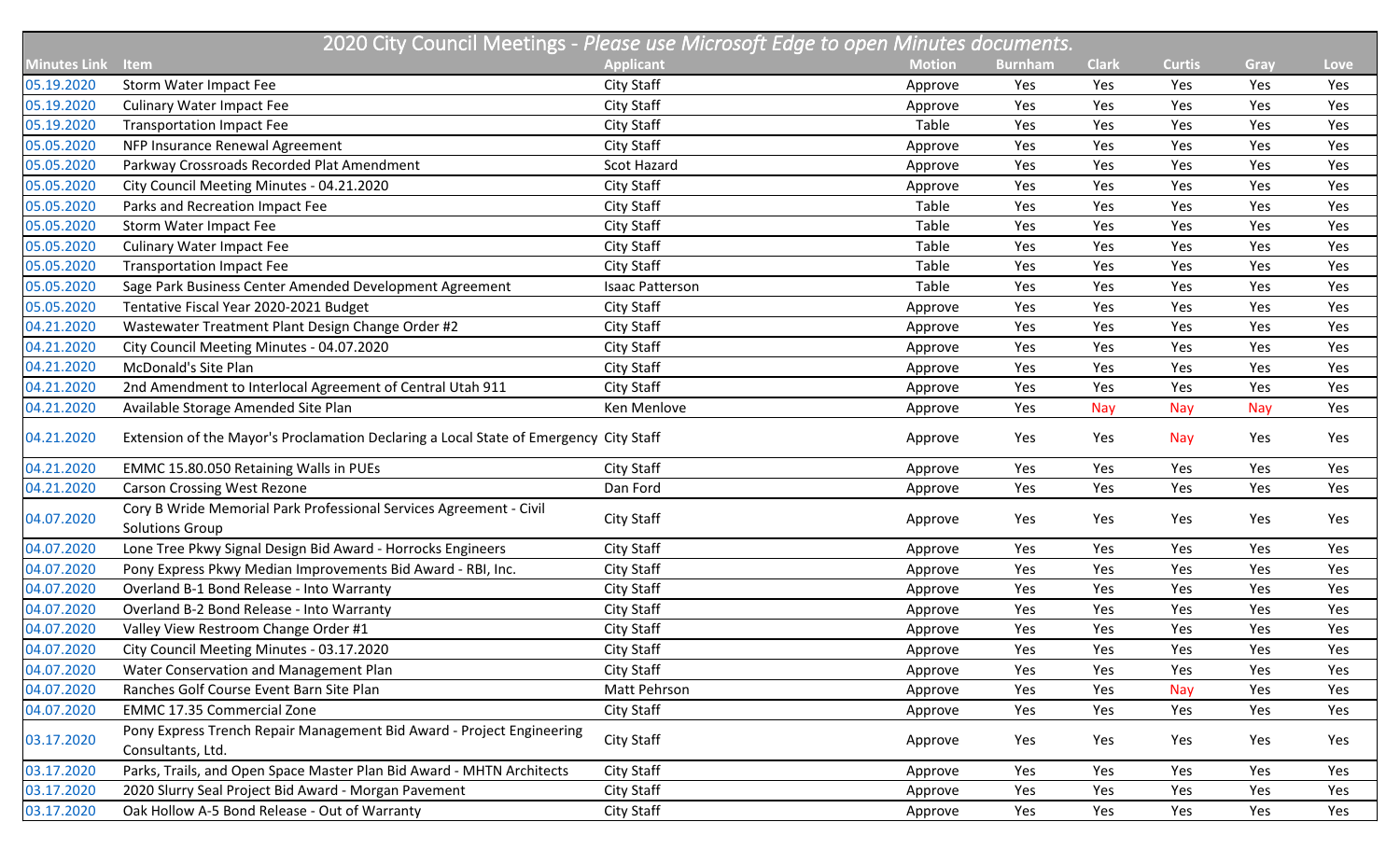|                     | 2020 City Council Meetings - Please use Microsoft Edge to open Minutes documents. |                                |               |                |              |               |      |      |  |  |
|---------------------|-----------------------------------------------------------------------------------|--------------------------------|---------------|----------------|--------------|---------------|------|------|--|--|
| <b>Minutes Link</b> | Item                                                                              | <b>Applicant</b>               | <b>Motion</b> | <b>Burnham</b> | <b>Clark</b> | <b>Curtis</b> | Gray | Love |  |  |
| 03.17.2020          | Pony Express Town Homes Bond Release - Out of Warranty                            | City Staff                     | Approve       | Yes            | Yes          | Yes           | Yes  | Yes  |  |  |
| 03.17.2020          | Trailhead Town Homes Bond Release - Out of Warranty                               | <b>City Staff</b>              | Approve       | Yes            | Yes          | Yes           | Yes  | Yes  |  |  |
| 03.17.2020          | City Council Meeting Minutes - 02.18.2020                                         | City Staff                     | Approve       | Yes            | Yes          | Yes           | Yes  | Yes  |  |  |
| 03.17.2020          | Consolidated Fee Schedule - Cemetery & Park Reservation Fees                      | City Staff                     | Approve       | Yes            | Yes          | Yes           | Yes  | Yes  |  |  |
| 03.17.2020          | Hidden Hollow Phase B Amended Site Plan                                           | Ryan Bybee                     | Approve       | Yes            | Yes          | Yes           | Yes  | Yes  |  |  |
| 03.17.2020          | EMMC 16.15.050 Review of Concept Plans                                            | City Staff                     | Approve       | Yes            | Yes          | Yes           | Yes  | Yes  |  |  |
| 03.17.2020          | Transportation Reimbursement Agreement w/ Flagship Homes                          | <b>Flagship Homes</b>          | Approve       | Yes            | Yes          | Yes           | Yes  | Yes  |  |  |
| 03.17.2020          | SilverLake South 21 & 24 Site Plan                                                | Bronson Tatton, Flagship Homes | Approve       | Yes            | Yes          | Yes           | Yes  | Yes  |  |  |
| 03.17.2020          | <b>Transient Room Tax</b>                                                         | City Staff                     | Approve       | Yes            | Yes          | Yes           | Yes  | Yes  |  |  |
| 02.18.2020          | IT Services Agreement - Executech LLC                                             | City Staff                     | Approve       | Yes            | Yes          | Yes           | Yes  | Yes  |  |  |
| 02.18.2020          | Eagle Mountain Digital Signs Bid Award - YESCO                                    | City Staff                     | Approve       | Yes            | Yes          | Yes           | Yes  | Yes  |  |  |
| 02.18.2020          | Brandon Park A-4 Bond Release - Into Warranty                                     | City Staff                     | Approve       | Yes            | Yes          | Yes           | Yes  | Yes  |  |  |
| 02.18.2020          | Brandon Park A-5 Bond Release - Into Warranty                                     | City Staff                     | Approve       | Yes            | Yes          | Yes           | Yes  | Yes  |  |  |
| 02.18.2020          | 2019 Eagle Mountain Traffic Signals Change Order #3                               | City Staff                     | Approve       | Yes            | Yes          | Yes           | Yes  | Yes  |  |  |
| 02.18.2020          | City Council Meeting Minutes - 02.04.2020                                         | City Staff                     | Approve       | Yes            | Yes          | Yes           | Yes  | Yes  |  |  |
| 02.18.2020          | SilverLake South 21 & 24 Site Plan                                                | Bronson Tatton, Flagship Homes | Table         | Yes            | Yes          | Yes           | Yes  | Yes  |  |  |
| 02.18.2020          | <b>EMMC 15.50 Storm Drains</b>                                                    | City Staff                     | Approve       | Yes            | Yes          | Yes           | Yes  | Yes  |  |  |
| 02.18.2020          | <b>EMMC 17.80 Sign Regulations &amp; Sign Permits</b>                             | City Staff                     | Approve       | Yes            | Yes          | Yes           | Yes  | Yes  |  |  |
| 02.18.2020          | J & J Ranches Preliminary Plat                                                    | <b>McNeil Engineering</b>      | Approve       | Yes            | Yes          | Yes           | Yes  | Yes  |  |  |
| 02.04.2020          | Rocky Mountain Power Franchise Agreement                                          | City Staff                     | Approve       | Yes            | Yes          | Yes           | Yes  | Yes  |  |  |
| 02.04.2020          | FY 2019 Audit Acceptance                                                          | City Staff                     | Approve       | Yes            | Yes          | Yes           | Yes  | Yes  |  |  |
| 02.04.2020          | Evans Ranch K-4 Bond Release - Out of Warranty                                    | City Staff                     | Approve       | Yes            | Yes          | Yes           | Yes  | Yes  |  |  |
| 02.04.2020          | Spring Run D-2 Bond Release - Into Warranty                                       | City Staff                     | Approve       | Yes            | Yes          | Yes           | Yes  | Yes  |  |  |
| 02.04.2020          | Pony Express Pkwy Widening Change Order #4                                        | City Staff                     | Approve       | Yes            | Yes          | Yes           | Yes  | Yes  |  |  |
| 02.04.2020          | City Council Meeting Minutes - 01.21.2020                                         | City Staff                     | Approve       | Yes            | Yes          | Yes           | Yes  | Yes  |  |  |
| 02.04.2020          | Policies and Procedures Manual - Fleet Policies                                   | City Staff                     | Approve       | Yes            | Yes          | Yes           | Yes  | Yes  |  |  |
| 02.04.2020          | Holiday Oil Sunset Drive Preliminary Plat & Site Plan                             | John Linton, Holiday Oil       | Approve       | Yes            | Yes          | Yes           | Yes  | Yes  |  |  |
| 02.04.2020          | J & J Ranches Preliminary Plat                                                    | <b>McNeil Engineering</b>      | Table         | Yes            | Yes          | Yes           | Yes  | Yes  |  |  |
| 01.21.2020          | Cemetery Advisory Board Appointment - Brian Lambert                               | City Staff                     | Approve       | Yes            | Yes          | Yes           | Yes  | Yes  |  |  |
| 01.21.2020          | Cemetery Advisory Board Appointment - Marianne Smith                              | City Staff                     | Approve       | Yes            | Yes          | Yes           | Yes  | Yes  |  |  |
| 01.21.2020          | Cemetery Advisory Board Appointment - Corbett Douglass                            | City Staff                     | Approve       | Yes            | Yes          | Yes           | Yes  | Yes  |  |  |
| 01.21.2020          | Deputy Recorder Appointment - Lianne Pengra                                       | City Staff                     | Approve       | Yes            | Yes          | Yes           | Yes  | Yes  |  |  |
| 01.21.2020          | Military and Veterans Advisory Board Appointment - Summer Montgomery              | City Staff                     | Approve       | Yes            | Yes          | Yes           | Yes  | Yes  |  |  |
| 01.21.2020          | Military and Veterans Advisory Board Appointment - Ben Reaves                     | City Staff                     | Approve       | Yes            | Yes          | Yes           | Yes  | Yes  |  |  |
| 01.21.2020          | Parks and Recreation Advisory Board Appointment - Rod Hess                        | City Staff                     | Approve       | Yes            | Yes          | Yes           | Yes  | Yes  |  |  |
| 01.21.2020          | Parks and Recreation Advisory Board Appointment - Liz Evans                       | City Staff                     | Approve       | Yes            | Yes          | Yes           | Yes  | Yes  |  |  |
| 01.21.2020          | Parks and Recreation Advisory Board Appointment - Devyn Smith                     | City Staff                     | Approve       | Yes            | Yes          | Yes           | Yes  | Yes  |  |  |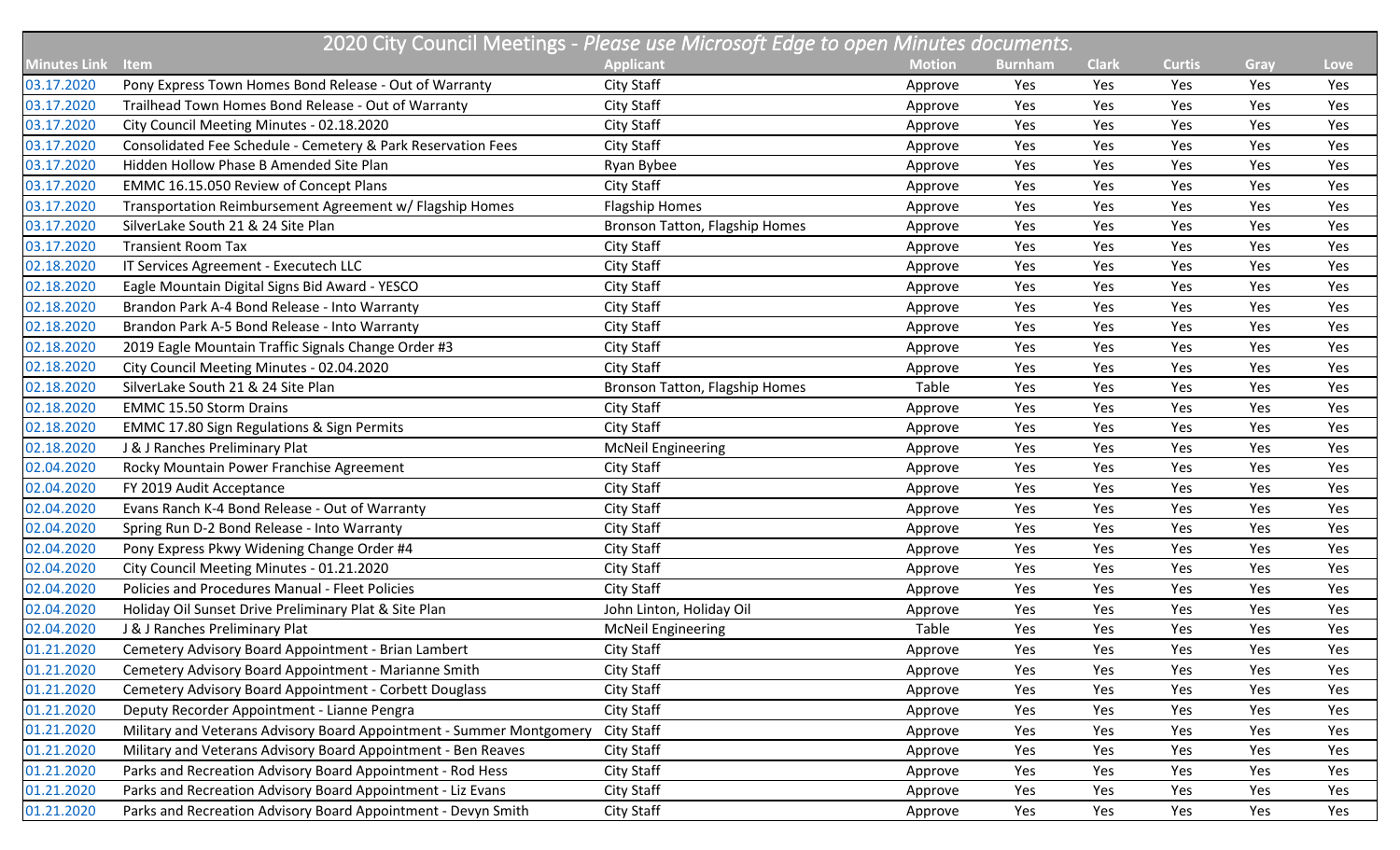|                     | 2020 City Council Meetings - Please use Microsoft Edge to open Minutes documents. |                                 |               |                |              |               |      |             |  |  |
|---------------------|-----------------------------------------------------------------------------------|---------------------------------|---------------|----------------|--------------|---------------|------|-------------|--|--|
| <b>Minutes Link</b> | Item                                                                              | <b>Applicant</b>                | <b>Motion</b> | <b>Burnham</b> | <b>Clark</b> | <b>Curtis</b> | Gray | <b>Love</b> |  |  |
| 01.21.2020          | Parks and Recreation Advisory Board Appointment - Zac Summers                     | City Staff                      | Approve       | Yes            | Yes          | Yes           | Yes  | Yes         |  |  |
| 01.21.2020          | Planning Commission Appointment - Erin Wells                                      | City Staff                      | Approve       | Yes            | Yes          | Yes           | Yes  | Yes         |  |  |
| 01.21.2020          | Planning Commission Appointment - Chris Pengra                                    | City Staff                      | Approve       | Yes            | Yes          | Yes           | Yes  | Yes         |  |  |
| 01.21.2020          | Senior Citizen Advisory Board Appointment - Annette Arndt                         | City Staff                      | Approve       | Yes            | Yes          | Yes           | Yes  | Yes         |  |  |
| 01.21.2020          | Arrival B-4 Bond Release - Into Warranty                                          | City Staff                      | Approve       | Yes            | Yes          | Yes           | Yes  | Yes         |  |  |
| 01.21.2020          | Arrival B-6 Bond Release - Into Warranty                                          | City Staff                      | Approve       | Yes            | Yes          | Yes           | Yes  | Yes         |  |  |
| 01.21.2020          | Brandon Park A-3 Bond Release - Into Warranty                                     | City Staff                      | Approve       | Yes            | Yes          | Yes           | Yes  | Yes         |  |  |
| 01.21.2020          | Cedar Corners A-4 Bond Release - Into Warranty                                    | City Staff                      | Approve       | Yes            | Yes          | Yes           | Yes  | Yes         |  |  |
| 01.21.2020          | Hidden Hollow A-2 Bond Release - Out of Warranty                                  | City Staff                      | Approve       | Yes            | Yes          | Yes           | Yes  | Yes         |  |  |
| 01.21.2020          | Sage Park A-2 Bond Release - Into Warranty                                        | City Staff                      | Approve       | Yes            | Yes          | Yes           | Yes  | Yes         |  |  |
| 01.21.2020          | Spring Run B-3 Bond Release - Into Warranty                                       | City Staff                      | Approve       | Yes            | Yes          | Yes           | Yes  | Yes         |  |  |
| 01.21.2020          | Spring Run D-1 Bond Release - Into Warranty                                       | City Staff                      | Approve       | Yes            | Yes          | Yes           | Yes  | Yes         |  |  |
| 01.21.2020          | Sunset Ridge A-6 Bond Release - Into Warranty                                     | City Staff                      | Approve       | Yes            | Yes          | Yes           | Yes  | Yes         |  |  |
| 01.21.2020          | Pony Express Pkwy Widening Change Order #2                                        | City Staff                      | Approve       | Yes            | Yes          | Yes           | Yes  | Yes         |  |  |
| 01.21.2020          | City Council Meeting Minutes - 12.03.2019                                         | City Staff                      | Approve       | Yes            | Yes          | Yes           | Yes  | Yes         |  |  |
| 01.21.2020          | Overland Phase D Preliminary Plat                                                 | Bryon Prince, Ivory Development | Approve       | Yes            | Yes          | Yes           | Yes  | Yes         |  |  |
| 01.21.2020          | FY 2020 Budget Amendment #3                                                       | City Staff                      | Approve       | Yes            | Yes          | Yes           | Nay  | Yes         |  |  |
| 01.21.2020          | <b>EMMC 17.80 Sign Regulations &amp; Sign Permits</b>                             | City Staff                      | Table         | Yes            | Yes          | Yes           | Yes  | Yes         |  |  |
| 01.21.2020          | Land Disposal Parcel 58:040:0191                                                  | Scot Hazard                     | Approve       | Yes            | Yes          | Yes           | Yes  | Yes         |  |  |
| 01.21.2020          | Parkway Crossroads Site Plan                                                      | Scot Hazard                     | Approve       | Yes            | Yes          | Yes           | Yes  | Yes         |  |  |
| 01.21.2020          | Sole Soure Procurement Sensus by Xylem Advance Metering                           | City Staff                      | Approve       | Yes            | Yes          | Yes           | Yes  | Yes         |  |  |
| 01.21.2020          | Mayor Pro Tempore                                                                 | City Staff                      | Approve       | Yes            | Yes          | Yes           | Yes  | Yes         |  |  |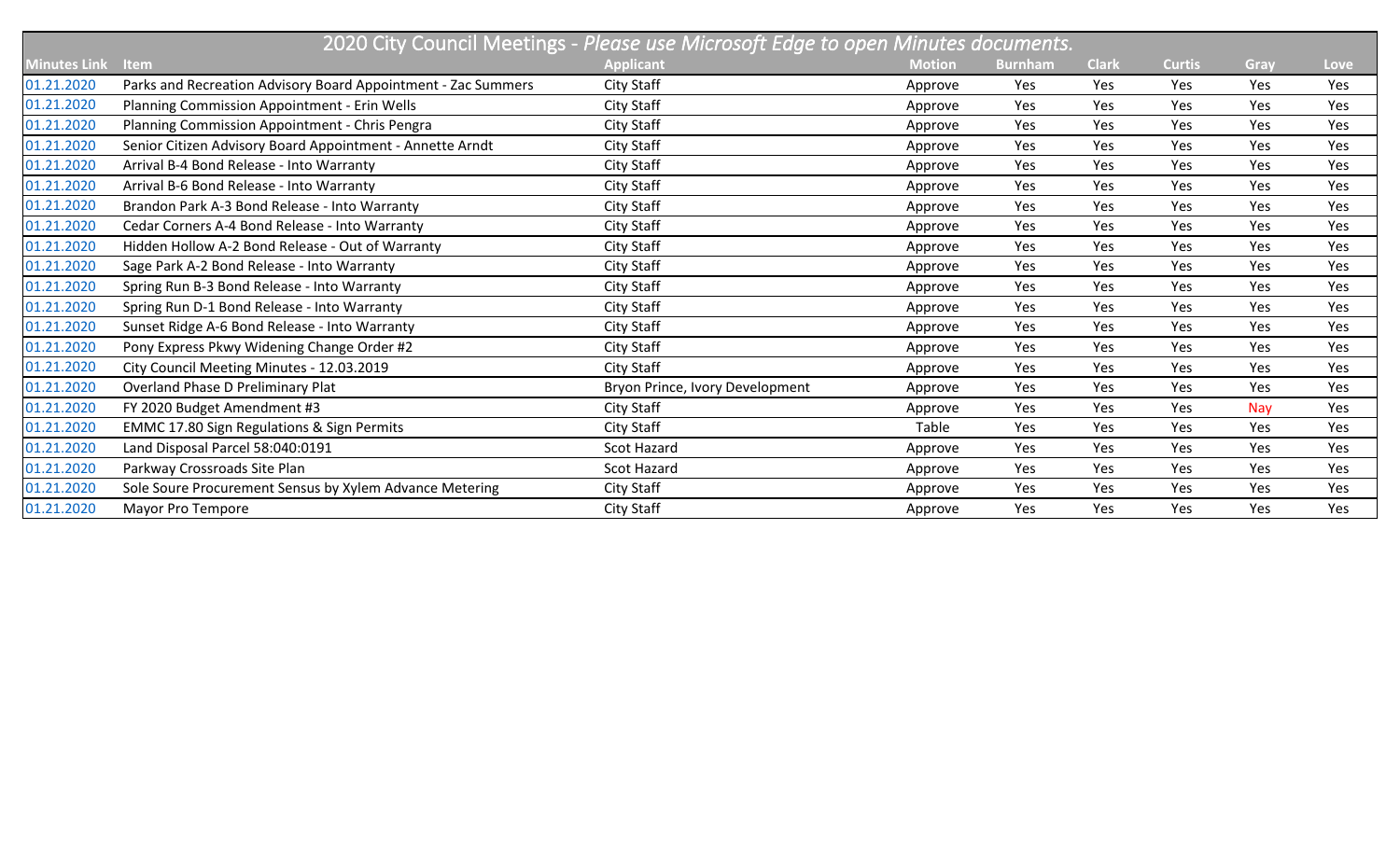| 2019 City Council Meetings - Please use Microsoft Edge to open Minutes documents. |                                                                                                                                     |                                  |                         |                |              |               |                |               |
|-----------------------------------------------------------------------------------|-------------------------------------------------------------------------------------------------------------------------------------|----------------------------------|-------------------------|----------------|--------------|---------------|----------------|---------------|
| <b>Minutes Link</b>                                                               | Item                                                                                                                                | <b>Applicant</b>                 | <b>Motion</b>           | <b>Burnham</b> | <b>Clark</b> | <b>Curtis</b> | <b>Gricius</b> | <b>Reaves</b> |
| 12.03.2019                                                                        | Library Board Appointment - Tyler Shimakonis                                                                                        | <b>City Staff</b>                | Approve                 | Yes            | Yes          | Yes           | Yes            | Yes           |
| 12.03.2019                                                                        | Library Board Appointment - Kim Reid                                                                                                | <b>City Staff</b>                | Approve                 | Yes            | Yes          | Yes           | Yes            | Yes           |
| 12.03.2019                                                                        | Library Board Appointment - Tim Heise                                                                                               | <b>City Staff</b>                | Approve                 | Yes            | Yes          | Yes           | Yes            | Yes           |
| 12.03.2019                                                                        | Library Board Appointment - Mellissa Ochsenhirt                                                                                     | <b>City Staff</b>                | Approve                 | Yes            | Yes          | Yes           | Yes            | Yes           |
| 12.03.2019                                                                        | Planning Commission Appointment - Brett Wright                                                                                      | City Staff                       | Approve                 | Yes            | Yes          | Yes           | Yes            | Yes           |
| 12.03.2019                                                                        | Senior Citizen Advisory Council Appointment - Eva Bassett                                                                           | City Staff                       | Approve                 | Yes            | Yes          | Yes           | Yes            | Yes           |
| 12.03.2019                                                                        | Bradon Park Wastewater Reimbursement Agreement                                                                                      | City Staff                       | Approve                 | Yes            | Yes          | Yes           | Yes            | Yes           |
| 12.03.2019                                                                        | SilverLake Park and Landscaping Fee-in-Lieu Reimbursement Agreement                                                                 | <b>City Staff</b>                | Approve                 | Yes            | Yes          | Yes           | Yes            | Yes           |
| 12.03.2019                                                                        | Pony Express Extension Trench Repair Bid Award - Kenny Seng                                                                         | City Staff                       | Approve                 | Yes            | Yes          | Yes           | Yes            | Yes           |
| 12.03.2019                                                                        | Cedar Corners A-3 Bond Release - Into Warranty                                                                                      | City Staff                       | Approve                 | Yes            | Yes          | Yes           | Yes            | Yes           |
| 12.03.2019                                                                        | Glenmar Ranches B-1 Bond Release - Into Warranty                                                                                    | City Staff                       | Approve                 | Yes            | Yes          | Yes           | Yes            | Yes           |
| 12.03.2019                                                                        | SilverLake 17 Bond Release - Into Warranty                                                                                          | <b>City Staff</b>                | Approve                 | Yes            | Yes          | Yes           | Yes            | Yes           |
| 06.01.2021                                                                        | Sunset Ridge A-5 Bond Release - Into Warranty                                                                                       | City Staff                       | Approve                 | Yes            | Yes          | Yes           | Yes            | Yes           |
| 12.03.2019                                                                        | Sunset Ridge A-6 Bond Release - Into Warranty                                                                                       | City Staff                       | Removed from the Agenda |                |              |               |                |               |
| 12.03.2019                                                                        | The Cove at Rock Creek 1, 2, & 3 Bond Release - Out of Warranty                                                                     | <b>City Staff</b>                | Approve                 | Yes            | Yes          | Yes           | Yes            | Yes           |
| 12.03.2019                                                                        | Pony Express Parkway Widening Change Order #3                                                                                       | <b>City Staff</b>                | Approve                 | Yes            | Yes          | Yes           | Yes            | Yes           |
| 12.03.2019                                                                        | 2020 City Council Meeting Schedule                                                                                                  | <b>City Staff</b>                | Approve                 | Yes            | Yes          | Yes           | Yes            | Yes           |
| 12.03.2019                                                                        | City Council Meeting Minutes - 11.19.2019                                                                                           | City Staff                       | Approve                 | Yes            | Yes          | Yes           | Yes            | Yes           |
| 12.03.2019                                                                        | Revised & Restated Interlocal Cooperation Agreement between EMC and<br>other Entities to Create & Govern the Unified Fire Authority | <b>City Staff</b>                | Approve                 | Yes            | Yes          | Yes           | Yes            | Yes           |
| 12.03.2019                                                                        | Sage Park Business Center Development Agreement                                                                                     | Isaac Patterson                  | Approve                 | Yes            | Yes          | Yes           | Yes            | Yes           |
| 12.03.2019                                                                        | <b>EMMC 17.80 Sign Regulations and Sign Permits</b>                                                                                 | Isaac Patterson                  | Table                   | Yes            | Yes          | Yes           | Yes            | Yes           |
| 12.03.2019                                                                        | <b>EMMC 15.25 Earthwork</b>                                                                                                         | <b>City Staff</b>                | Approve                 | Yes            | Yes          | Yes           | Yes            | Yes           |
| 11.19.2019                                                                        | Smith Ranch Traffic Signal Installation Bid Award - Cache Valley Electric                                                           | <b>City Staff</b>                | Approve                 | Yes            | Yes          | Yes           | Yes            | Yes           |
| 11.19.2019                                                                        | Test Pumping Ault Well Bid Award - Rhino Pumping                                                                                    | City Staff                       | Approve                 | Yes            | Yes          | Yes           | Yes            | Yes           |
| 11.19.2019                                                                        | Evans Ranch I-1 Bond Release - Into Warranty                                                                                        | <b>City Staff</b>                | Approve                 | Yes            | Yes          | Yes           | Yes            | Yes           |
| 11.19.2019                                                                        | Hidden Hollow B-1 Bond Release - Into Warranty                                                                                      | City Staff                       | Approve                 | Yes            | Yes          | Yes           | Yes            | Yes           |
| 11.19.2019                                                                        | SilverLake 14 Bond Release - Out of Warranty                                                                                        | City Staff                       | Approve                 | Yes            | Yes          | Yes           | Yes            | Yes           |
| 11.19.2019                                                                        | Hidden Hollow A-1 Bond Release - Out of Warranty                                                                                    | City Staff                       | Approve                 | Yes            | Yes          | Yes           | Yes            | Yes           |
| 11.19.2019                                                                        | City Council Meeting Minutes - 10.15.2019                                                                                           | City Staff                       | Approve                 | Yes            | Yes          | Yes           | Yes            | Yes           |
| 11.19.2019                                                                        | John Walden Clubhouse Site Plan                                                                                                     | Chad Spencer, Evans & Associates | Approve                 | Yes            | Yes          | Yes           | Yes            | Yes           |
| 11.19.2019                                                                        | Overland Village 1 Clubhouse Preliminary Plat                                                                                       | Bryon Prince, Ivory Development  | Approve                 | Yes            | Yes          | Yes           | Yes            | Yes           |
| 11.19.2019                                                                        | Eagle Vision Preliminary Plat Amendment                                                                                             | Scot Hazard                      | Approve                 | Yes            | Yes          | Yes           | Yes            | Yes           |
| 11.19.2019                                                                        | Sage Park Business Center Rezone                                                                                                    | <b>Isaac Patterson</b>           | Approve                 | Yes            | Yes          | Yes           | Yes            | Yes           |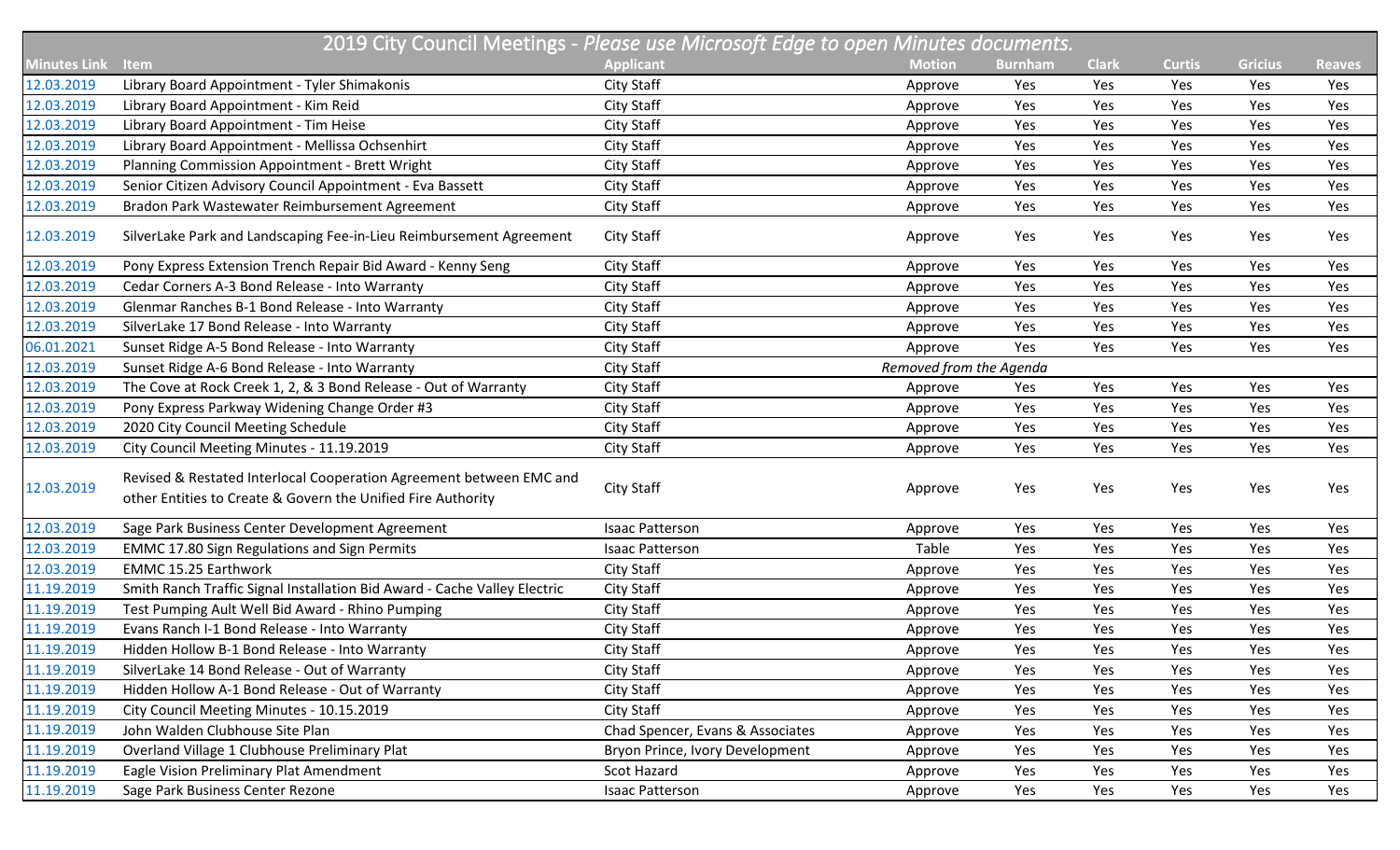|                     |                                                                            | 2019 City Council Meetings - Please use Microsoft Edge to open Minutes documents. |                         |                |              |               |                |               |
|---------------------|----------------------------------------------------------------------------|-----------------------------------------------------------------------------------|-------------------------|----------------|--------------|---------------|----------------|---------------|
| <b>Minutes Link</b> | <b>Item</b>                                                                | <b>Applicant</b>                                                                  | <b>Motion</b>           | <b>Burnham</b> | <b>Clark</b> | <b>Curtis</b> | <b>Gricius</b> | <b>Reaves</b> |
| 11.19.2019          | EMMC 2.10.010 Mayor Compensation and 2.15.010 City Council<br>Compensation | <b>City Staff</b>                                                                 | Approve                 | Yes            | Yes          | Yes           | Yes            | Yes           |
| 10.15.2019          | Proclamation - Type 1 Diabetes Awareness Week                              | <b>City Staff</b>                                                                 | Approve                 | Yes            | Yes          | Yes           | Excused        | Yes           |
| 10.15.2019          | Utah State University Water Conservation Project Agreement                 | <b>City Staff</b>                                                                 | Approve                 | Yes            | Yes          | Yes           | Excused        | Yes           |
| 10.15.2019          | Airport Road Alignment & Design Bid Award - Civil Science                  | City Staff                                                                        | Approve                 | Yes            | Yes          | Yes           | Excused        | Yes           |
| 10.15.2019          | Valley View Sewer Line Extension - CT Davis Excavation                     | City Staff                                                                        | Approve                 | Yes            | Yes          | Yes           | Excused        | Yes           |
| 10.15.2019          | Evans Ranch E-1 Bond Release - Into Warranty                               | City Staff                                                                        | Approve                 | Yes            | Yes          | Yes           | Excused        | Yes           |
| 10.15.2019          | Evans Ranch J-1 Bond Release - Into Warranty                               | City Staff                                                                        | Approve                 | Yes            | Yes          | Yes           | Excused        | Yes           |
| 10.15.2019          | Oak Hollow A-4 Bond Release - Out of Warranty                              | <b>City Staff</b>                                                                 | Approve                 | Yes            | Yes          | Yes           | Excused        | Yes           |
| 10.15.2019          | Well #6 Change Order                                                       | <b>City Staff</b>                                                                 | Approve                 | Yes            | Yes          | Yes           | Excused        | Yes           |
| 10.15.2019          | Steeplechase Offsite Improvements Change Order                             | <b>City Staff</b>                                                                 | Approve                 | Yes            | Yes          | Yes           | Excused        | Yes           |
| 10.15.2019          | City Council Meeting Minutes - 10.01.2019                                  | <b>City Staff</b>                                                                 | Approve                 | Yes            | Yes          | Yes           | Excused        | Yes           |
| 10.15.2019          | John Walden Clubhouse Site Plan                                            | Chad Spencer, Evans & Associates                                                  | Removed from the Agenda |                |              |               |                |               |
| 10.15.2019          | Well #6 Well House Bid Award - VanCon, Inc.                                | <b>City Staff</b>                                                                 | Approve                 | Yes            | Yes          | Yes           | Excused        | Yes           |
| 10.15.2019          | Well #6 Water Quality Testing Bid Award - Rhino Pumps                      | <b>City Staff</b>                                                                 | Approve                 | Yes            | Yes          | Yes           | Excused        | Yes           |
| 10.15.2019          | SilverLake Plat 15 Bond Release                                            | <b>City Staff</b>                                                                 | Approve                 | Yes            | Yes          | Yes           | Excused        | Yes           |
| 10.15.2019          | B & H Holdings General Plan Amendment                                      | Andy Flamm, B & H Holdings                                                        | Deny                    | Yes            | Yes          | Yes           | Excused        | Yes           |
| 10.15.2019          | <b>Enterprise Fund Transfer</b>                                            | <b>City Staff</b>                                                                 | Deny                    | Yes            | Yes          | Yes           | Excused        | Yes           |
| 10.15.2019          | Fiscal Year 2019-2020 Budget - 2nd Amendment                               | City Staff                                                                        | Approve                 | Yes            | Yes          | Yes           | Excused        | Yes           |
| 10.15.2019          | Available Storage Conditional Use Permit Appeal                            | Ken Menlove                                                                       | Deny                    | Yes            | Yes          | Yes           | Excused        | Yes           |
| 10.15.2019          | Available Storage Site Plan                                                | Ken Menlove                                                                       | Approve                 | Yes            | Yes          | Yes           | Excused        | Yes           |
| 10.01.2019          | Youth Council Appointment - Ilse Jessup                                    | <b>City Staff</b>                                                                 | Approve                 | Yes            | Yes          | Yes           | Yes            | Excused       |
| 10.01.2019          | Youth Council Appointment - Ela Rose                                       | <b>City Staff</b>                                                                 | Approve                 | Yes            | Yes          | Yes           | Yes            | Excused       |
| 10.01.2019          | Youth Council Appointment - Tyler Selis                                    | <b>City Staff</b>                                                                 | Approve                 | Yes            | Yes          | Yes           | Yes            | Excused       |
| 10.01.2019          | Youth Council Appointment - Salem Shimakonis                               | City Staff                                                                        | Approve                 | Yes            | Yes          | Yes           | Yes            | Excused       |
| 10.01.2019          | Youth Council Appointment - Sydney Williams                                | City Staff                                                                        | Approve                 | Yes            | Yes          | Yes           | Yes            | Excused       |
| 10.01.2019          | Youth Council Mayor Appointment - Brooke Bytheway                          | City Staff                                                                        | Approve                 | Yes            | Yes          | Yes           | Yes            | Excused       |
| 10.01.2019          | Rodeo Grounds Restrooms Bid Award - CXT Concrete Buildings                 | City Staff                                                                        | Approve                 | Yes            | Yes          | Yes           | Yes            | Excused       |
| 10.01.2019          | Influent Pump Station Upgrade Bid Award - Corrio Construction              | City Staff                                                                        | Approve                 | Yes            | Yes          | Yes           | Yes            | Excused       |
| 10.01.2019          | Brandon Park A-2 Bond Release - Into Warranty                              | City Staff                                                                        | Approve                 | Yes            | Yes          | Yes           | Yes            | Excused       |
| 10.01.2019          | Overland A-1 Bond Release - Out of Warranty                                | City Staff                                                                        | Approve                 | Yes            | Yes          | Yes           | Yes            | Excused       |
| 10.01.2019          | Spring Run A-2 Bond Release - Out of Warranty                              | City Staff                                                                        | Approve                 | Yes            | Yes          | Yes           | Yes            | Excused       |
| 10.01.2019          | Spring Run B-2 Bond Release - Out of Warranty                              | City Staff                                                                        | Approve                 | Yes            | Yes          | Yes           | Yes            | Excused       |
| 10.01.2019          | Colonial Park 3 Bond Release - Out of Warranty                             | City Staff                                                                        | Approve                 | Yes            | Yes          | Yes           | Yes            | Excused       |
| 10.01.2019          | City Council Meeting Minutes - 09.03.2019                                  | City Staff                                                                        | Approve                 | Yes            | Yes          | Yes           | Yes            | Excused       |
| 10.01.2019          | Holiday Oil Tank Expansion Site Plan                                       | Scott Wagstaff, Holiday Oil                                                       | Approve                 | Yes            | Yes          | Yes           | Yes            | Excused       |
| 10.01.2019          | John Walden Clubhouse Site Plan                                            | Chad Spencer, Evans & Associates                                                  | Removed from the Agenda |                |              |               |                |               |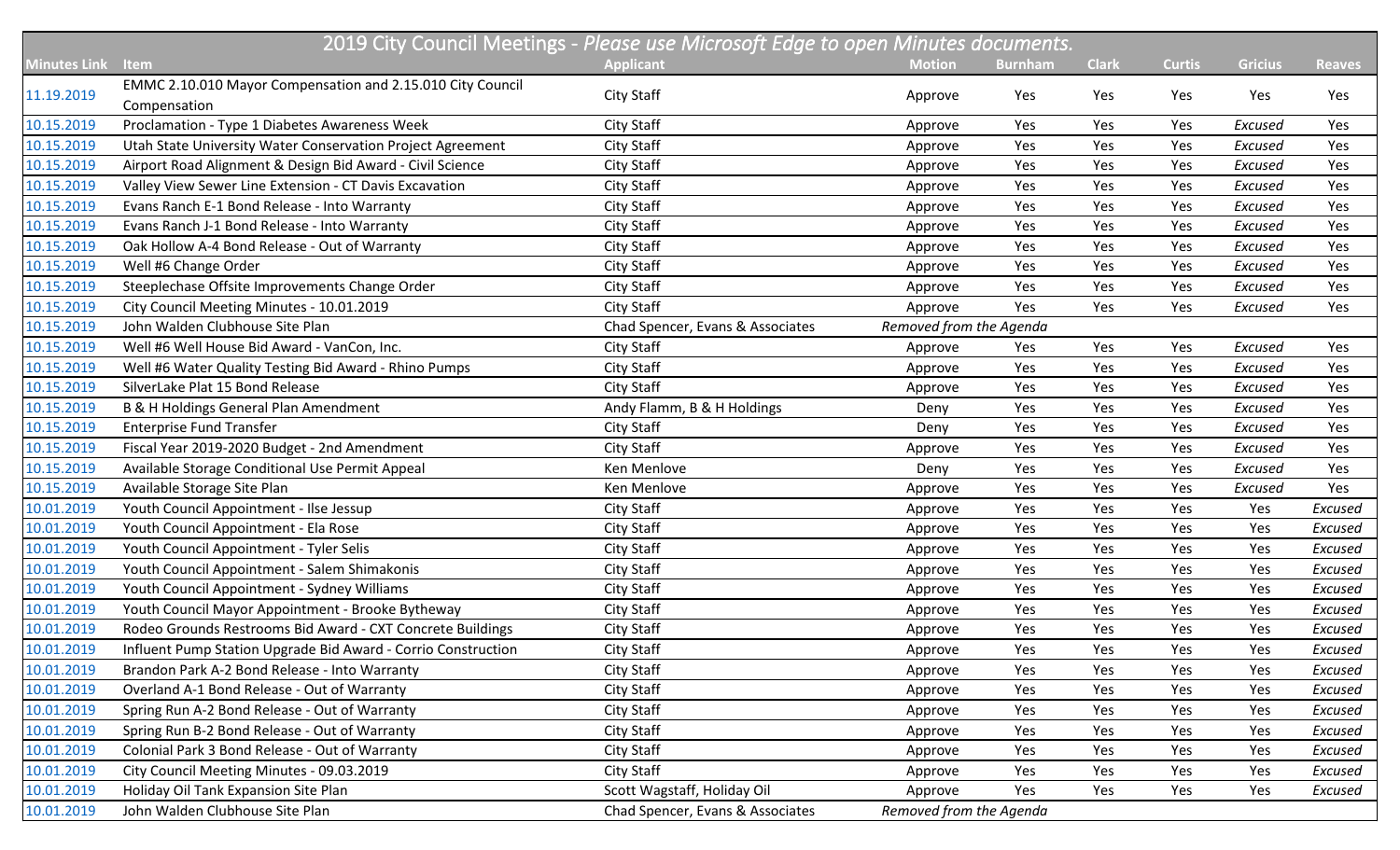| 2019 City Council Meetings - Please use Microsoft Edge to open Minutes documents. |                                                                      |                                      |               |                |              |               |                |               |  |
|-----------------------------------------------------------------------------------|----------------------------------------------------------------------|--------------------------------------|---------------|----------------|--------------|---------------|----------------|---------------|--|
| <b>Minutes Link</b>                                                               | <b>Item</b>                                                          | <b>Applicant</b>                     | <b>Motion</b> | <b>Burnham</b> | <b>Clark</b> | <b>Curtis</b> | <b>Gricius</b> | <b>Reaves</b> |  |
| 10.01.2019                                                                        | Strides Pediatric Therapy Site Plan and Preliminary Plat             | Marley Juarez                        | Approve       | Yes            | Yes          | Yes           | Yes            | Excused       |  |
| 10.01.2019                                                                        | West Side Theatre Company Temporary Site Plan MOU                    | West Side Theatre Company            | Approve       | Yes            | <b>Nay</b>   | Nay           | Yes            | Excused       |  |
| 10.01.2019                                                                        | SilverLake South Preliminary Plat                                    | Pete Evans, Flagship Homes           | Approve       | Yes            | Yes          | Yes           | Yes            | Excused       |  |
| 10.01.2019                                                                        | Ladder Sign Management and Maintenance Agreement                     | Eagle Mountain Chamber of Commerce   | Approve       | Yes            | Nay          | Yes           | Yes            | Excused       |  |
| 09.03.2019                                                                        | <b>Proclamation - Family Meals Month</b>                             | City Staff                           | Approve       | Yes            | Yes          | Yes           | Yes            | Yes           |  |
| 09.03.2019                                                                        | Military and Veterans Advisory Board Appointment - Dan Heuser        | <b>City Staff</b>                    | Approve       | Yes            | Yes          | Yes           | Yes            | Yes           |  |
| 09.03.2019                                                                        | Military and Veterans Advisory Board Appointment - John Love         | <b>City Staff</b>                    | Approve       | Yes            | Yes          | Yes           | Yes            | Yes           |  |
| 09.03.2019                                                                        | Military and Veterans Advisory Board Appointment - Corbett Douglass  | <b>City Staff</b>                    | Approve       | Yes            | Yes          | Yes           | Yes            | Yes           |  |
| 09.03.2019                                                                        | Military and Veterans Advisory Board Appointment - Jeff Ruth         | <b>City Staff</b>                    | Approve       | Yes            | Yes          | Yes           | Yes            | Yes           |  |
| 09.03.2019                                                                        | 2018 Traffic Signal Installation Change Order #2                     | <b>City Staff</b>                    | Approve       | Yes            | Yes          | Yes           | Yes            | Yes           |  |
| 09.03.2019                                                                        | Silverlake Elementary School Site Plan                               | Alpine School District               | Approve       | Yes            | Yes          | Yes           | Yes            | Yes           |  |
| 09.03.2019                                                                        | City Council Meeting Minutes - 08.20.2019                            | <b>City Staff</b>                    | Approve       | Yes            | Yes          | Yes           | Yes            | Yes           |  |
| 09.03.2019                                                                        | Joint City Council Work Session Minutes - 08.27.2019                 | <b>City Staff</b>                    | Approve       | Yes            | Yes          | Yes           | Yes            | Yes           |  |
| 09.03.2019                                                                        | Board of Canvassers Minutes - 08.27.2019                             | <b>City Staff</b>                    | Approve       | Yes            | Yes          | Yes           | Yes            | Yes           |  |
| 09.03.2019                                                                        | EMMC 17.48 Regional Technology and Industry Overlay Zone             | City Staff                           | Approve       | Yes            | Yes          | Yes           | Yes            | Yes           |  |
| 09.03.2019                                                                        | Eagle Mountain Master Transportation Plan Amendment                  | <b>City Staff</b>                    | Approve       | Yes            | Yes          | Yes           | Yes            | Yes           |  |
| 09.03.2019                                                                        | <b>Cedar Farms Rezone</b>                                            | Jeff Scott                           | Approve       | Yes            | Yes          | Yes           | Yes            | Yes           |  |
| 09.03.2019                                                                        | Cedar Farms Preliminary Plat                                         | Jeff Scott                           | Approve       | Yes            | Yes          | Yes           | Yes            | Yes           |  |
| 09.03.2019                                                                        | <b>Gateway Phase 3 Blasting Permit</b>                               | <b>Belle Street Partners</b>         | Approve       | Yes            | Yes          | Not Present   | Yes            | Yes           |  |
|                                                                                   |                                                                      | Eagle Mountain Redevelopment Agency, |               |                |              |               |                |               |  |
| 09.03.2019                                                                        | CRA Participation Agreement for Tyson Fresh Meats, Inc.              | Oquirrh Wood Ranch, Utah County, and | Approve       | Yes            | Yes          | Yes           | Yes            | Yes           |  |
|                                                                                   |                                                                      | <b>Tyson Fresh Meats</b>             |               |                |              |               |                |               |  |
| 09.03.2019                                                                        | Public Water Supply Agreement                                        | <b>Tyson Fresh Meats</b>             | Approve       | Yes            | Yes          | Yes           | Yes            | Yes           |  |
| 08.20.2019                                                                        | Pole Canyon Water Line Extension Bid Award - Jackson Engineering     | <b>City Staff</b>                    | Approve       | Yes            | Yes          | Yes           | Yes            | Yes           |  |
| 08.20.2019                                                                        | SilverLake Woodhaven Park Design Bid Award - EPG Design              | <b>City Staff</b>                    | Approve       | Yes            | Yes          | Yes           | Yes            | Yes           |  |
| 08.20.2019                                                                        | SilverLake 19 Bond Release - Into Warranty                           | City Staff                           | Approve       | Yes            | Yes          | Yes           | Yes            | Yes           |  |
| 08.20.2019                                                                        | Cedar Corners A-2 Bond Release - Into Warranty                       | Ryan Bybee, Cadence Homes            | Approve       | Yes            | Yes          | Yes           | Yes            | Yes           |  |
| 08.20.2019                                                                        | Pony Express Pkwy Widening Change Order #2                           | <b>City Staff</b>                    | Approve       | Yes            | Yes          | Yes           | Yes            | Yes           |  |
| 08.20.2019                                                                        | City Council Meeting Minutes - 08.06.2019                            | City Staff                           | Approve       | Yes            | Yes          | Yes           | Yes            | Yes           |  |
| 08.20.2019                                                                        | EMMC 17.25 Residential Zone and 17.30 Residential Zone Bonus Density | <b>City Staff</b>                    | Approve       | Yes            | Yes          | Yes           | Yes            | Yes           |  |
|                                                                                   | Entitlements                                                         |                                      |               |                |              |               |                |               |  |
| 08.20.2019                                                                        | Amended and Restated Master Development Agreement for the Overland   | Bryon Prince, Ivory Development      | Approve       | Yes            | Yes          | Yes           | Yes            | Yes           |  |
|                                                                                   | Development and Pony Express Parcel - 1st Amendment                  |                                      |               |                |              |               |                |               |  |
| 08.20.2019                                                                        | Policies and Procedures Manual Amendment - Live Chat Policy          | City Staff                           | Approve       | Yes            | Yes          | Yes           | Yes            | Yes           |  |
| 08.06.2019                                                                        | SilverLake Pressure Reducing Valve Bid Award - KK&L                  | City Staff                           | Approve       | Yes            | Yes          | Yes           | Yes            | Yes           |  |
| 08.06.2019                                                                        | Overland A-2 and A-3 Bond Releases - Into Warranty                   | City Staff                           | Approve       | Yes            | Yes          | Yes           | Yes            | Yes           |  |
| 08.06.2019                                                                        | Lakeview Estates A-2 Bond Release - Out of Warranty                  | City Staff                           | Approve       | Yes            | Yes          | Yes           | Yes            | Yes           |  |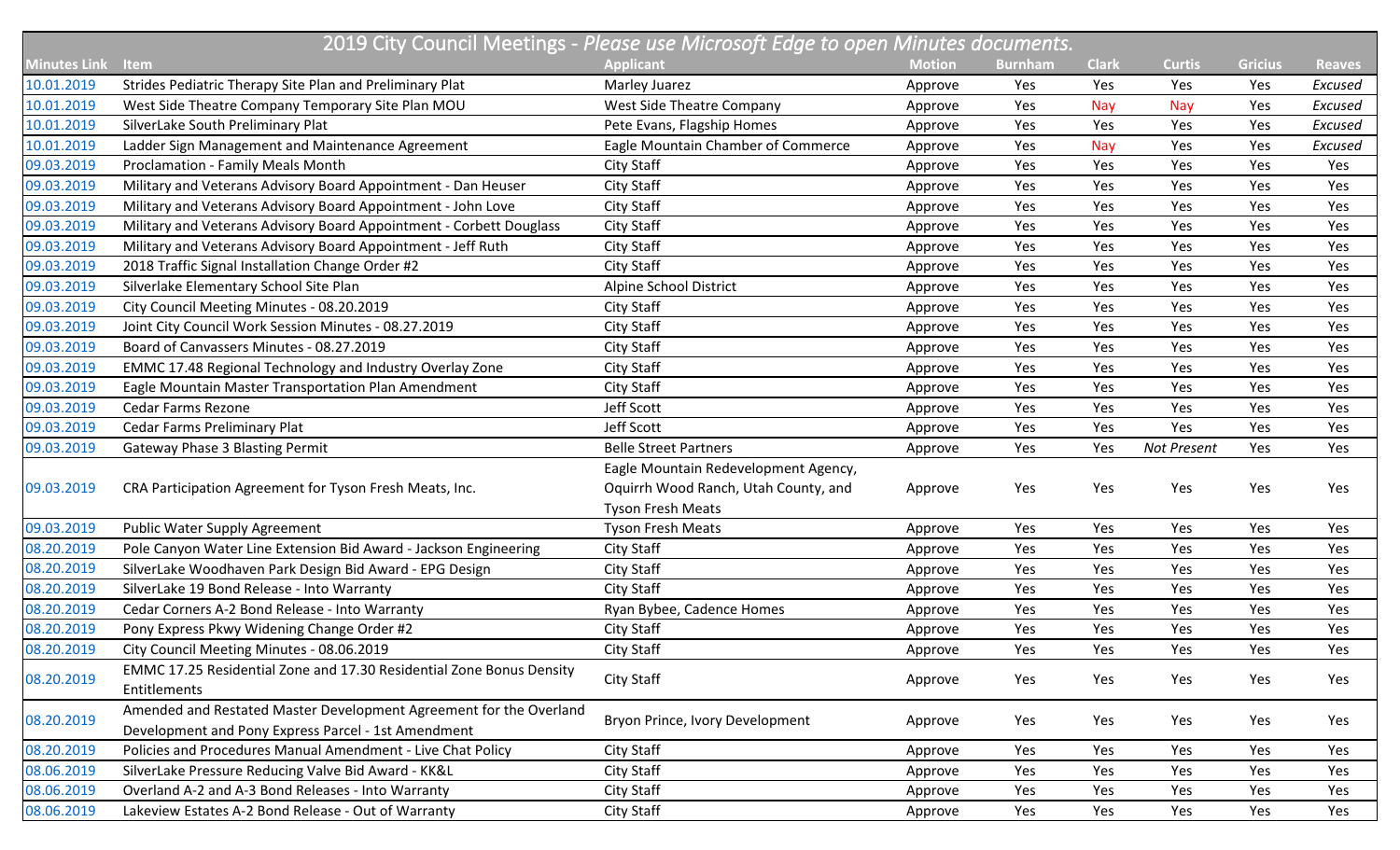|                     | 2019 City Council Meetings - Please use Microsoft Edge to open Minutes documents. |                                    |                         |                |              |               |                |               |  |  |
|---------------------|-----------------------------------------------------------------------------------|------------------------------------|-------------------------|----------------|--------------|---------------|----------------|---------------|--|--|
| <b>Minutes Link</b> | <b>Item</b>                                                                       | <b>Applicant</b>                   | <b>Motion</b>           | <b>Burnham</b> | <b>Clark</b> | <b>Curtis</b> | <b>Gricius</b> | <b>Reaves</b> |  |  |
| 08.06.2019          | City Council Meeting Minutes - 07.16.2019                                         | City Staff                         | Approve                 | Yes            | Yes          | Yes           | Yes            | Yes           |  |  |
| 08.06.2019          | Carson Commercial Corner Master Site Plan                                         | Dan Ford                           | Approve                 | Yes            | Yes          | Yes           | Yes            | Yes           |  |  |
| 08.06.2019          | EMMC 16.35.080 Street Trees and 17.60.140 Clear Vision Triangle                   | City Staff                         | Approve                 | Yes            | Yes          | Yes           | Yes            | Yes           |  |  |
| 08.06.2019          | Fiscal Year 2019-2020 Budget - 1st Amendment                                      | City Staff                         | Approve                 | Yes            | Yes          | Yes           | Yes            | Yes           |  |  |
| 07.16.2019          | Senior Citizen Advisory Council Appointment - Charlene Diehl                      | City Staff                         | Approve                 | Yes            | Yes          | Yes           | Yes            | Yes           |  |  |
| 07.16.2019          | 2019 Pony Express Pkwy Microsurface Project - Geneva                              | City Staff                         | Approve                 | Yes            | Yes          | Yes           | Yes            | Yes           |  |  |
| 07.16.2019          | Harmony A-11 Bond Release - Into Warranty                                         | City Staff                         | Approve                 | Yes            | Yes          | Yes           | Yes            | Yes           |  |  |
| 07.16.2019          | Dublin Farms Bond Release - Into Warranty                                         | City Staff                         | Approve                 | Yes            | Yes          | Yes           | Yes            | Yes           |  |  |
| 07.16.2019          | Scenic Mountain A-1 Bond Release - Into Warranty                                  | City Staff                         | Approve                 | Yes            | Yes          | Yes           | Yes            | Yes           |  |  |
| 07.16.2019          | SilverLake 10 Bond Release - Out of Warranty                                      | City Staff                         | Approve                 | Yes            | Yes          | Yes           | Yes            | Yes           |  |  |
| 07.16.2019          | 2018 Traffic Signal Installation Change Order #1                                  | City Staff                         | Approve                 | Yes            | Yes          | Yes           | Yes            | Yes           |  |  |
| 07.16.2019          | City Council Meeting Minutes - 06.18.2019                                         | City Staff                         | Approve                 | Yes            | Yes          | Yes           | Yes            | Yes           |  |  |
| 07.16.2019          | Brylee Estates B Preliminary Plat and Site Plan                                   | <b>Concord Homes</b>               | Approve                 | Yes            | Yes          | Yes           | Yes            | Yes           |  |  |
| 07.16.2019          | <b>EMMC 17.30 Residential Zone Bonus Density Entitlements</b>                     | City Staff                         | Table                   | Yes            | Yes          | Yes           | Yes            | Yes           |  |  |
| 07.16.2019          | EMMC 16.35.080 Street Trees and 17.60.140 Clear Vision Triangle                   | City Staff                         | Table                   | Yes            | Yes          | Yes           | Yes            | Yes           |  |  |
| 06.18.2019          | Library Board Appointment - Daniel Atwell                                         | City Staff                         | Approve                 | Yes            | Yes          | Yes           | Excused        | Yes           |  |  |
| 06.18.2019          | City Treasurer Appointment - Josh Bairrington                                     | City Staff                         | Approve                 | Yes            | Yes          | Yes           | Excused        | Yes           |  |  |
| 06.18.2019          | Youth Council Advisor Appointment - Chris Kofoed                                  | City Staff                         | Approve                 | Yes            | Yes          | Yes           | Excused        | Yes           |  |  |
| 06.18.2019          | Wastewater Treatment Facility Expansion Bid Award - Aqua Engineering              | City Staff                         | Approve                 | Yes            | Yes          | Yes           | Excused        | Yes           |  |  |
| 06.18.2019          | SilverLake 10 Bond Release - Out of Warranty                                      | City Staff                         | Removed from the Agenda |                |              |               |                |               |  |  |
| 06.18.2019          | SilverLake 12 Bond Release - Out of Warranty                                      | City Staff                         | Approve                 | Yes            | Yes          | Yes           | Excused        | Yes           |  |  |
| 06.18.2019          | SilverLake 13 Bond Release - Out of Warranty                                      | City Staff                         | Approve                 | Yes            | Yes          | Yes           | Excused        | Yes           |  |  |
| 06.18.2019          | Valley View Foothills A-3 Bond Release - Out of Warranty                          | City Staff                         | Approve                 | Yes            | Yes          | Yes           | Excused        | Yes           |  |  |
| 06.18.2019          | Valley View Foothills A-4 Bond Release - Out of Warranty                          | City Staff                         | Approve                 | Yes            | Yes          | Yes           | Excused        | Yes           |  |  |
| 06.18.2019          | Well #6 Drilling Change Order #1                                                  | City Staff                         | Approve                 | Yes            | Yes          | Yes           | Excused        | Yes           |  |  |
| 06.18.2019          | 2019 Municipal Recreation Grant                                                   | City Staff                         | Approve                 | Yes            | Yes          | Yes           | Excused        | Yes           |  |  |
| 06.18.2019          | HSA Health Insurance Agreement                                                    | City Staff                         | Approve                 | Yes            | Yes          | Yes           | Excused        | Yes           |  |  |
| 06.18.2019          | CWP Water Supply Pre-payment Agreement - Agreement 2009A                          | City Staff                         | Approve                 | Yes            | Yes          | Yes           | Excused        | Yes           |  |  |
| 06.18.2019          | CWP Water Supply Pre-payment Agreement - Agreement 2010A2                         | City Staff                         | Approve                 | Yes            | Yes          | Yes           | Excused        | Yes           |  |  |
| 06.18.2019          | City Council Meeting Minutes - 05.21.2019                                         | City Staff                         | Approve                 | Yes            | Yes          | Yes           | Excused        | Yes           |  |  |
| 06.18.2019          | Consolidated Fee Schedule - CWP Fee                                               | City Staff                         | Approve                 | Yes            | Yes          | Yes           | Excused        | Yes           |  |  |
| 06.18.2019          | EMMC 17.80.080 Off-premises Ladder Signs                                          | City Staff                         | Approve                 | Yes            | Yes          | Yes           | Excused        | Yes           |  |  |
| 06.18.2019          | Fiscal Year 2018-2019 Final Budget Amendment                                      | City Staff                         | Approve                 | Yes            | Yes          | Yes           | Excused        | Yes           |  |  |
| 06.18.2019          | Fiscal Year 2019-2020 Budget and Certified Tax Rate                               | City Staff                         | Approve                 | Yes            | Yes          | Yes           | Excused        | Yes           |  |  |
| 06.18.2019          | Eagle Heights Village Master Development Agreement                                | Kirt Peterson, Horizon Development | Approve                 | Yes            | Yes          | Yes           | Excused        | Yes           |  |  |
| 05.21.2019          | Lakeview Estates Alternate Fencing Standards                                      | <b>Steve Allred</b>                | Approve                 | Yes            | Yes          | Yes           | Yes            | Yes           |  |  |
| 05.21.2019          | Spring Run A-3 Bond Release - Out of Warranty                                     | City Staff                         | Approve                 | Yes            | Yes          | Yes           | Yes            | Yes           |  |  |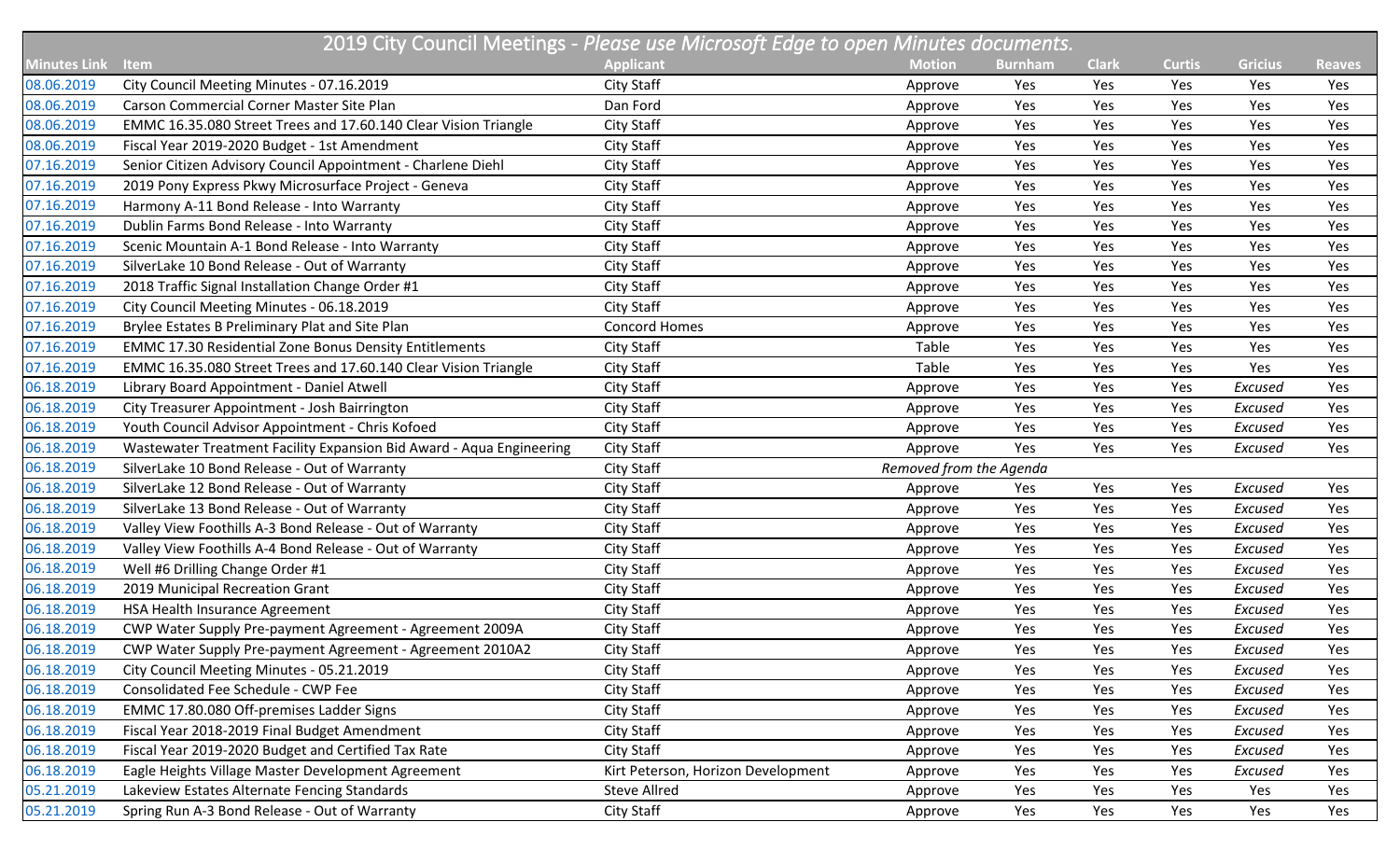|                     |                                                                         | 2019 City Council Meetings - Please use Microsoft Edge to open Minutes documents. |                         |                |              |               |                |               |
|---------------------|-------------------------------------------------------------------------|-----------------------------------------------------------------------------------|-------------------------|----------------|--------------|---------------|----------------|---------------|
| <b>Minutes Link</b> | <b>Item</b>                                                             | <b>Applicant</b>                                                                  | <b>Motion</b>           | <b>Burnham</b> | <b>Clark</b> | <b>Curtis</b> | <b>Gricius</b> | <b>Reaves</b> |
| 05.21.2019          | Steeplechase Offsite Improvements Change Order                          | City Staff                                                                        | Approve                 | Yes            | Yes          | Yes           | Yes            | Yes           |
| 05.21.2019          | City Council Meeting Minutes - 05.07.2019                               | City Staff                                                                        | Approve                 | Yes            | Yes          | Yes           | Yes            | Yes           |
| 05.21.2019          | SilverLake South Clubhouse and Pool Site Plan                           | Bronson Tatton, Flagship Homes                                                    | Approve                 | Yes            | Yes          | Yes           | Yes            | Yes           |
| 05.21.2019          | Eagle Heights Village Conditional Use Permit Appeal                     | Kirt Peterson, Horizon Development                                                | Approve                 | Yes            | Yes          | Yes           | Yes            | Yes           |
| 05.21.2019          | Eagle Heights Village Master Development Plan                           | Kirt Peterson, Horizon Development                                                | Approve                 | Yes            | Yes          | Nay           | Yes            | Yes           |
| 05.21.2019          | Eagle Heights Village Site Plan and Preliminary Plat                    | Kirt Peterson, Horizon Development                                                | Approve                 | Yes            | Yes          | <b>Nay</b>    | Yes            | Yes           |
| 05.21.2019          | <b>EMMC 6.05 Animal Control</b>                                         | City Staff                                                                        | Approve                 | Yes            | Yes          | Yes           | Yes            | Yes           |
| 05.21.2019          | <b>EMMC 17.80 Sign Regulations and Sign Permits</b>                     | <b>Edge Homes</b>                                                                 | Approve                 | Yes            | Yes          | Yes           | Yes            | Yes           |
| 05.21.2019          | Fiscal Year 2018-2019 Budget Amendment                                  | City Staff                                                                        | Approve                 | Yes            | Yes          | Yes           | Yes            | Yes           |
| 05.07.2019          | Arrival B-1 Bond Release - Out of Warranty                              | City Staff                                                                        | Approve                 | Yes            | Yes          | Yes           | Yes            | Yes           |
| 05.07.2019          | Utility Inspection Professional Services Agreement - Horrocks Engineers | City Staff                                                                        | Removed from the Agenda |                |              |               |                |               |
| 05.07.2019          | City Council Meeting Minutes - 04.16.2019                               | City Staff                                                                        | Approve                 | Yes            | Yes          | Yes           | Yes            | Yes           |
| 05.07.2019          | Consolidated Fee Schedule - Ladder Signs & Cemetery Space Transfers     | City Staff                                                                        | Approve                 | Yes            | Yes          | Yes           | Yes            | Yes           |
| 05.07.2019          | <b>Surplus Property - Vehicles</b>                                      | City Staff                                                                        | Approve                 | Yes            | Yes          | Yes           | Yes            | Yes           |
| 05.07.2019          | Lone Tree Plat F Preliminary Plat                                       | <b>Brian Haskell</b>                                                              | Approve                 | Yes            | Yes          | Nay           | Yes            | Yes           |
| 05.07.2019          | Fiscal Year 2019-2020 Tentative Budget                                  | <b>City Staff</b>                                                                 | Approve                 | Yes            | Yes          | Yes           | Yes            | Yes           |
| 05.07.2019          | <b>EMMC 16.35 Development Standards for Required Public Facilities</b>  | <b>City Staff</b>                                                                 | Approve                 | Yes            | Yes          | Yes           | Yes            | Yes           |
| 05.07.2019          | <b>EMMC 8.25 Explosives</b>                                             | City Staff                                                                        | Approve                 | Yes            | Yes          | Yes           | Yes            | Yes           |
| 05.07.2019          | Future Land Use and Transportation Corridors Map Amendment              | City Staff                                                                        | Approve                 | Yes            | Yes          | Yes           | Yes            | Yes           |
| 05.07.2019          | <b>EMMC 6.05 Animal Control</b>                                         | City Staff                                                                        | Table                   | Yes            | Yes          | Yes           | Yes            | Yes           |
| 05.07.2019          | <b>Hidden Hollow Blasting Permit</b>                                    | Ryan Bybee, Cadence Capital                                                       | Approve                 | Yes            | Yes          | Yes           | Yes            | Yes           |
| 05.07.2019          | Eagle Heights Village Master Development Plan                           | Kirt Peterson, Horizon Development                                                | Table                   | Yes            | Yes          | Yes           | Yes            | Yes           |
| 05.07.2019          | Eagle Heights Village Site Plan and Preliminary Plat                    | Kirt Peterson, Horizon Development                                                | Table                   | Yes            | Yes          | Yes           | Yes            | Yes           |
| 05.07.2019          | Pole Canyon Interlocal Cooperation Agreement                            | Eagle Mountain Redevelopment Agency                                               | Approve                 | Yes            | Yes          | Yes           | Yes            | Yes           |
| 05.07.2019          | Pole Canyon Community Reinvestment Project Area Plan                    | Eagle Mountain Redevelopment Agency                                               | Approve                 | Yes            | Yes          | Yes           | Yes            | Yes           |
| 05.07.2019          | Transportation Infrastructure Loan for Pony Express Parkway             | City Staff                                                                        | Approve                 | Yes            | Yes          | Yes           | Yes            | Yes           |
| 04.16.2019          | Proclamation - Tree City USA                                            | City Staff                                                                        | Approve                 | Yes            | Yes          | Yes           | Yes            | Excused       |
| 04.16.2019          | Lakeview Estates A-1 Bond Release - Out of Warranty                     | <b>City Staff</b>                                                                 | Approve                 | Yes            | Yes          | Yes           | Yes            | Excused       |
| 04.16.2019          | Evans Ranch K-5 Bond Release - Out of Warranty                          | City Staff                                                                        | Approve                 | Yes            | Yes          | Yes           | Yes            | Excused       |
| 04.16.2019          | City Council Meeting Minutes - 04.02.2019                               | City Staff                                                                        | Approve                 | Yes            | Yes          | Yes           | Yes            | Excused       |
| 04.16.2019          | Fireworks Map                                                           | City Staff                                                                        | Approve                 | Yes            | Yes          | Yes           | Yes            | Excused       |
| 04.16.2019          | <b>Farmers Market Services Agreement</b>                                | City Staff                                                                        | Approve                 | Yes            | Yes          | Yes           | Yes            | Excused       |
| 04.16.2019          | Pony Express Parkway 2019 Widening Project Change Order                 | City Staff                                                                        | Approve                 | Yes            | Yes          | Yes           | Yes            | Excused       |
| 04.16.2019          | <b>EMMC 17.38 Commercial Storage Zone</b>                               | Scott Weber, Sunset Storage                                                       | Deny                    | Yes            | Yes          | Yes           | Yes            | Excused       |
| 04.16.2019          | EMMC 17.20 Agriculture Zone and 17.10 Definitions                       | <b>Strides Pediatric Therapy</b>                                                  | Approve                 | Yes            | Yes          | Yes           | Yes            | Excused       |
| 04.16.2019          | <b>EMMC 16.15 Concept Plans</b>                                         | City Staff                                                                        | Approve                 | Yes            | Yes          | Yes           | Yes            | Excused       |
| 04.16.2019          | Significant Land Disposal Ranches Estates C                             | City Staff                                                                        | Approve                 | Yes            | Yes          | Yes           | Yes            | Excused       |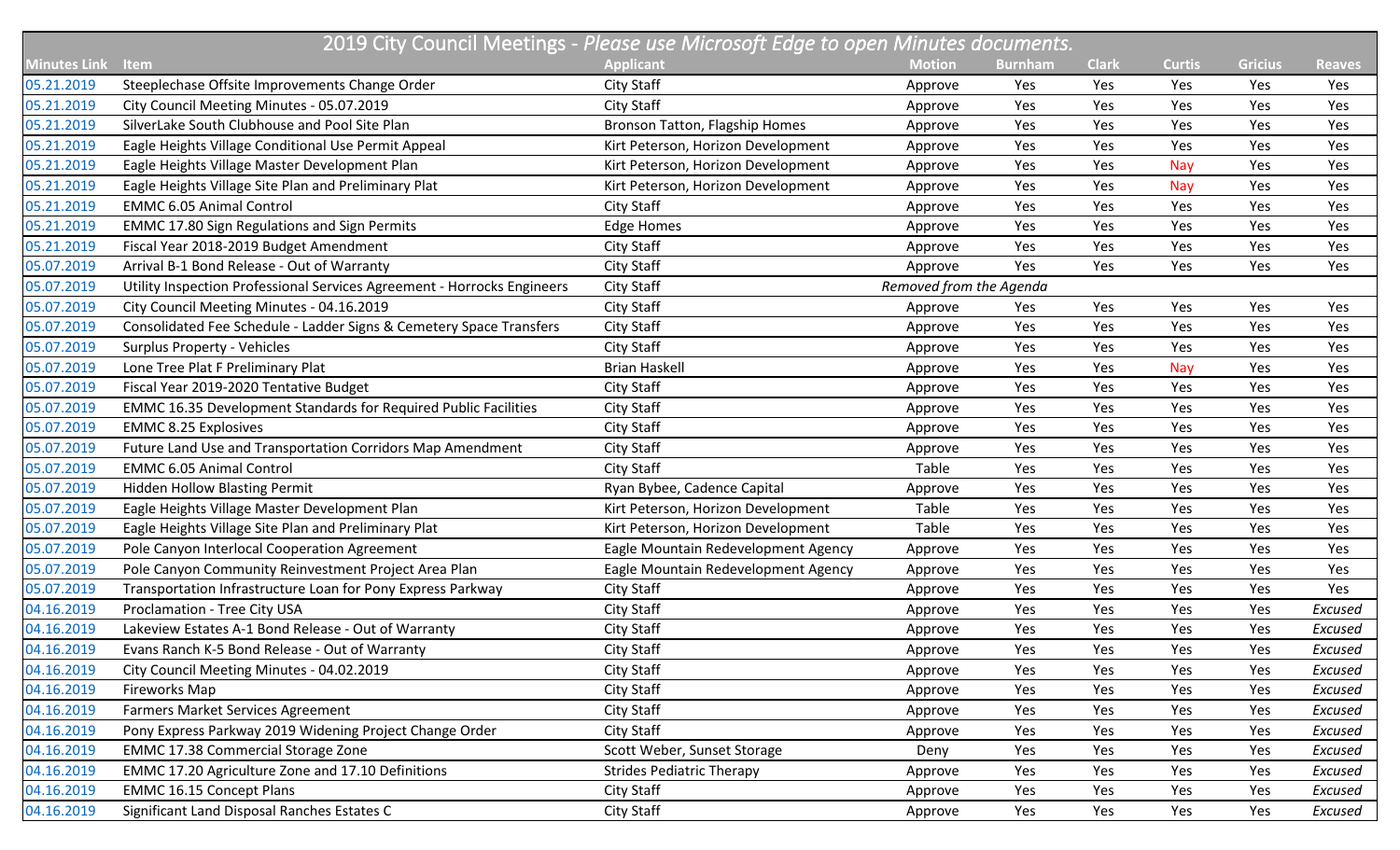|                     |                                                                 | 2019 City Council Meetings - Please use Microsoft Edge to open Minutes documents. |                         |                |              |               |                |               |
|---------------------|-----------------------------------------------------------------|-----------------------------------------------------------------------------------|-------------------------|----------------|--------------|---------------|----------------|---------------|
| <b>Minutes Link</b> | Item                                                            | <b>Applicant</b>                                                                  | <b>Motion</b>           | <b>Burnham</b> | <b>Clark</b> | <b>Curtis</b> | <b>Gricius</b> | <b>Reaves</b> |
| 04.16.2019          | Hidden Hollow Blasting Permit                                   | Ryan Bybee, Cadence Capital                                                       | Table                   | Yes            | Yes          | Yes           | Yes            | Excused       |
| 04.16.2019          | Juniper Springs Blasting Permit                                 | <b>Westates Companies</b>                                                         | Table                   | Yes            | Yes          | Yes           | Yes            | Excused       |
| 04.16.2019          | Glenmar Ranches Phase B Streetlight Requirement Waiver          | <b>Steve McCleery</b>                                                             | Approve                 | Yes            | Yes          | Nay           | Yes            | Excused       |
| 04.02.2019          | Well #6 Development Bid Award - Widdison Turbine                | <b>City Staff</b>                                                                 | Approve                 | Yes            | Yes          | Yes           | Yes            | Yes           |
| 04.02.2019          | Evans Ranch K-6 Bond Release - Out of Warranty                  | <b>City Staff</b>                                                                 | Approve                 | Yes            | Yes          | Yes           | Yes            | Yes           |
| 04.02.2019          | City Council Meeting Minutes - 03.19.2019                       | <b>City Staff</b>                                                                 | Approve                 | Yes            | Yes          | Yes           | Yes            | Yes           |
| 04.02.2019          | EMMC 2.15.060(I) Rules of Procedure                             | City Staff                                                                        | Approve                 | Yes            | Yes          | Yes           | Yes            | Yes           |
| 04.02.2019          | Scenic Mountain Phase B Preliminary Plat & Site Plan            | Dylan Young, Fieldstone Homes                                                     | Approve                 | Yes            | Yes          | Yes           | Yes            | Yes           |
| 04.02.2019          | Lone Tree Plat F Preliminary Plat                               | <b>Brian Haskell</b>                                                              | Table                   | Yes            | Yes          | Yes           | Yes            | Yes           |
| 04.02.2019          | Eagle Heights Village Conditional Use Permit Appeal             | Kirt Peterson, Horizon Development                                                | Remand to PC            | Yes            | Yes          | Yes           | Yes            | Yes           |
| 04.02.2019          | Eagle Heights Village Master Development Plan                   | Kirt Peterson, Horizon Development                                                | Table                   | Yes            | Yes          | Yes           | Yes            | Yes           |
| 04.02.2019          | Eagle Heights Village Site Plan                                 | Kirt Peterson, Horizon Development                                                | Table                   | Yes            | Yes          | Yes           | Yes            | Yes           |
| 03.19.2019          | 2019 Microsurface Project Bid Award - Intermountain Slurry Seal | <b>City Staff</b>                                                                 | Approve                 | Yes            | Yes          | Yes           | Yes            | Yes           |
| 03.19.2019          | Eagle Mountain Traffic Signal Project - Hunt Electric           | <b>City Staff</b>                                                                 | Approve                 | Yes            | Yes          | Yes           | Yes            | Yes           |
| 03.19.2019          | Evans Ranch R-3 Bond Release - Out of Warranty                  | <b>City Staff</b>                                                                 | Approve                 | Yes            | Yes          | Yes           | Yes            | Yes           |
| 03.19.2019          | Evans Ranch K-1 Bond Release - Out of Warranty                  | <b>City Staff</b>                                                                 | Approve                 | Yes            | Yes          | Yes           | Yes            | Yes           |
| 03.19.2019          | Evans Ranch D Bond Release - Out of Warranty                    | <b>City Staff</b>                                                                 | Approve                 | Yes            | Yes          | Yes           | Yes            | Yes           |
| 03.19.2019          | <b>Glenmar Ranches - Out of Warranty</b>                        | <b>City Staff</b>                                                                 | Approve                 | Yes            | Yes          | Yes           | Yes            | Yes           |
| 03.19.2019          | Pony Express Parkway Widening Change Order                      | City Staff                                                                        | Approve                 | Yes            | Yes          | Yes           | Yes            | Yes           |
| 03.19.2019          | Porters Crossing Traffic Signal Change Order #3                 | <b>City Staff</b>                                                                 | Approve                 | Yes            | Yes          | Yes           | Yes            | Yes           |
| 03.19.2019          | City Council Meeting Minutes - 03.05.2019                       | <b>City Staff</b>                                                                 | Approve                 | Yes            | Yes          | Yes           | Yes            | Yes           |
| 03.19.2019          | Mountainland 2017 Pre-Disaster Hazard Mitigation Plan           | City Staff                                                                        | Approve                 | Yes            | Yes          | Yes           | Yes            | Yes           |
| 03.19.2019          | UDOT Acquisition and Maintenance of Pony Express Parkway        | <b>City Staff</b>                                                                 | Approve                 | Yes            | Yes          | Yes           | Yes            | Yes           |
| 03.19.2019          | Juniper Springs Blasting Permit                                 | <b>Westates Companies</b>                                                         | Table                   | Yes            | Yes          | Yes           | Yes            | Yes           |
| 03.05.2019          | Evans Ranch D Bond Release - Out of Warranty                    | <b>City Staff</b>                                                                 | Removed from the Agenda |                |              |               |                |               |
| 03.05.2019          | Evans Ranch K-1 Bond Release - Out of Warranty                  | City Staff                                                                        | Removed from the Agenda |                |              |               |                |               |
| 03.05.2019          | Evans Ranch K-5 Bond Release - Out of Warranty                  | <b>City Staff</b>                                                                 | Removed from the Agenda |                |              |               |                |               |
| 03.05.2019          | Evans Ranch R-3 Bond Release - Out of Warranty                  | <b>City Staff</b>                                                                 | Removed from the Agenda |                |              |               |                |               |
| 03.05.2019          | City Council Meeting Minutes - 02.19.2019                       | City Staff                                                                        | Approve                 | Yes            | Yes          | Yes           | Excused        | Yes           |
| 03.05.2019          | Budget Visioning Meeting Minutes - 01.29.2019                   | City Staff                                                                        | Approve                 | Yes            | Yes          | Yes           | Excused        | Yes           |
| 03.05.2019          | Ames Construction Extractive Industries Overlay Zone            | <b>Ames Construction</b>                                                          | Deny                    | Yes            | Yes          | Yes           | Excused        | Yes           |
| 03.05.2019          | <b>EMMC 7.10 Tree Planting and Care</b>                         | City Staff                                                                        | Approve                 | Yes            | Yes          | Yes           | Excused        | Yes           |
| 03.05.2019          | Fiscal Year 2018-2019 Budget - 4th Amendment                    | City Staff                                                                        | Approve                 | Yes            | Yes          | Yes           | Excused        | Yes           |
| 03.05.2019          | Eagle Village Amended Preliminary Plat                          | Scott Dunn, Patterson Homes                                                       | Approve                 | Yes            | Yes          | Yes           | Excused        | Yes           |
| 02.19.2019          | Smith Ranch Traffic Signal Bid Award - Cache Valley Electric    | City Staff                                                                        | Approve                 | Yes            | Yes          | Yes           | Yes            | Yes           |
| 02.19.2019          | Well #6 Drilling Bid Award - Lang Equipment, LLC                | City Staff                                                                        | Approve                 | Yes            | Yes          | Yes           | Yes            | Yes           |
| 02.19.2019          | Pony Express Widening Project Phase 3 Bid Award - Kenny Seng    | City Staff                                                                        | Approve                 | Yes            | Yes          | Yes           | Yes            | Yes           |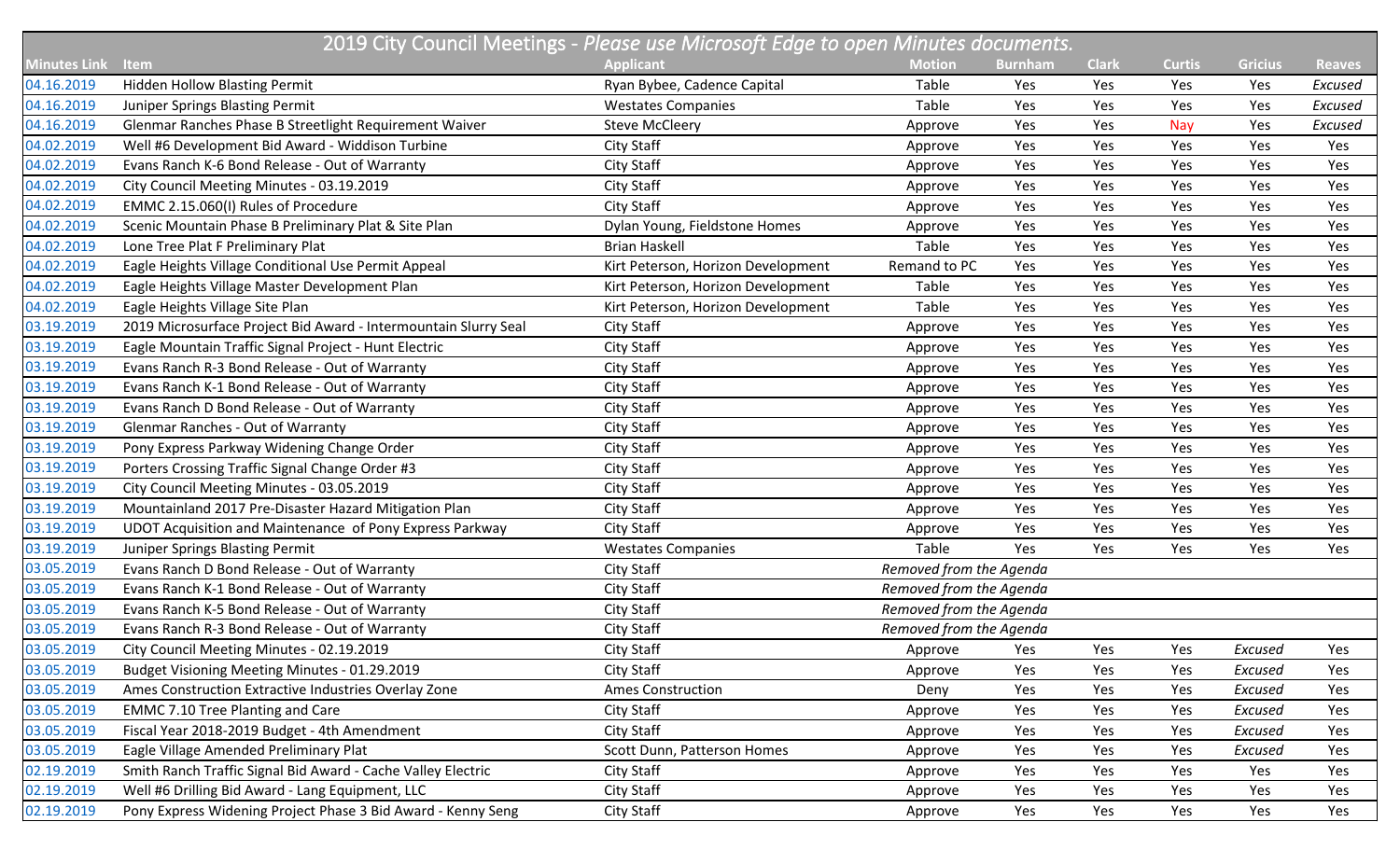|                     | 2019 City Council Meetings - Please use Microsoft Edge to open Minutes documents.   |                                     |               |                |              |               |                |               |  |  |
|---------------------|-------------------------------------------------------------------------------------|-------------------------------------|---------------|----------------|--------------|---------------|----------------|---------------|--|--|
| <b>Minutes Link</b> | Item                                                                                | <b>Applicant</b>                    | <b>Motion</b> | <b>Burnham</b> | <b>Clark</b> | <b>Curtis</b> | <b>Gricius</b> | <b>Reaves</b> |  |  |
| 02.19.2019          | Brandon Park A-1 Bond Release - Into Warranty                                       | City Staff                          | Approve       | Yes            | Yes          | Yes           | Yes            | Yes           |  |  |
| 02.19.2019          | Evans Ranch G-1 Bond Release - Into Warranty                                        | City Staff                          | Approve       | Yes            | Yes          | Yes           | Yes            | Yes           |  |  |
| 02.19.2019          | City Council Meeting Minutes - 02.05.2019                                           | City Staff                          | Approve       | Yes            | Yes          | Yes           | Yes            | Yes           |  |  |
| 02.19.2019          | Consolidated Fee Schedule - Library, Park, and Stage Rental Fees                    | City Staff                          | Approve       | Yes            | Yes          | Yes           | Yes            | Yes           |  |  |
| 02.19.2019          | Interlocal Agreement w/ Utah County - Pony Express Widening                         | City Staff                          | Approve       | Yes            | Yes          | Yes           | Yes            | Yes           |  |  |
| 02.19.2019          | The Landing at Eagle Mountain Phase 4 Preliminary Plat                              | Andrew Flamm, West Lake Investments | Approve       | Yes            | Yes          | Yes           | Yes            | Yes           |  |  |
| 02.19.2019          | SilverLake South Clubhouse and Pool Site Plan                                       | Bronson Tatton, Flagship Homes      | Table         | Yes            | Yes          | Yes           | Yes            | Yes           |  |  |
| 02.19.2019          | Skyline Ridge Phase 2 Preliminary Plats 5 and 6                                     | Jake Toombs, Goldsworth LLC         | Approve       | Yes            | Yes          | Yes           | Yes            | Yes           |  |  |
| 02.05.2019          | Aviator Road Project Bid Award - Kenny Seng Construction                            | City Staff                          | Approve       | Yes            | Yes          | Yes           | Yes            | Yes           |  |  |
| 02.05.2019          | Reuse Storage, Pump Station Distribution Line Bid Award - Kenny Seng                | City Staff                          | Approve       | Yes            | Yes          | Yes           | Yes            | Yes           |  |  |
| 02.05.2019          | 2019 Concrete Collar Replacement Bid Award - Precision Manholes                     | City Staff                          | Approve       | Yes            | Yes          | Yes           | Yes            | Yes           |  |  |
| 02.05.2019          | 3.5 MG Water Tank Project Bid Award - ProBuild                                      | City Staff                          | Approve       | Yes            | Yes          | Yes           | Yes            | Yes           |  |  |
| 02.05.2019          | Spring Run A-3 Bond Release - Into Warranty                                         | City Staff                          | Approve       | Yes            | Yes          | Yes           | Yes            | Yes           |  |  |
| 02.05.2019          | Oak Hollow A-1 Bond Release - Out of Warranty                                       | City Staff                          | Approve       | Yes            | Yes          | Yes           | Yes            | Yes           |  |  |
| 02.05.2019          | Oak Hollow A-2 Bond Release - Out of Warranty                                       | City Staff                          | Approve       | Yes            | Yes          | Yes           | Yes            | Yes           |  |  |
| 02.05.2019          | City Council Meeting Minutes - 01.15.2019                                           | City Staff                          | Approve       | Yes            | Yes          | Yes           | Yes            | Yes           |  |  |
| 02.05.2019          | <b>Overland Phase C Preliminary Plat</b>                                            | Bryon Prince, Ivory Development     | Approve       | Yes            | Yes          | Yes           | Yes            | Yes           |  |  |
| 02.05.2019          | Cold Springs Site Plan                                                              | Cold Springs HOA                    | Approve       | Yes            | Yes          | Yes           | Yes            | Yes           |  |  |
| 02.05.2019          | Scenic Mountain Phase B Preliminary Plat & Site Plan                                | Dylan Young, Fieldstone Homes       | Approve       | Yes            | Yes          | Yes           | Yes            | Nay           |  |  |
| 02.05.2019          | SilverLake South Clubhouse and Pool Site Plan                                       | Bronson Tatton, Flagship Homes      | Table         | Yes            | Yes          | Yes           | Yes            | Yes           |  |  |
| 02.05.2019          | Arrival Master Development Plan - 1st Amendment                                     | <b>Scot Hazard</b>                  | Approve       | Yes            | Yes          | Yes           | Yes            | Yes           |  |  |
| 02.05.2019          | Arrival Master Development Agreement - 2nd Amendment                                | <b>Scot Hazard</b>                  | Approve       | Yes            | Yes          | Yes           | Yes            | Yes           |  |  |
| 02.05.2019          | Arrival Amended Preliminary Plat                                                    | Scot Hazard                         | Approve       | Yes            | Yes          | Yes           | Yes            | Yes           |  |  |
| 02.05.2019          | EMMC 17.35 Conditional U ses, 17.55 Commercial Off-site Parking, and<br>17.80 Signs | City Staff                          | Approve       | Yes            | Yes          | Yes           | Yes            | Yes           |  |  |
| 02.05.2019          | Mayor Pro Tempore                                                                   | City Staff                          | Approve       | Yes            | Yes          | Yes           | Yes            | Yes           |  |  |
| 01.15.2019          | Cemetery Board Appointment - Steve Conger                                           | City Staff                          | Approve       | Yes            | Yes          | Yes           | Yes            | Yes           |  |  |
| 01.15.2019          | FY 2018 Audit Acceptance                                                            | City Staff                          | Approve       | Yes            | Yes          | Yes           | Yes            | Yes           |  |  |
| 01.15.2019          | Sage Park A-1 and Sewer Off-sites Bond Release - Into Warranty                      | City Staff                          | Approve       | Yes            | Yes          | Yes           | Yes            | Yes           |  |  |
| 01.15.2019          | Evans Ranch K-3 Bond Release - Into Warranty                                        | City Staff                          | Approve       | Yes            | Yes          | Yes           | Yes            | Yes           |  |  |
| 01.15.2019          | SilverLake 8 Bond Release - Out of Warranty                                         | City Staff                          | Approve       | Yes            | Yes          | Yes           | Yes            | Yes           |  |  |
| 01.15.2019          | The Village at Porters Crossing Plats 1 & 2 Bond Release - Out of Warranty          | City Staff                          | Approve       | Yes            | Yes          | Yes           | Yes            | Yes           |  |  |
| 01.15.2019          | Steeplechase Lift Station Bid Award - FX Construction                               | City Staff                          | Approve       | Yes            | Yes          | Yes           | Yes            | Yes           |  |  |
| 01.15.2019          | City Council Meeting Minutes - 12.04.2018                                           | City Staff                          | Approve       | Yes            | Yes          | Yes           | Yes            | Yes           |  |  |
| 01.15.2019          | Scenic Mountain Phase B Preliminary Plat & Site Plan                                | Dylan Young, Fieldstone Homes       | Table         | Yes            | Yes          | Yes           | Yes            | Yes           |  |  |
| 01.15.2019          | Arctic Circle Site Plan                                                             | Joey Totorica                       | Approve       | Yes            | Yes          | Yes           | Yes            | Yes           |  |  |